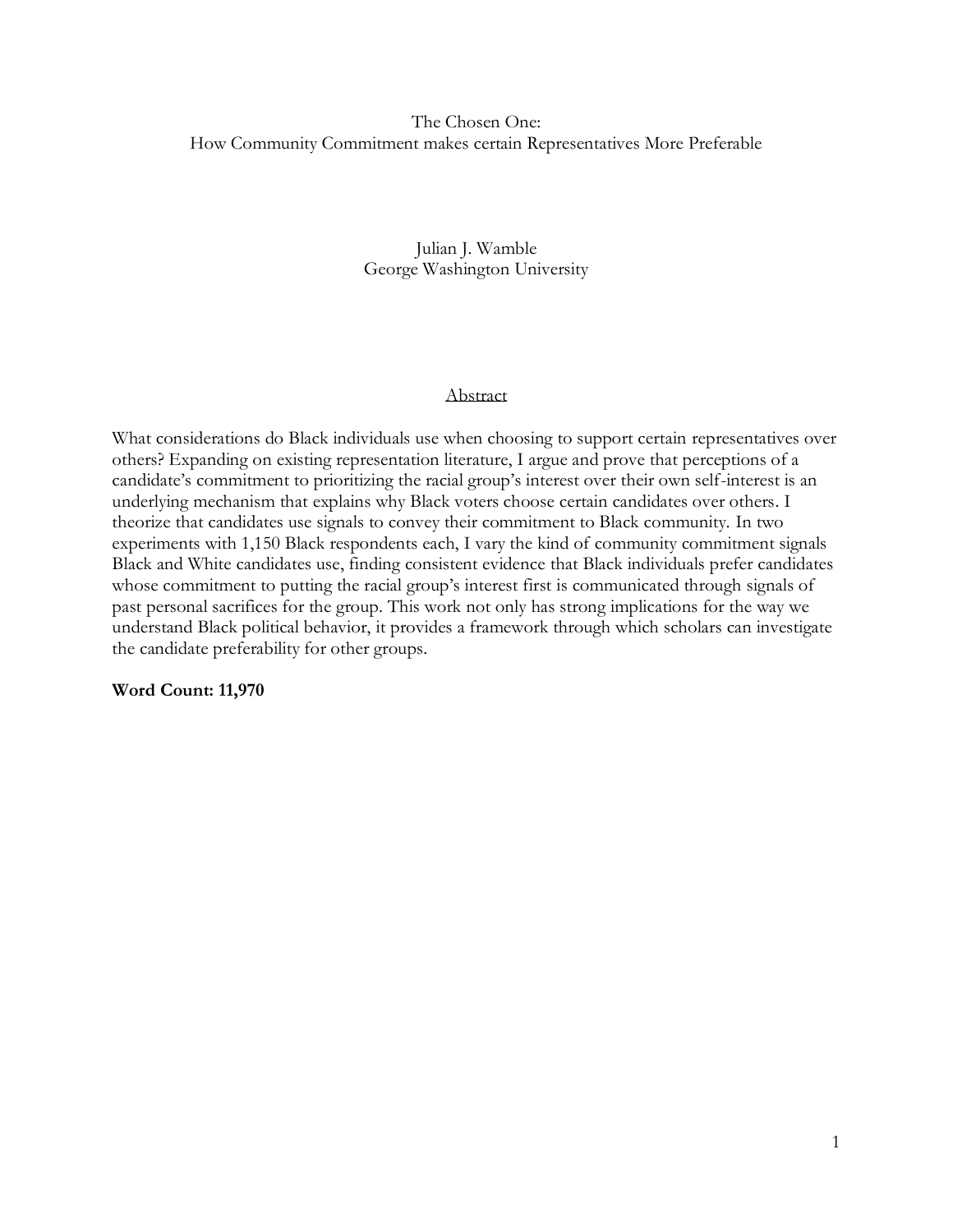Much of the literature on the candidate selection criteria of Black voters is based on their strong preference for descriptive representatives- representatives who share a demographic characteristic with the voters they represent- and Democratic politicians. Traditionally, when scholars have examined the influence of their representative's race, measuring it as a binary Black or White. These studies generally find that Black voters are more communicative with their representative (Broockman 2014), and experience increases in political knowledge, empowerment, and willingness to engage the political system (Bobo and Gilliam 1990; Lublin 1999; Tate 2004; Gleason and Stout 2014; Stout 2015). Specifically, Katherine Tate (2004) suggests that Black voters' strong preference for Black politicians stems from the perception that they are more trustworthy, helpful, and hand-on in their districts than their White counterparts (see also Stout 2018). These findings might suggest that Black voters' preference for certain candidates is born out of physical similarity and shared experience.

However, recent developments in Black politics, I argue, make it clear that the findings in the descriptive representation literature about Black candidate preferability do not fully incapsulate the breadth and complexity of the Black voter candidate preferability, and invite us to investigate other explanations to explain what makes certain candidates preferable to Black voters. For example, despite the possibility of being the first Black governor of Maryland, a heavily Democratic state with a large and politically influential Black population, Anthony Brown lost the state's gubernatorial race in 2014 due, in large part, to lower than projected levels of Black support (Wagner and Craighill 2014). Moreover, existing frameworks cannot explain why Memphis Representative Steve Cohen, a White Democratic politician, has been able to attain and maintain Black support in his majority Black district despite being challenged by well-known and viable Black candidates (Brown 2009).

Attempts to reconcile Brown's failure and Cohen's success with existing literature on the factors Black voters consider exposes a puzzle in the relationship Black voters have with political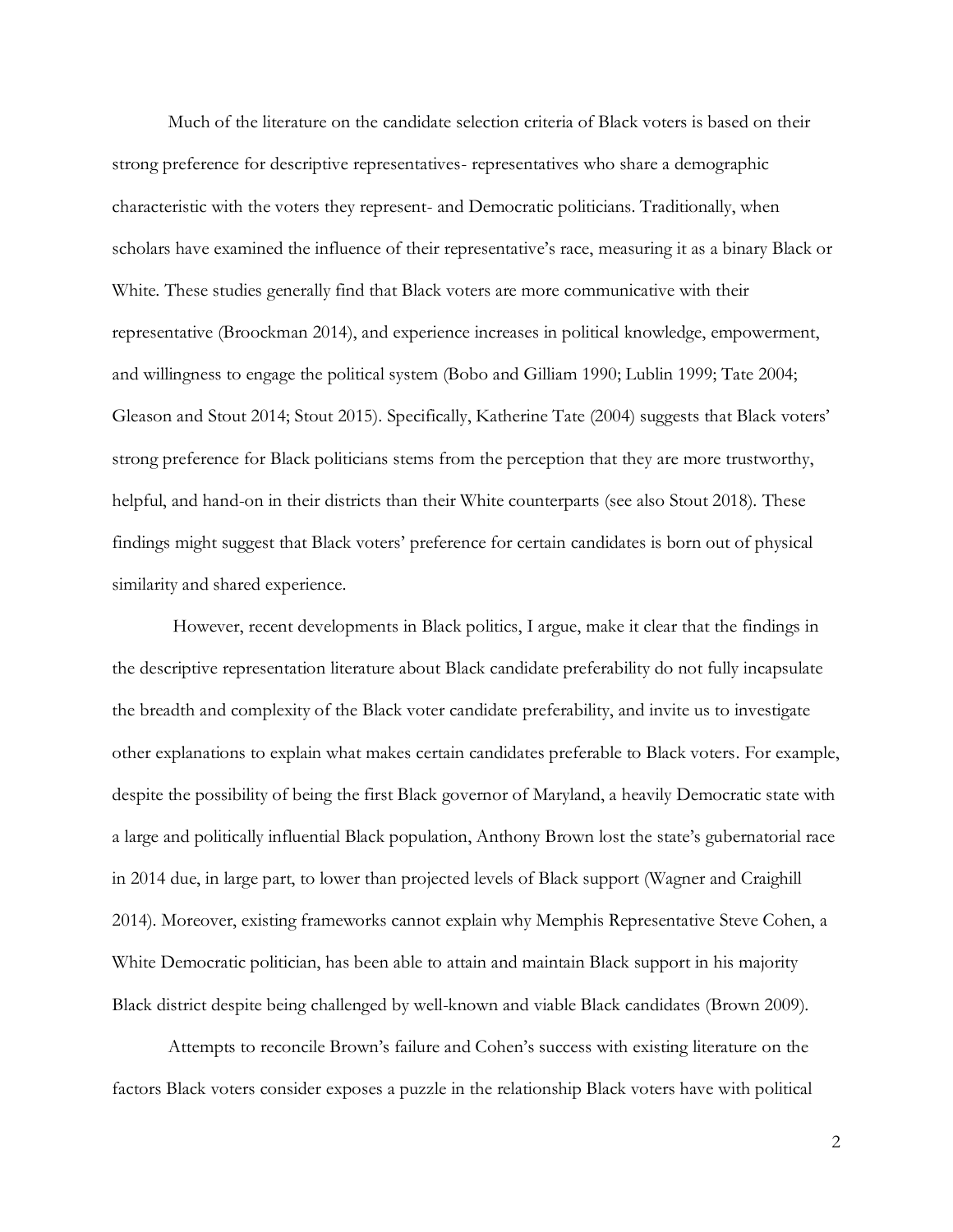representatives. Are the affective and political attachments Black voters have to Black representatives unique because of the shared experiences and similar physical features? Or are Black voters attaching themselves to representatives based on other criterion that goes beyond skin color, and Black representatives are simply more likely to meet this criterion, making them the more apparent recipients of the affective rewards associated with descriptive representation? In this article, I address this puzzle by providing a framework to better understand the mechanisms underneath Black voter candidate selection by asking- What considerations, beyond skin color and partisanship, do Black individuals make when choosing to support certain representatives over others?

I argue that their perceived *community commitment,* or commitment to putting the Black community's interests above their own political interest or prestige is the underlying mechanism that explains why Black voters find some candidates more preferable than others.<sup>1</sup> Representatives seeking Black voter support must communicate this commitment to Black voters by sending certain signals I offer my *community commitment signaling theoretical framework*, which claims that representatives make rhetorical claims to the racial group that communicate their commitment to prioritizing the Black community's political interests. This framework draws on signaling theory, and Black individuals' history of using social sanctions to ensure that fellow racial group members are committed to the group norm of prioritizing the group's interest over their self-interest (Walton 1985; White and Laird 2020). From there, I argue that Black voters apply this same intragroup

<sup>1</sup> I fully acknowledge that the Black racial group is not monolithic in its perceptions of candidates, their appeals, policies they deem important, or how they seek to address socio-political issues. That said, scholars do assert that most Black voters tend to support institutions and individuals that are perceived to be "advancing Black interests" (Dawson 1995; 97).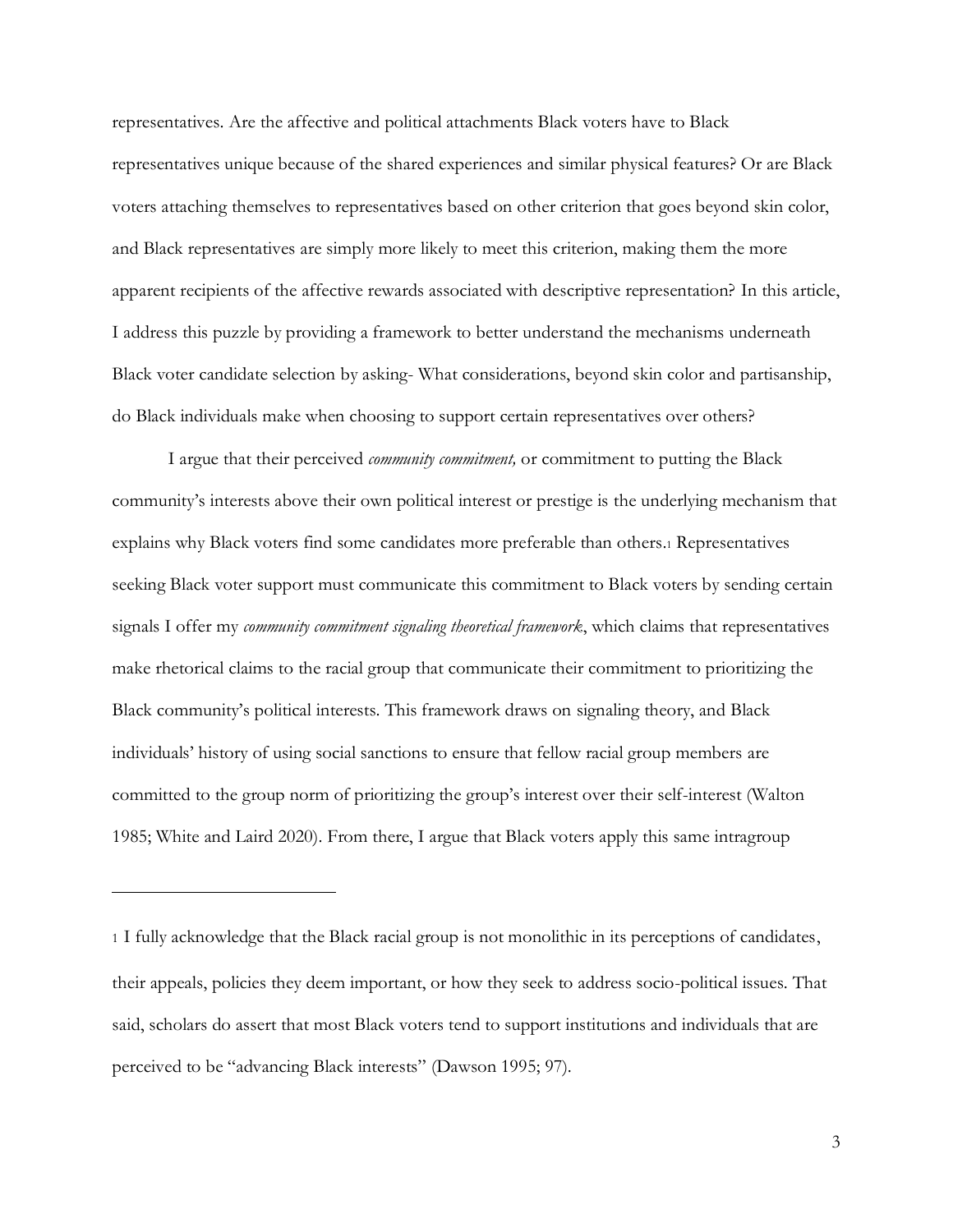expectation of commitment to their political representatives and, in turn, and determine whether a candidate is preferable based on the commitment signals they send. Using two experimental tests, I find that Black voters' preference for group prioritization is not confined to same race candidates. Indeed, when a Black or White candidate signals past actions of sacrificing their well-being for the Black community, they are consistently evaluated more positively.

Black Americans are an optimal case for assessing the mechanisms that underlie voter preference for certain representatives. The general high levels of group solidarity in social and political arenas (Dawson 1995), the use of race as the lens through which they view the political world (Walton 1985; Dawson 1995), and a strong and consistent leaning towards the Democratic Party (White and Laird 2020) suggest that most Black voters' use of skin color and partisanship are the mechanisms for their candidate selection. If, among this extremely cohesive sociopolitical group, an underlying mechanism is found in their assessments of same-race and/or same party candidates, then my community commitment signaling framework to has the potential to provide deeper explanation into the candidate selection processes for other groups who have less cohesion on social and political dimensions (i.e. women, Latinx, LGBTQ+ voters).

Within the realm of Black political behavior, establishing community commitment as a mechanism provides a unique and strong contribution by showing the sophisticated and strategic nature with which Black voters choose their political representatives. By using a mechanism that is borne out of the group's social norms and expectations Black voters are better able optimize the kind of representative they get at the onset of an election, as opposed to waiting to hold them accountable only after they are in office. This work also offers scholars a way to examine the preferences of Black voters outside the descriptive representation paradigm as the findings suggest that the expectations Black voters have for those who seek to represent them are not confined to same race representatives.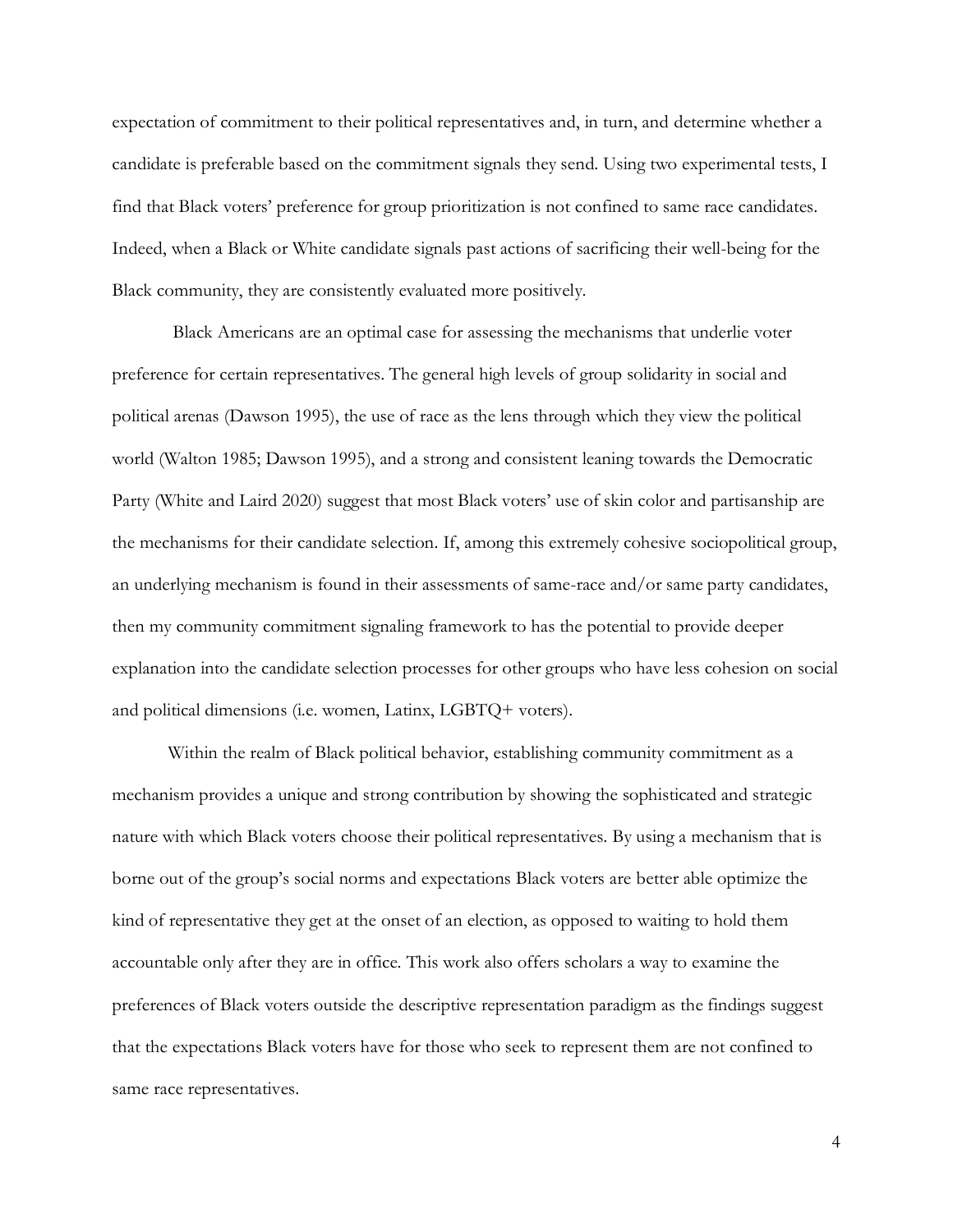#### **Descriptive Representation: Finding the Mechanism**

Some important works have laid the groundwork for understanding what may make certain representatives more preferable to Black voters. Dovi (2002) pushes scholars to acknowledge that all descriptive representatives are not equal theorizes preferable Black descriptive representatives are those that are seen as "one of us," but I contend that the notion of being "one of us" is not zerosum, and the way of candidate communicates their belonging will matter for how they are viewed. Stout (2015) makes similar claims in his investigation of the role of deracialized political appeals from Black representatives and their influence on the attitudes of Black, Latino, and White individuals. He explores how different kinds of racialized appeals finding that Black voters prefer candidates who rely on positive racial appeals (those that do not deride an opponent's racial identity). Despite his informative findings, he offers little explanation for why these appeals are more successful, or how variation even within positive appeals might affect how Black candidates are evaluated. In his seminal study Canon (1999) shows how Black representative represent white constituents. He shows that there are two different kinds of Black politicians with different governing perspectives. He suggests that traditional Black politicians with roots in the Civil Rights Movement are preferred by Black voters more than their coalition building counterparts. But does not explain why traditional Black leaders are preferred meaning even though we know who Black voters prefer we still are lacking the mechanism that explains why.

Some might suggest turning to policy to find a mechanism. Indeed, there is prominent body of work that shows the importance of descriptive representation for better substantive representation (Whitby 1997; Lublin 1999; Grose 2011). Though these studies provide important information about the relationship between substantive and descriptive representation, scholarship also tells us that most elections occur in low information environments where general knowledge of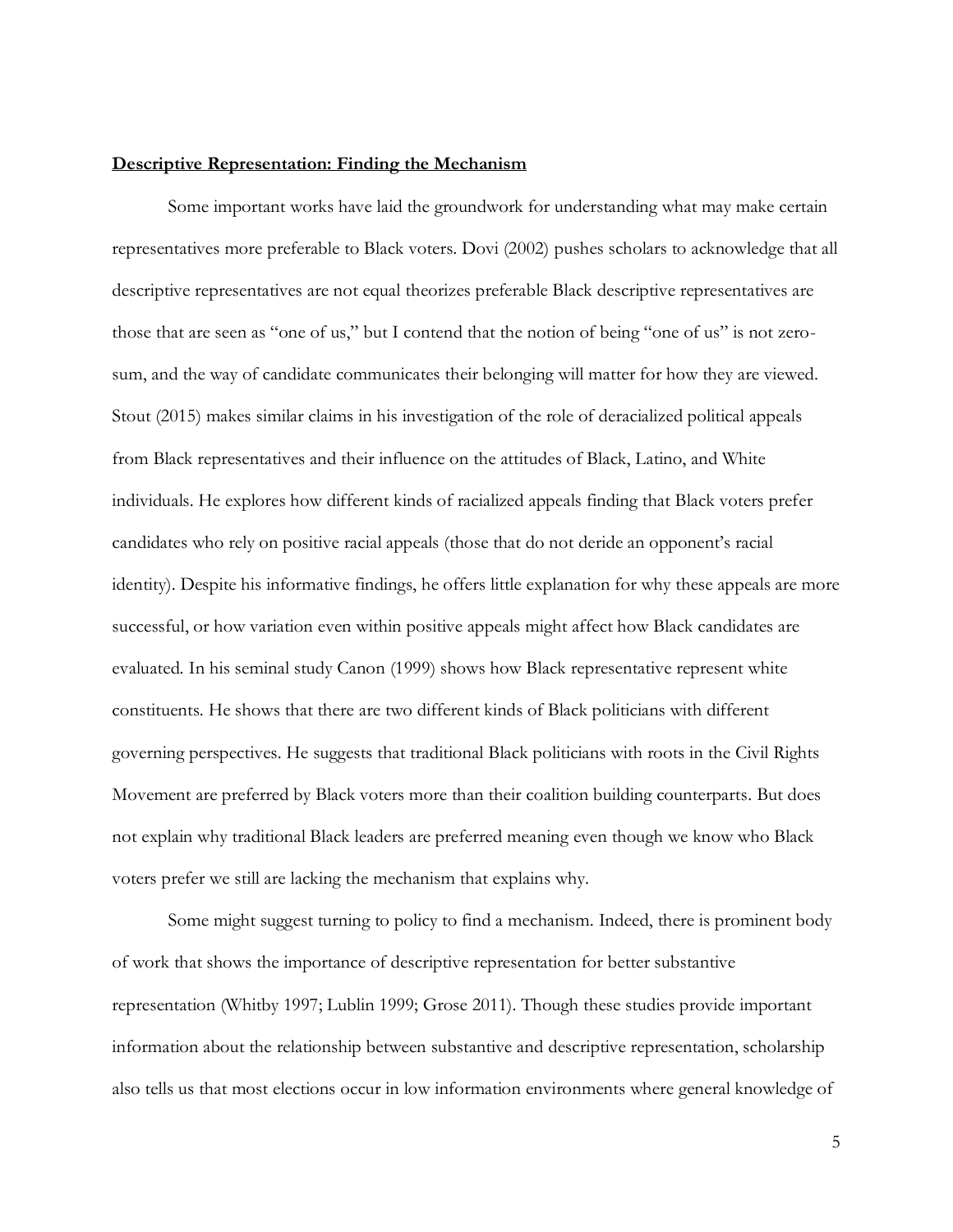bills passed is minimal amongst the American electorate (Lupia 1994; Tate 2004; Griffin and Flavin 2007). Moreover, multiple studies have shown that when asked to rank a representative's activities in terms of their perceived importance, Black voters consistently ranks policy is among the lowest priorities for many Black voters (Fenno 2003; Tate 2004; Griffin and Flavin 2011; Harden 2015; Hayes 2016). This is not to say that Black voters do not care about policy but rather that they tend to have greater concern for other aspects of representation. Thus, investigating policy preference and congruence as a mechanism may not offer a direct understanding of the mechanisms that Black voters rely on to support a candidate.

As such, I turn to contemporary research about how Black voters used, and continue to use, social interactions to ensure strong political cohesion amongst fellow group members (White and Laird 2020). Much of this research is focuses on how the social accountability structure within which many Blacks used social sanctions to keep individuals from choosing self-interest over group interest. I contend that understanding how Black people's use of social interactions with one another informs their expectations with potential representatives is a fruitful place to investigate Black political considerations of candidates.

#### **The Social Accountability Structure & Black Voter Expectations**

To understand how Black individuals' social interactions inform their political behaviors and expectations comes from, I turn to the research tells us that, during the long period of political exclusion, Black voters were not politically dormant. Instead, "[B]lacks [sought] consciously through communication to produce not only a group awareness but also an internalization or active sharing of interests within the group strong enough to encourage them to coordinate their behavior in pursuit of common interests" (Walton 1985; 61). White and Laird (2020) call this the "social accountability structure."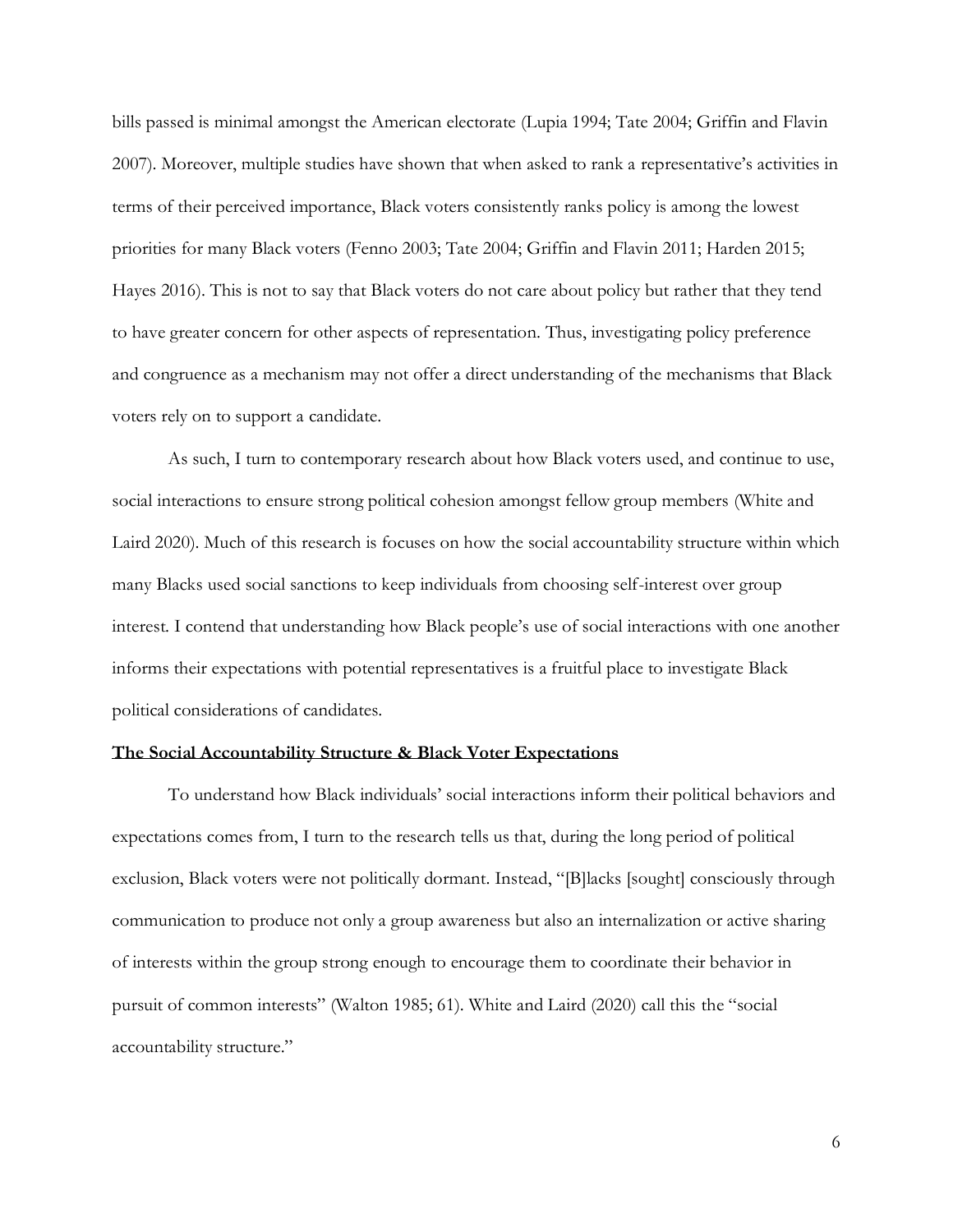In this social model of politics, organizations like the Black church and the Black press fostered an understanding amongst many Black individuals that in order to bring about racial equality the group's interest needed to be prioritized. However, there was an understanding by those in positions of power that the Black community is not a monolith and, despite knowing the norms and expectations of the group, some Black individuals would benefit from making decisions based on their individual interests. To combat this potential inclination, scholars tell us, Black individuals used social sanctions, like public ridicule and stereotyping on those who were seen as acting against the racial group, to ensure a commitment to prioritizing the Black community's interest. (Walton 1985; White and Laird 2020). As such, the use of social sanctions maintained a commitment to the community and placing its interest first for those who might be advantaged by deviating from that norm.

In their numerous experiments across various studies, White and Laird (2020) show that the internalized aspects of the social accountability structure discussed by Walton (1985) remain potent influencers on the political behavior of Black individuals. They consistently find that the influence of social sanctions is most pronounced in their affiliation with the Democratic Party. When in the presence of a racial in-group member, Black individuals are more likely to claim a stronger affiliation with the Democratic Party and less likely to donate to Republican candidates even when doing so means gaining monetary compensation. These results show that the social accountability structure and the use of sanctions to hold each other accountable to the norms of placing the group's interest first is still a significant part of Black political behavior.

#### **Civil Rights Politicians & Black Voter Political Expectations**

I contend that in the same way Black individuals expect each other to not only be aware but committed to placing the group's interests first, they look for that same commitment in their elected representatives. In fact, they may expect a clearer commitment to the group interests from their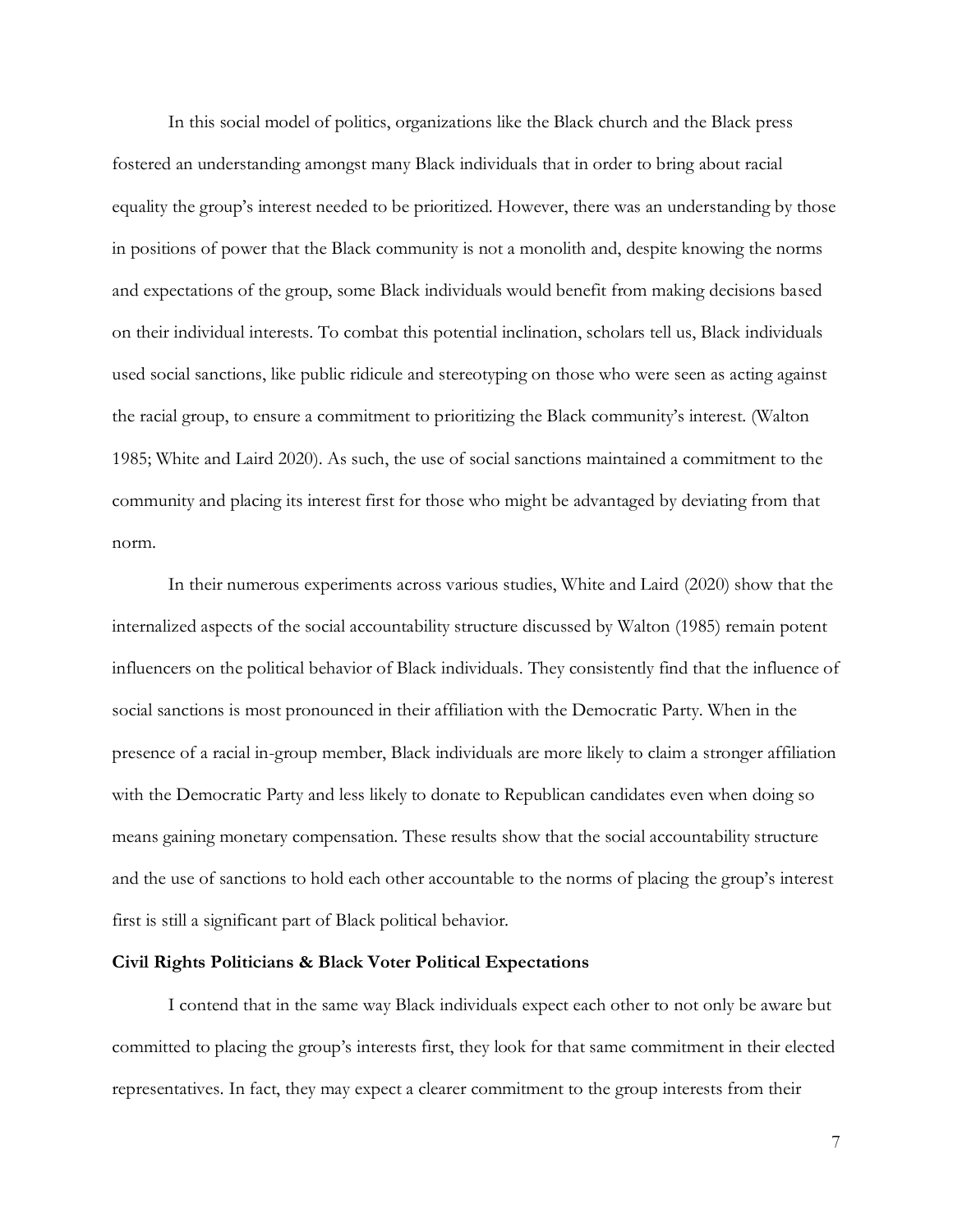political representatives because of their heightened status as representatives of the group (Frimer and Skitka 2020). In addition to holding representatives to a higher standard, many of the expectations of commitment to Black interests that Black voters have for their political representatives were epitomized by the civil rights activists many of whom became among the first political representatives for whom many Black individuals voted. (Ardrey and Nelson 1990).

Not only do they have high expectations by they have seen the expectations met by politicians, which I argued their expectations for political representatives. I contend that Black voters' notions of effective political leadership are informed by their socialized association of civil rights politicians and their sacrifices for the racial group. This contention might explain the work of David Canon (1999) who finds that Black politicians with roots in the Civil Rights Movement, tend to have greater electoral success with Black voters. This success, I argue, is borne out of traditional Black politicians' clear commitment to making the interests of the racial group their primary concern, and showing that to Black voters through their sacrifices during the Civil Rights Movement.

However, the face of Black political representation is changing (Gillespie 2010; Tate 2010). As traditional Black politicians begin to leave office and are replaced by younger more professionalized Black representatives without the history of being active in the Civil Rights Movement. This transition in Black political representation begs the question-by what means do non-Civil Rights politicians communicate their commitment to making the group's interests their primary political concern? To do this, politicians should employ what I call *community commitment signals*, which are rhetorical claims of personal sacrifice or social connection that communicate their commitment to prioritizing the group's interests.

#### **Signaling Theory & Community Commitment**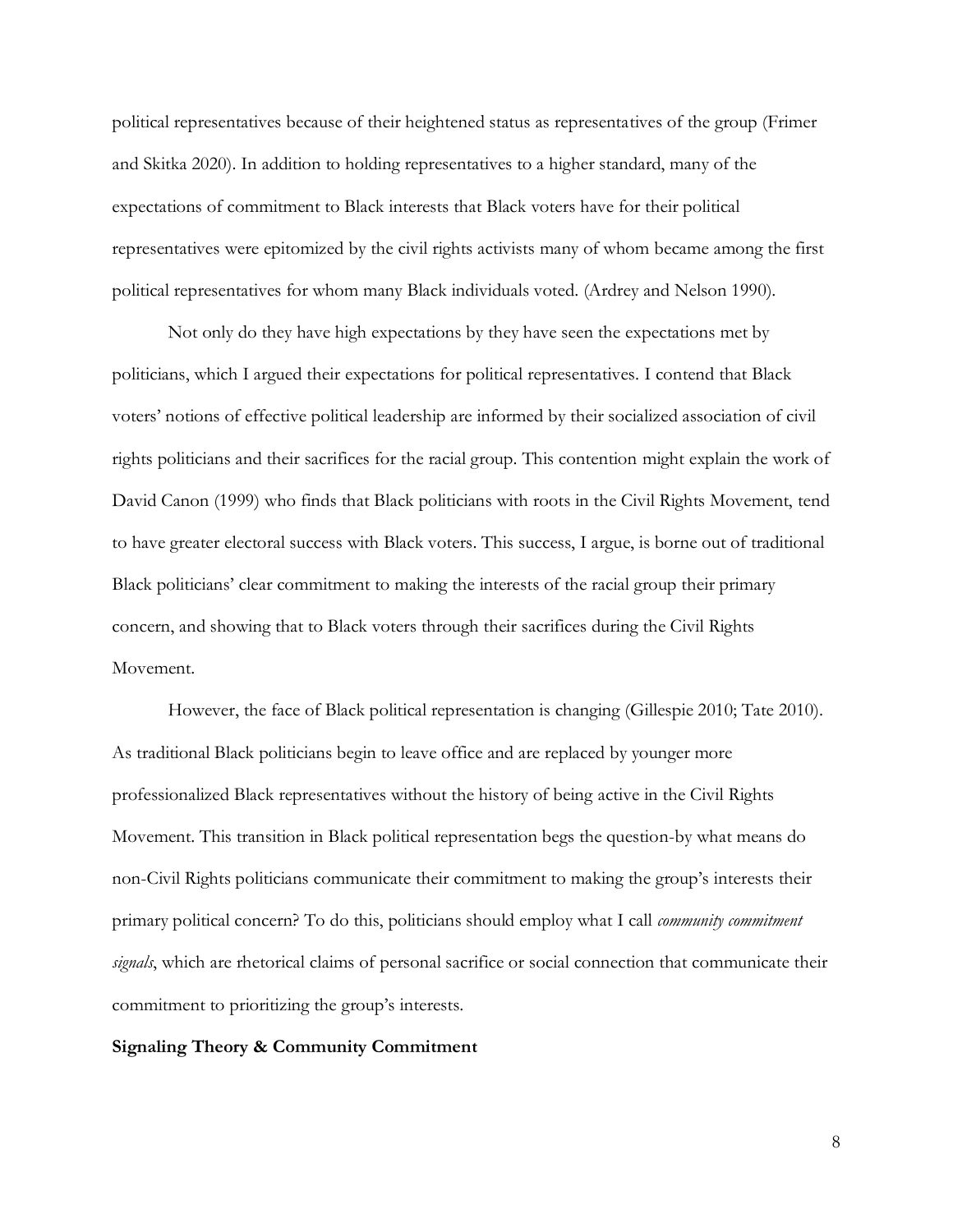To better assess how community commitment signals generally work, I draw on signaling theory. Often found in economics and business management literature, signaling theory tells us that individuals, corporations, or institutions send certain signals to communicate their credibility to another party in need of particular information (Spence 2002). Scholars of signaling theory use the example of an individual putting their education level on a job resume to communicate their competency for a position. Their education level may not explicitly indicate whether they have the specific skills for the job to which they are applying, but it does show their aptitude to learn the necessary skills (Spence 1973). There are two dominant tenets of signaling theory-

1. The receiver needs certain kinds of information from and about the signaler to establish their credibility.

2. The signals used for needs to be something that is recognizable to the receiver. Within signaling theory, there are signalers, signals, and receivers. Upon the receipt of the signal, receivers determine of the signaler's credibility based on perceptions of the signals' costliness. The costlier a signal, the more likely the signal is perceived to be credible (Bird and Smith 2005). In applying this theory to the framework of voter candidate preferability, the signals used by politicians, who are the signalers, are used to communicate the candidate's ability and likelihood of meeting the expectations of their constituents.

#### **Black Voters & Community Commitment Signals**

Based on the social accountability structure within which many Black voters operate, a strong signal of credibility is one that shows a representative not only understands the group norm is of placing the group's interest first, but is, in the words of Walton (1985) "active[ly] sharing" in those interests. The receivers are Black voters, who want to optimize their political representations by choosing a candidate whose signals reflect an understanding of their expectations, seek signals of community commitment to the group's interest from the signalers, or political representatives.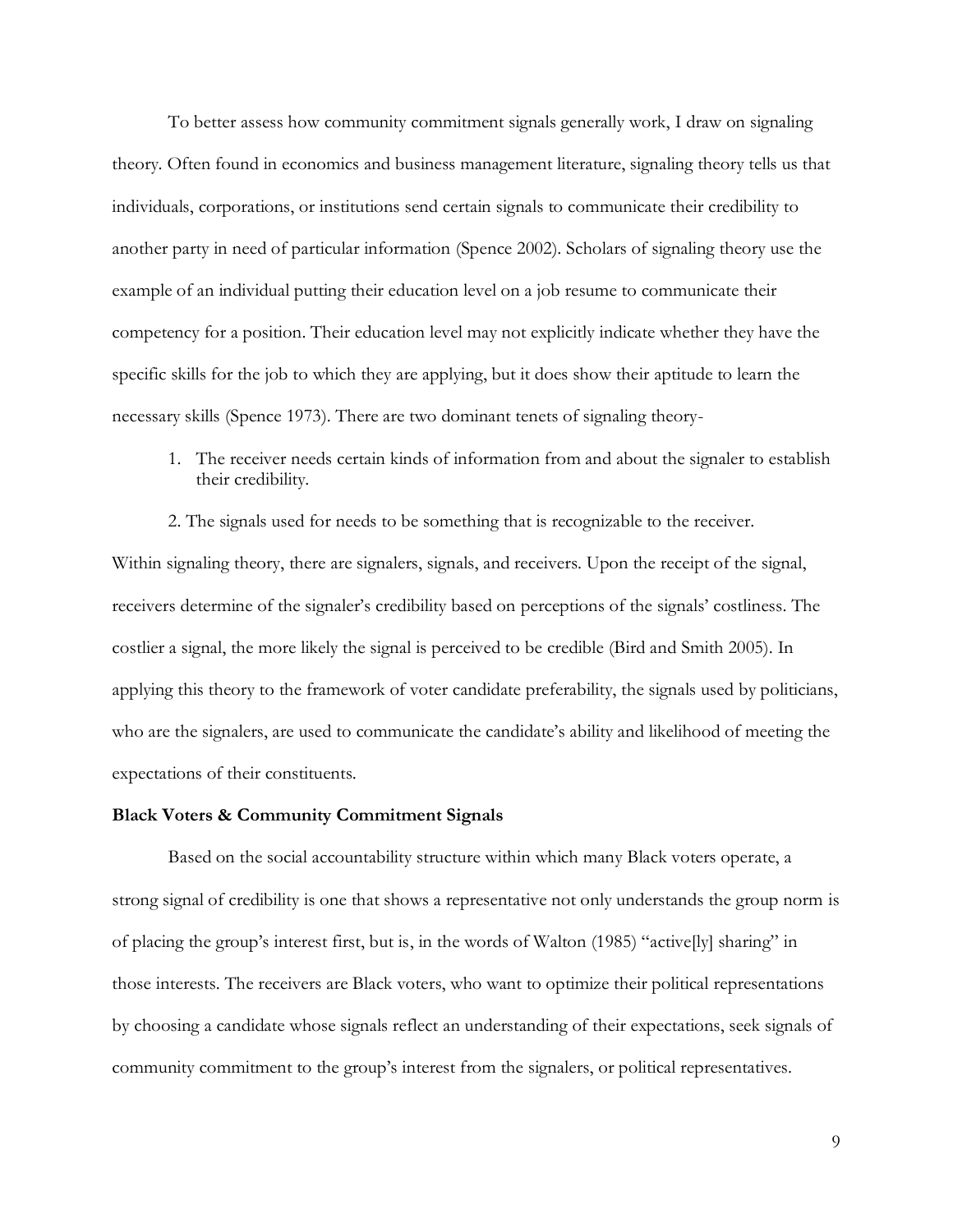Thus, the signals non-Civil Rights politicians have to send are ones that effectively communicate a commitment to prioritizing the Black community's interest. But what do effective signals look like? How would Black individuals recognize them? I argue that the most recognizable signals would be those that Black people look for in each other to maintain their own credibility within the racial group and have witnessed in certain preferred political representatives, which tended to be those with backgrounds in the Civil Rights Movement. Even though these individuals are leaving office, I posit that it is their actions that made them more preferable, and those can be replicated by those with that background.

I draw on the experiences of Civil Rights politicians. In this paper, I focus on two signals that scholars of the Civil Rights Movement point to as staples of civil rights activists- *social connections* and *personal sacrifices*.<sup>2</sup> These are signals, I argue, that are recognizable to Black voters because of their socialization about the importance of Civil Rights Movement (Morris et al. 1989; Deane et al. 2016), the collective memory of the movement and its influence on their social and political livelihoods that many Blacks still have (Harris 2006), and the pictures and narratives of the leaders' sacrifices can often be found in campaign and mobilization materials (Johnson 2014; Booker 2019).

## **Community Commitment Signals**

<sup>2</sup> This is not an exhaustive list of signals, but ones that, based on existing literature, are more likely to be successful because of their roots in the Civil Rights Movement.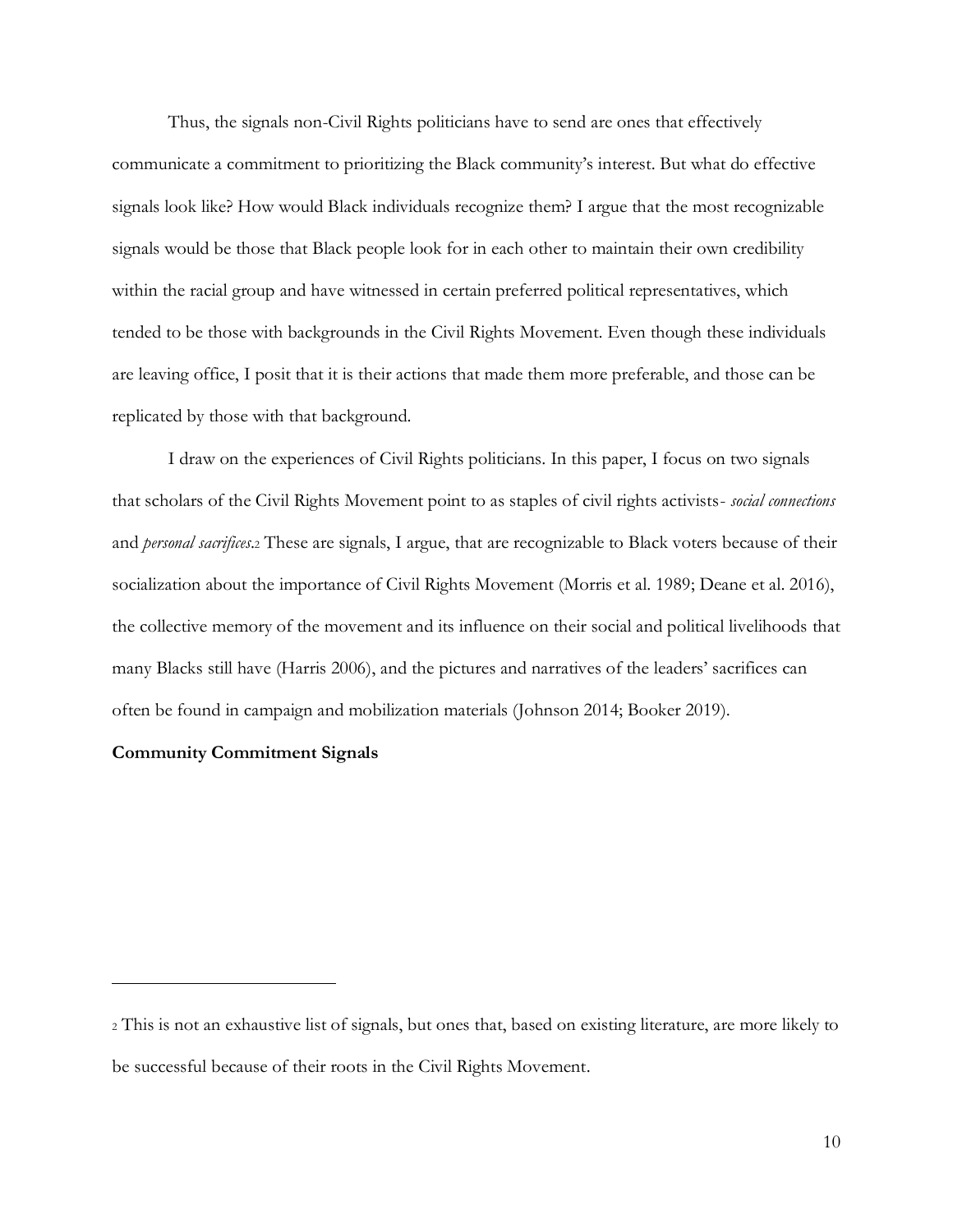

### **Figure 1. An Illustration of the Community Commitment Signaling Framework**

Srivastava (2001) explains that all signals do not communicate the same level of underlying cost and credibility. In the case of Black voter candidate preferability, means that the personal sacrifice and social connection community commitment signals sent to Black voters will not convey the same level of commitment to group interest prioritization, as illustrated in Figure 1. This is not to say that the signals are at odds with one another, but rather those signals that communicate a higher cost will be more preferable as they suggest a greater level of commitment than those signals whose cost are perceived to be lower. As shown in Figure 1, the underlying information communicated by personal sacrifice community commitment signals is a realized commitment to placing the group's interest first. On the other hand, the information conveyed by social connection community commitment signals suggests a potential commitment to prioritizing the group's interests.

### *Personal Sacrifice*

In his findings that that individuals who make personal sacrifices for the group are rewarded with higher status in the group, sociologist Robb Willer (2009) corroborates the claims made by scholars of signaling theory about the importance of a signal's perceived cost. Within the context of the community commitment signaling framework, I contend that politicians who communicate a *realized commitment* through references to past instances where they have put their well-being in jeopardy for the sake of greater inclusion political and social spaces are more effective in signaling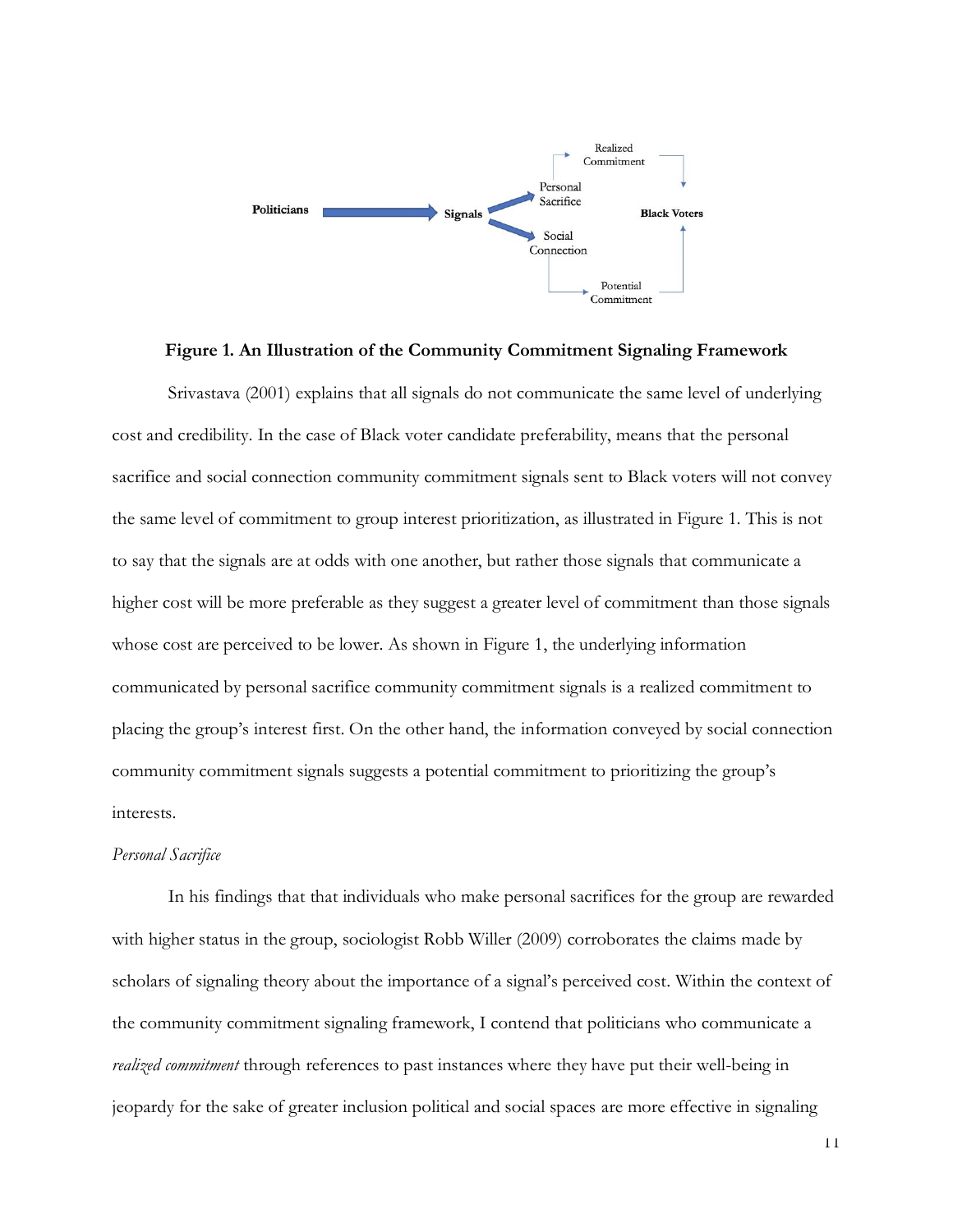the likelihood of staying committed. Personal sacrifice signals are inherently costly which, according to signaling theory, communicates a greater credibility, or, in this context, a greater likelihood of being and remaining committed.

If, as I theorize, Black voters seek to optimize their representation by choosing candidates who are committed to placing the group's interest first, candidates who communicate a realized commitment will be more preferred because they have provided evidence of their commitment. Moreover, in the unique historical narrative of Black Americans, the sacrifices made by civil rights activists and politicians led to meaningful and drastic changes in the position of many Black individuals (Holt et al. 2000). Thus, Blacks' understanding of personal sacrifice is that it is not only costly but effective which, I posit, makes the potency of personal sacrifice signals, and the power of realized commitment, greater.

In 2018, at a rally in Georgia, Representative John Lewis exemplified a personal sacrifice signal when he said, "I got arrested a few times. During the 60s, I was arrested 40 times. Since I've been in Congress, I've been arrested another 5 times. And I'm probably gonna get arrested again for something… I gave a little blood on the bridge in Selma. 53 years ago. I almost died." (NBC News 2018). Lewis's highlighting of his near-death experience during a protest in the Civil Rights Movement conveys a realized commitment because it illustrates an instance where he nearly gave his life to ensure Black people gained social and political equality.

Though the example provided above comes from a politician who was active during the Civil Rights Movement, I contend the realized commitment can be communicated through signals that come from non-civil rights politicians. Indeed, in the typologies Andra Gillespie (2010) provides about the different kinds of Black politicians that are found in what she calls the "3rd wave" of Black politicians, she discusses the variety of ways that some younger Black representatives can behave in similar ways to their civil rights predecessors. She categorizes them "Rebrands of their parents,"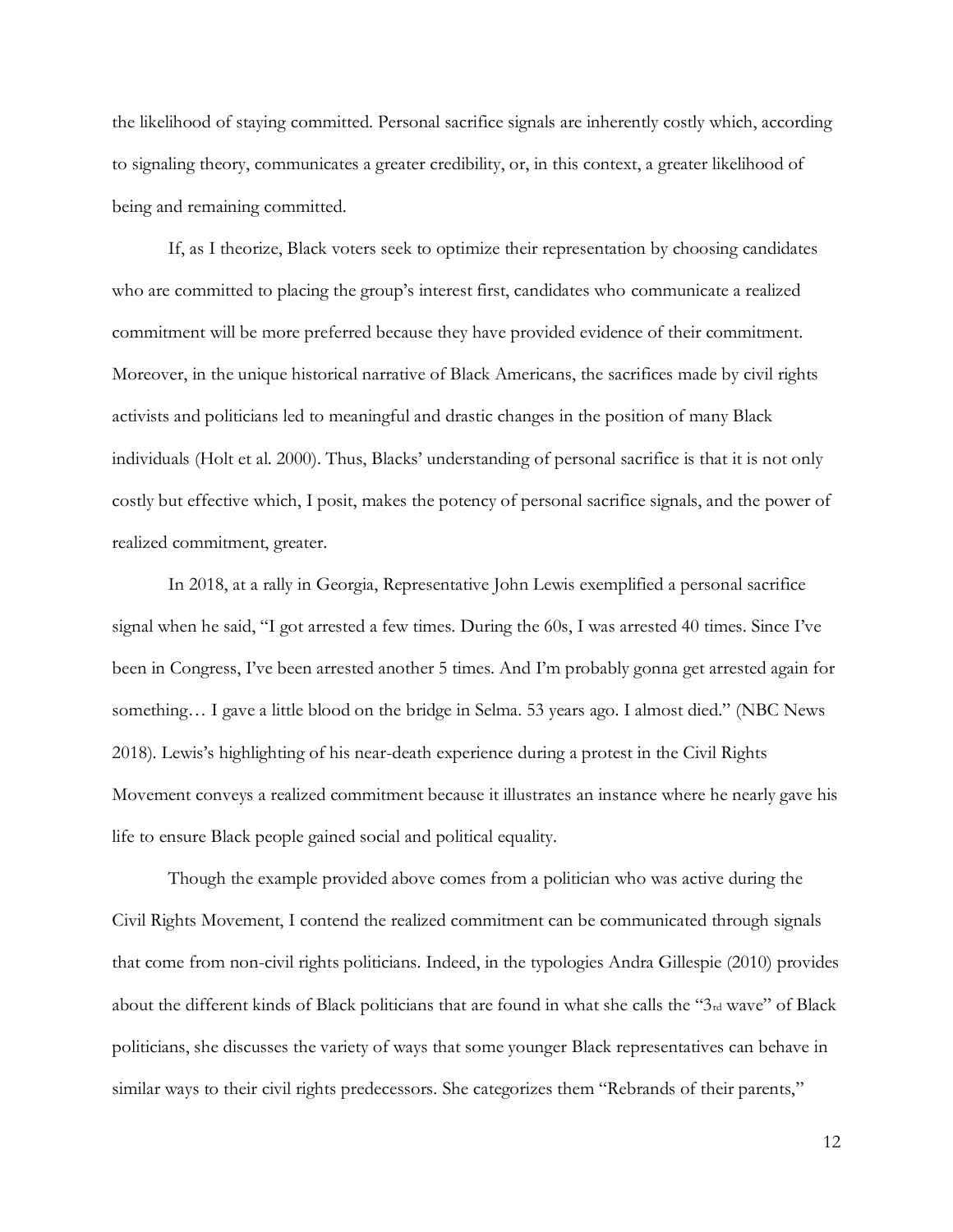"Chips off the Old Block," and "New Activists" (22-23). We see examples of these younger politicians behaving in ways similar to their more traditional Black politicians like Newark, New Jersey Mayor Ras Baraka leading a protest to increase the number of jobs in his city (Associated Press), Missouri Congresswoman Cori Bush who frequently references her time on the front lines during protests in Ferguson, MO (coribush.org), and Ohio congressional candidate Yvette Simpson who also referenced her time in local Black Lives Matter protests when running in the Democratic primary election (Knight 2017). These examples offer evidence that the activities that are often associated with civil rights politicians are not temporally bound, but rather can be found in younger politicians as well.

#### *Social Connection*

Not all politicians can signal personal sacrifice either because it is not part of their personal narrative or not politically expedient. They instead can rely on social connection signals that are less costly, but also have roots in the Civil Rights Movement and communicate some level of commitment, but as Srivastava (2001) claims that all signals don't communicate the same level of commitment. As illustrated in Figure 1, these social connection signals communicate a *potential commitment*. Those politicians who use social connection signals to communicate a potential commitment to making the Black community's political interest a priority through references connection to individuals, institutions, or symbols that have strong meanings to the racial group.

By communicating a connection to the racial group, I posit that social connections signal an awareness of the norms and by way of having contact with group member or prominent institutions. The inability to reference past actions that the individuals can point to means that Black voters have less proof that the politicians relying on these signals are likely to pay the costs associated with placing the group's interest before their own. As such, I contend the kind of social connection invoked by the politicians also conveys an understanding of the consequences they would face,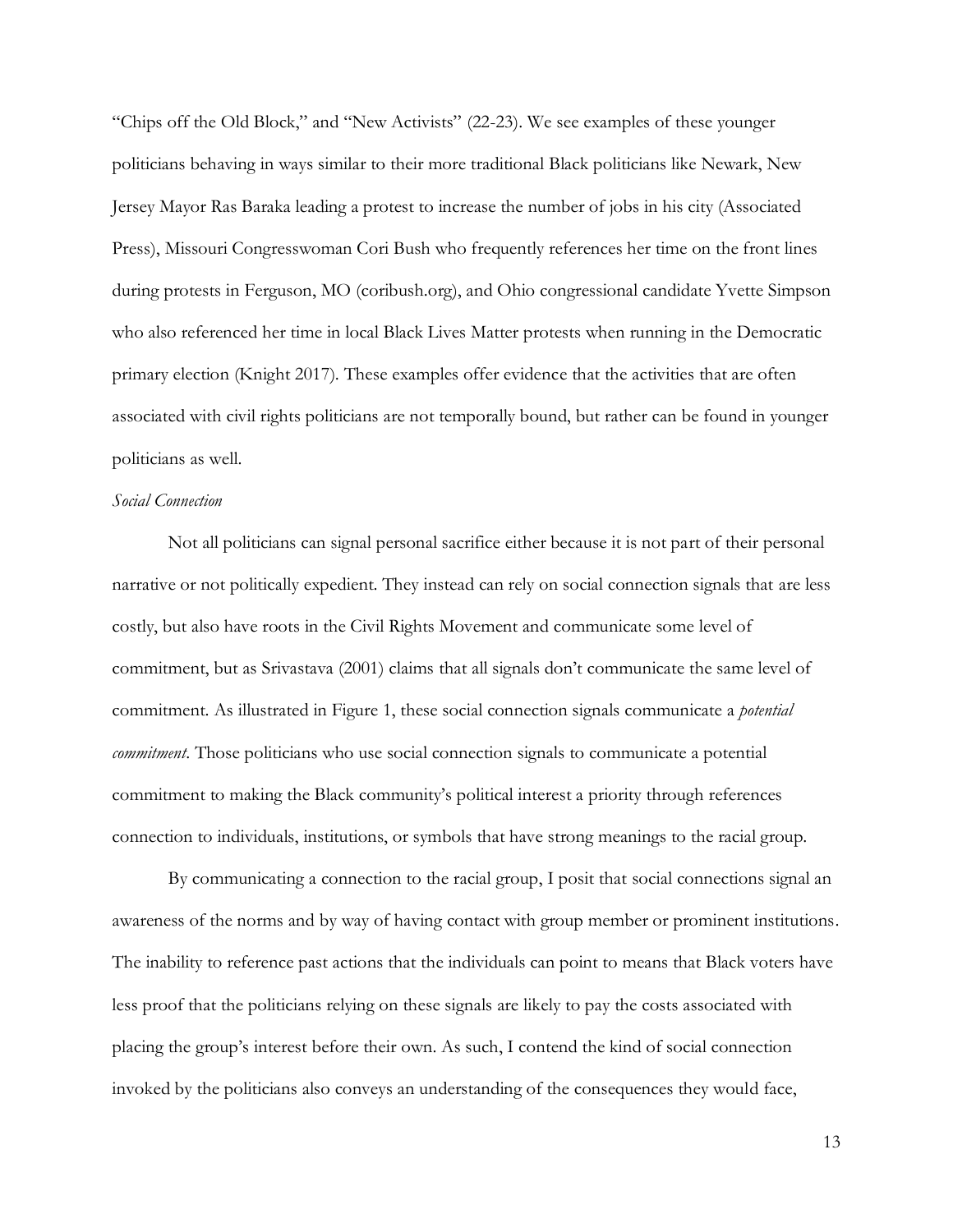namely social sanctions, should their potential commitment to ensuring the group's political needs are met is not realized.

In a tweet responding to claims about her time as a prosecutor, presidential hopeful, Kamala Harris wrote "I am a daughter of parents who met when they were active in the [C]ivil [R]ights [M]ovement. Nobody had to teach me about the disparities in the criminal justice system. I was born knowing what they are" (Harris 2019). Harris's discussion of her connection to parents who were active in the Civil Rights Movement serves as an example of a social connection signal. As previously discussed, the Civil Rights Movement, is an important and potent symbol of inclusion for many within the Black community. Harris's invocation of her parents' involvement communicates an understanding of the sacrifices made for Black people by those during the movement. Her claim that she was born knowing the "disparities in the criminal justice system" communicates that she was socialized to understand the norms and expectations of the racial group and thus has the potential to prioritize the group's interest. Harris often references her connection to prominent institutions within the Black community like the Alpha Kappa Alpha sorority and Howard University, a historic Black university (Saul 2019).

#### **Methods**

The nuance unpacked in the community commitment framework is hard to see in existing models used to explain Black voter candidate preferability. Scholars in this area often rely on a binary variable for the race of the candidate to determine its influence on Black voters view their representatives. Though the operationalization of a candidate's race as a binary variable does offer us important information about the different ways Black voters evaluate in-group and out-group representatives, it offers little information into how these evaluations may vary within these representatives based specific messages they send to Black voters. Taken at face value, the results of these models would lead people to believe that simply being, or not being, Black is the most salient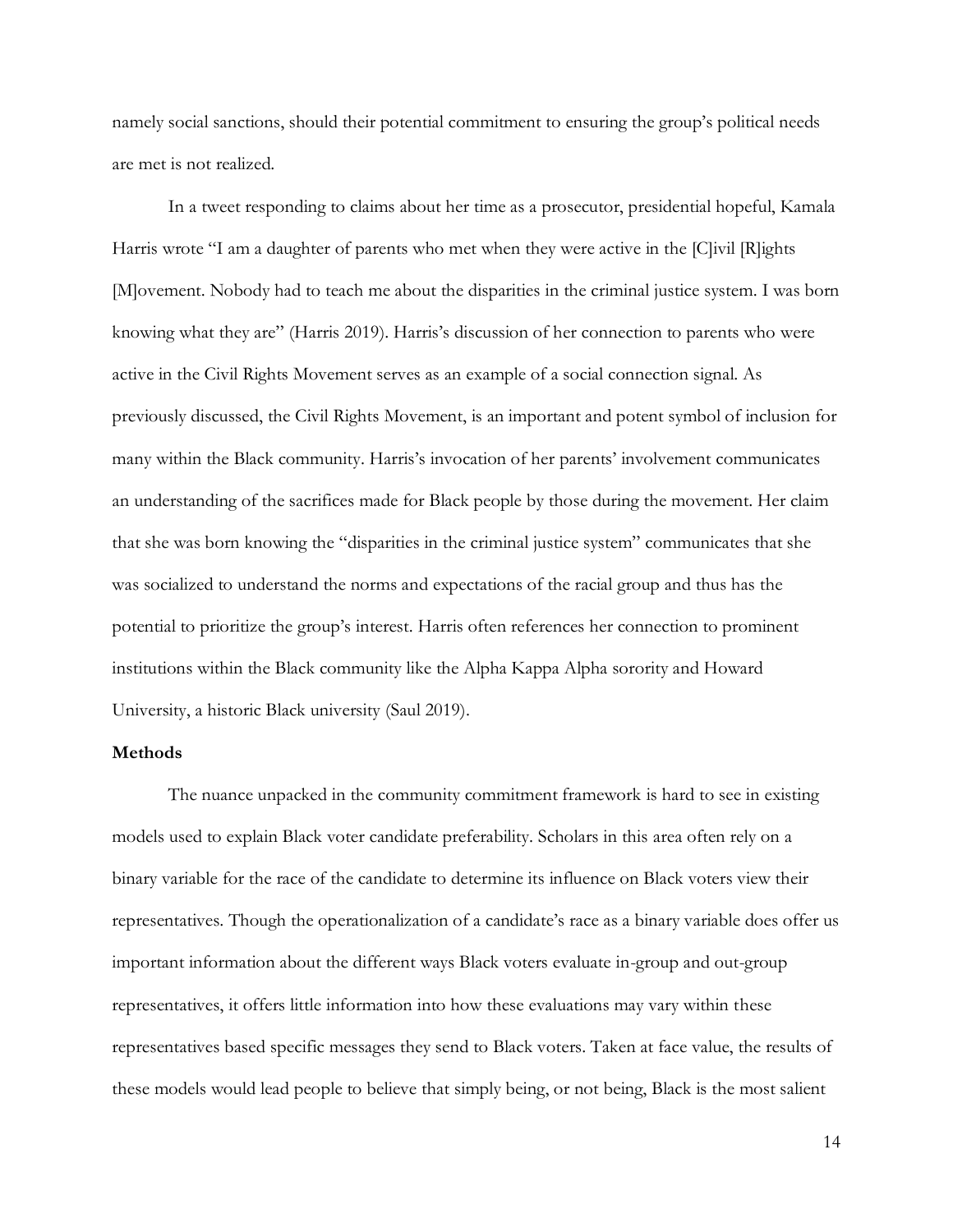factor in the decision-making process of Black individuals. Moreover, these existing models are comprised of measures that capture Black voter candidate assessments after the candidate has been elected. This means that the positive evaluations of candidates (particularly descriptive representatives) could be the result of something the politician did during their campaign, or after they had been elected. It is difficult to truly gauge what considerations Black voters use to choose their candidates, whether the positive evaluations often associated with some representatives comes pre-or post-election, and what mechanism(s) informs those evaluations.

To overcome the problems of past models, and offer deeper methodological insights into how community commitment serves as a mechanism to explain how candidates are evaluated, I run two experiments. In each experiment, I subtly vary how the candidate signals his commitment to placing the group's interest first. If, as I argue, the community commitment mechanism is used by Black individuals as a pre-election filter to optimize their political representation, the methodological test investigating the mechanism should be one that examines how Black voters evaluate a candidate based on their signaling before they get into office.

#### *Experimental Design*

The goal of these experiments is to show the existence and influence of community commitment. To achieve this goal, I set the experiments in the context of a Congressional Democratic primary election where the race and partisan affiliation of the candidate sending the signals are the same. In other electoral contexts where the race and/or party of the candidate varies, it may be easy to conflate the findings of more positive evaluations with either candidate of a race or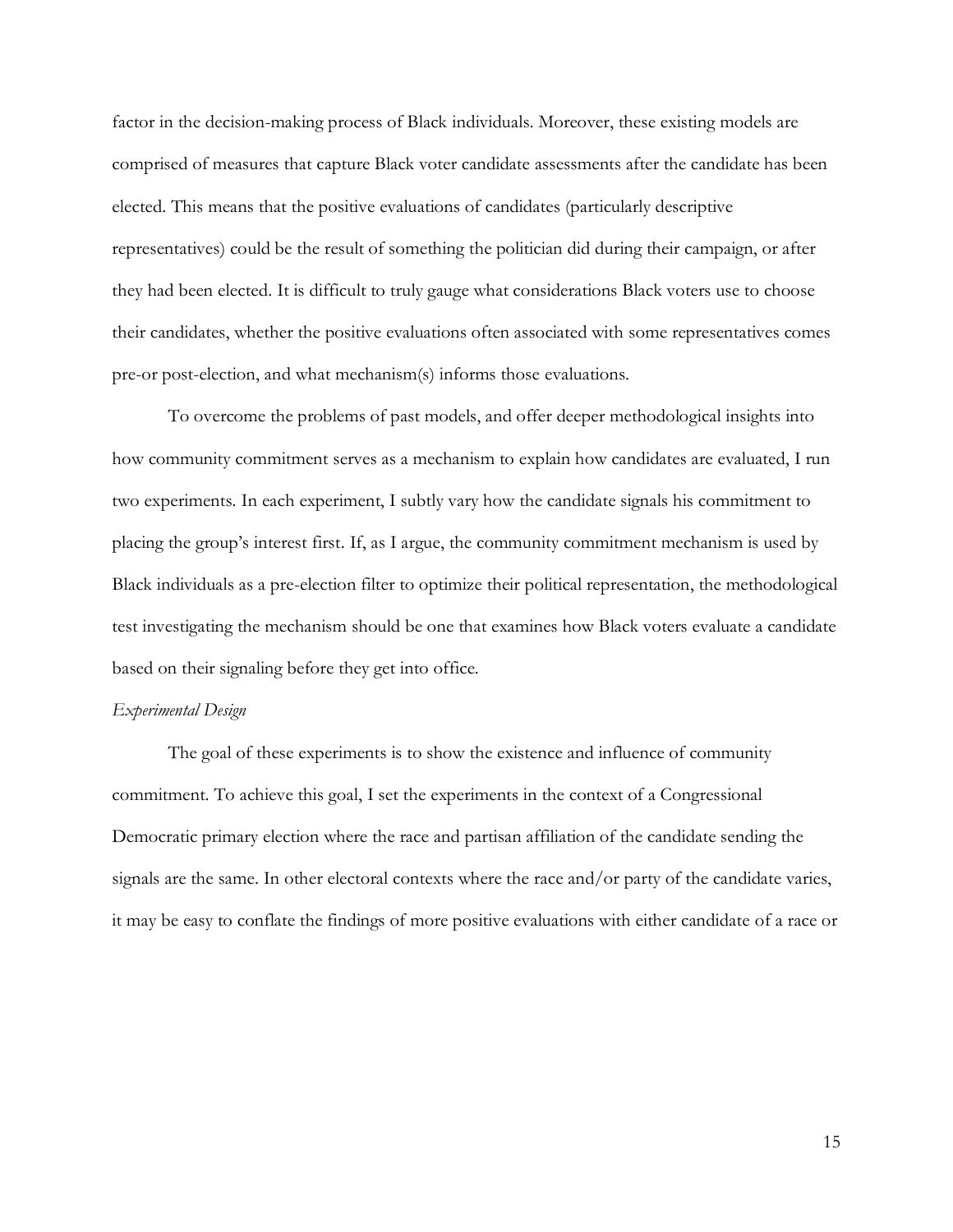party. Thus, setting this experimental context assists in establishing the presence of, and illustrating influence of community commitment.<sup>3</sup>

Not only do Black voters have to choose between Black and White candidates vying for their support, it is a frequent occurrence that in these instances, candidates have to overcome claims, either from opponents or members of the Black electorate, that they are not committed to the interests of the racial group.<sup>4</sup> I chose this context to provide both external validity and a greater sense of how community commitment signaling is most commonly used in real world contexts. Thus, in the experimental treatments, participants are shown an USA Today article about a Democratic congressional hopeful, whose picture is displayed in the article (see Figures 1 and 2 in Appendix for examples of the treatments) whose commitment to the group been called out by his opponent, Tyrone Moseley (the same in each experiment). I imbed the community commitment signals in the candidate's response to Moseley I vary the kinds of signals that are sent based on the condition into which respondents are randomly placed, and vary the kind of signals he sensed based on the condition into which respondents are randomly placed (see Table 2 for the language in each condition).

<sup>3</sup> To be clear, I am not arguing that community commitment signals are only seen in this context, rather that the ability to hold race, partisanship, and in this case, gender constant provides a clearer picture of community commitment at work in Black voter candidate preferability and selection.

<sup>4</sup> Examples of these slights: Steve Cohen vs. W.W. Herenton 2007:

[https://www.nytimes.com/2009/09/14/us/14memphis.html;](https://www.nytimes.com/2009/09/14/us/14memphis.html) Sharpe James vs. Cory Booker 2002[:http://nymag.com/nymetro/news/politics/newyork/features/5921/](http://nymag.com/nymetro/news/politics/newyork/features/5921/)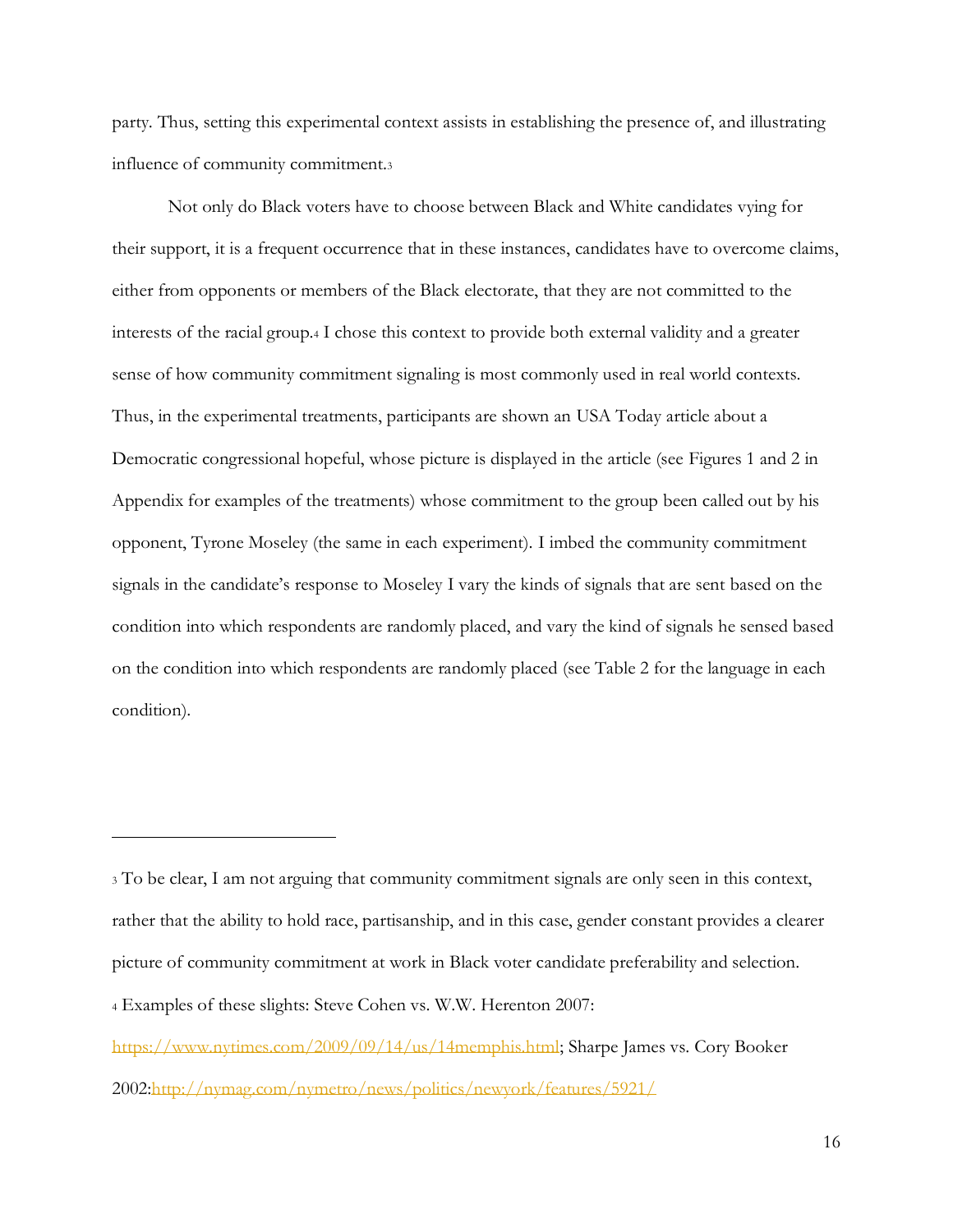| Control                                                                                                                                                                                                                                                                          | Social Ties -                                                                                                                                                                                                                                                                                                                                                                                                                                                                                           | Social Ties -                                                                                                                                                                                                                                                                                                                                                                                                                                                          | Personal Sacrifice-                                                                                                                                                                                                                                                                                                                                                                                                                                                                                                                                                    | Personal Sacrifice-                                                                                                                                                                                                                                                                                                                                                                                                                                                                                                                              |
|----------------------------------------------------------------------------------------------------------------------------------------------------------------------------------------------------------------------------------------------------------------------------------|---------------------------------------------------------------------------------------------------------------------------------------------------------------------------------------------------------------------------------------------------------------------------------------------------------------------------------------------------------------------------------------------------------------------------------------------------------------------------------------------------------|------------------------------------------------------------------------------------------------------------------------------------------------------------------------------------------------------------------------------------------------------------------------------------------------------------------------------------------------------------------------------------------------------------------------------------------------------------------------|------------------------------------------------------------------------------------------------------------------------------------------------------------------------------------------------------------------------------------------------------------------------------------------------------------------------------------------------------------------------------------------------------------------------------------------------------------------------------------------------------------------------------------------------------------------------|--------------------------------------------------------------------------------------------------------------------------------------------------------------------------------------------------------------------------------------------------------------------------------------------------------------------------------------------------------------------------------------------------------------------------------------------------------------------------------------------------------------------------------------------------|
|                                                                                                                                                                                                                                                                                  | Wife                                                                                                                                                                                                                                                                                                                                                                                                                                                                                                    | <b>NAACP</b>                                                                                                                                                                                                                                                                                                                                                                                                                                                           | Financial                                                                                                                                                                                                                                                                                                                                                                                                                                                                                                                                                              | Physical                                                                                                                                                                                                                                                                                                                                                                                                                                                                                                                                         |
| 'T've heard<br>Mr. Moseley<br>has said that I<br>am 'part of<br>the white<br>establishment<br>of the<br>Democratic<br>Party.'<br>Such<br>statements<br>made to hurt<br>my chances at<br>election are<br>further proof<br>of the change<br>in leadership<br>Washington<br>needs." | "I've heard Mr.<br>Moseley has<br>said that I am<br>'part of the<br>white<br>establishment<br>of the<br>Democratic<br>Party,' which<br>shows that he<br>clearly does<br>not know my<br>wife, Kyara,<br>because if I<br>had turned<br>my back on<br>black people,<br>she would<br>have all the<br>locks<br>changed, and<br>my things<br>would be on<br>the street.<br>Such<br>statements<br>made to hurt<br>my chances at<br>election are<br>further proof<br>of the change<br>in leadership<br>we need. | I've heard Mr.<br>Moseley has said<br>that I am 'part of<br>the white<br>establishment of<br>the Democratic<br>Party,' which<br>shows that he<br>clearly does not<br>know that I am<br>backed by our<br>local NAACP<br>chapter. If I<br>turned my back<br>on black<br>people, they<br>mostly certainly<br>would not<br>support me.<br>Such statements<br>made to hurt my<br>chances at<br>election are<br>further proof of<br>the change in<br>leadership we<br>need." | "I've heard Mr.<br>Moseley has said that<br>I am 'part of the<br>white establishment<br>of the Democratic<br>Party,' which shows<br>that he clearly does<br>not know that I<br>gave up my job at a<br>prominent law firm<br>to work as an<br>attorney for<br>numerous civil<br>rights<br>organizations. If I<br>had turned my back<br>on black people, I<br>would have<br>remained in<br>corporate America<br>and collected my<br>check.<br>Such statements<br>made to hurt my<br>chances at election<br>are further proof of<br>the change in<br>leadership we need." | "I've heard Mr.<br>Moseley has said that<br>I am 'part of the<br>white establishment<br>of the Democratic<br>Party,' which shows<br>that he clearly does<br>not know that I<br>have been hit with<br>rubber bullets, tear<br>gassed, and put in<br>jail while fighting<br>for equality. If I<br>had turned my<br>back on black<br>people, it would be<br>an insult to all of<br>those people for<br>whom I fight."<br>Such statements<br>made to hurt my<br>chances at election<br>are further proof of<br>the change in<br>leadership we need." |

Article Title: "Congressional Hopeful responds to Opponent's Slight."

# Table 2. Text of Reginald Washington's Statement Manipulation

As shown in Table 2, each of the treatments show the candidates response to the negative claim made by his opponent, Tyrone Moseley. As discussed in the theory, each of these statements is communicates a commitment to placing the group's interest first, but the kind of commitment varies based on whether the treatment is one of social connection or personal sacrifice. Those respondents who read the article in which the candidate offers a community commitment signal of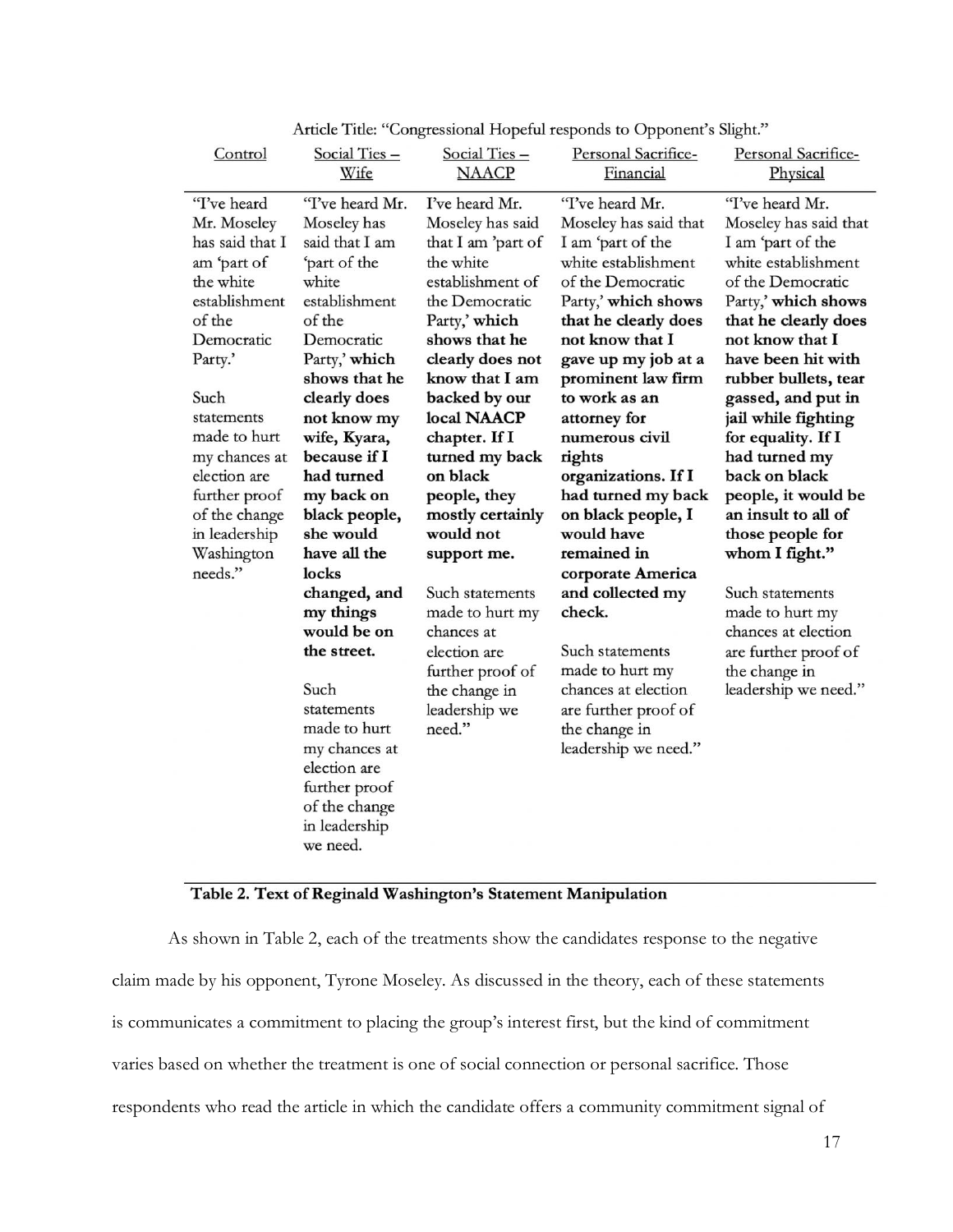social connection will see an acknowledgement of a connection that is either to an individual, in this case the candidate's wife Kyara, or an institution, the NAACP. I argue that these connections communicate an understanding, through the connection, of the social accountability structure and the need to communicate a commitment. But, because their commitment to prioritizing the group's interest is yet to be realized, they have to show a susceptibility to social sanctions should they deviate from the group's norms.

In each of the social connection experimental conditions, the candidate highlights his connection to the group by invoking his marriage to his wife, a black woman, or an endorsement from the local chapter of the NAACP. He then goes on to explain the consequences he would face from these respective connections if he "turned his back on Black people," which is an acknowledgement of the potential sanctions we would face. Motivation for the "Social Connectionwife" comes from Elsa Barkley Brown's (1997) research where she's provides examples of wives sanctioning their husbands for working against the Black community. She writes, "[w]omen reportedly initiated sanctions against men who voted Democratic. One South Carolina witness reported that "'no mens were to go to the polls unless their wives were right alongside of them; some had hickory sticks; some had nails—four nails drive in the shape of a cross—and dare their husbands to vote any other than the Republican ticket" (82). Moreover, contemporary politicians like Barack Obama and Bill deBlasio often referenced their wives and family members as responses to their ability to represent the interest of Black voters, particularly in the face of critiques about their connections to the Black community (Fraser 2009; Grynbaum 2013).

A social connection to an organization is one that many elected officials reference to show a connection to the Black community. An institution like the NAACP, a prominent Black institution that was very involved in the Civil Rights Movement, and remains an important part of the push for Black socio-political inclusion, serves as an integral signal of one's understanding of what the racial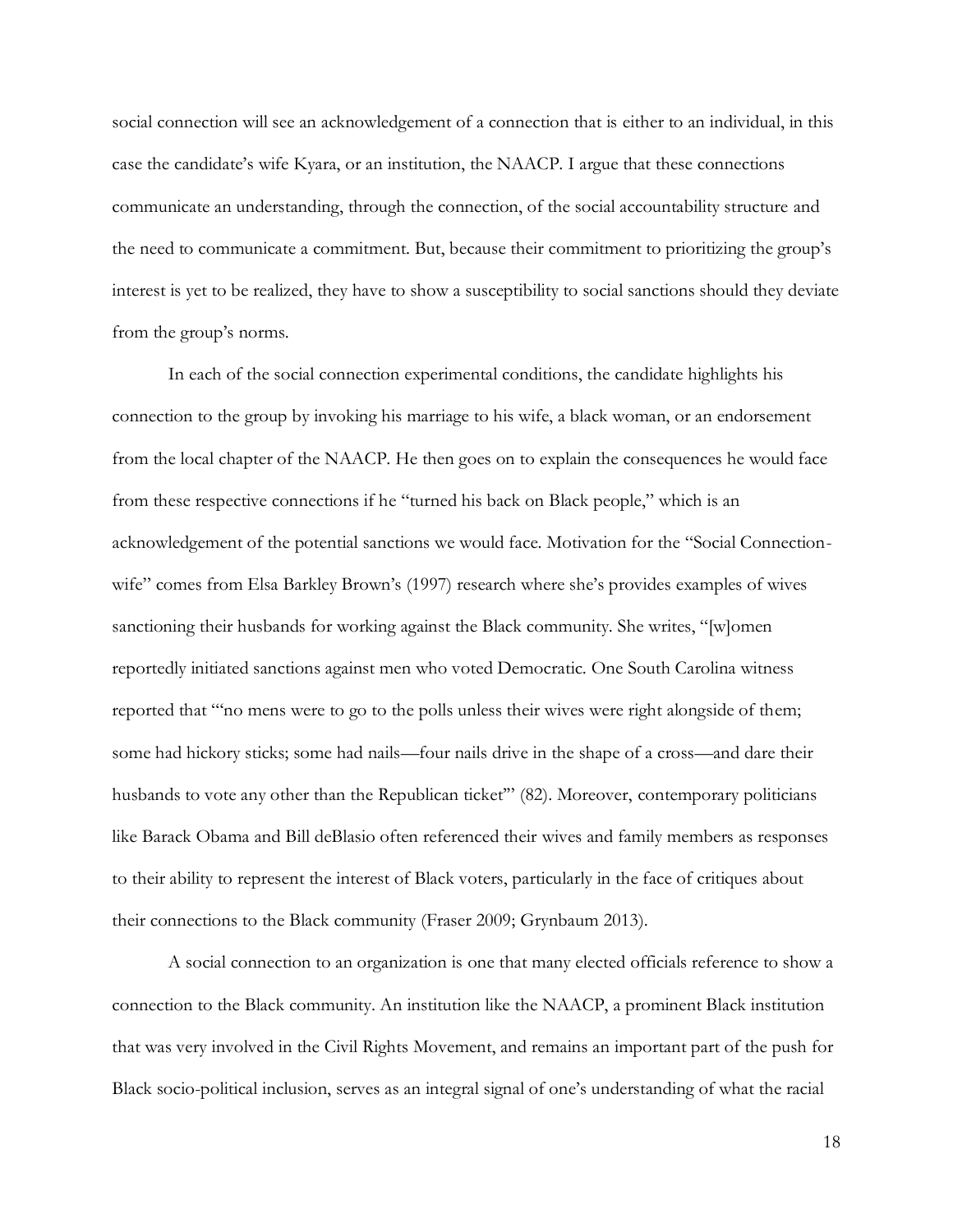group wants from their representatives. Using a community commitment signal that draws on one's connection with the NAACP, I argue, communicates a stronger potential for a candidate to be committed to the group because of the commitment the organization has already displayed, and thus the connection to it will be stronger. Black voters want the strongest evidence possible about whether a candidate's likelihood of making the group's interest a priority, being backed by an institution like the NAACP, whose history of making the racial group's history is well documented and proven, serves as a stronger signal of commitment. Conversely, being married to an individual of whom voters may not know will not provide as much evidence about their potential commitment because there is less information about whether an individual connection has the ability to hold the candidate accountable. Thus, *I expect that candidates who use the institutional social connection signal will receive more positive evaluations relative to the individual social connection condition (H1*).

As previously notes, signals of personal sacrifice that communicate a realized commitment, and tend to be seen as costlier because they involve sacrifices of the candidate's well-being for the racial group. This type of signal shows an awareness, internalization, and commitment to the group norm. But, like signals of social connection, there are different sacrifices that can be employed to communicate one's realized commitment. Here, I return to the profiles of Civil Rights Movement activists and the financial and physical sacrifices they made during their time in the movement (Chong 1999; Williams 2007).

In the "Personal Sacrifice- Financial" experimental condition, the candidate communicates a realized commitment by explaining that if he had turned his back on Black people he would not have left a high paying job to work for civil rights organizations. This is a signal of personal sacrifice because the candidate is taking less money for the work he is doing, but working with organizations that are helping the racial group. This treatment draws inspiration from Barack Obama's time as a community organizer in the South Side of Chicago, which I contend serves as an example of a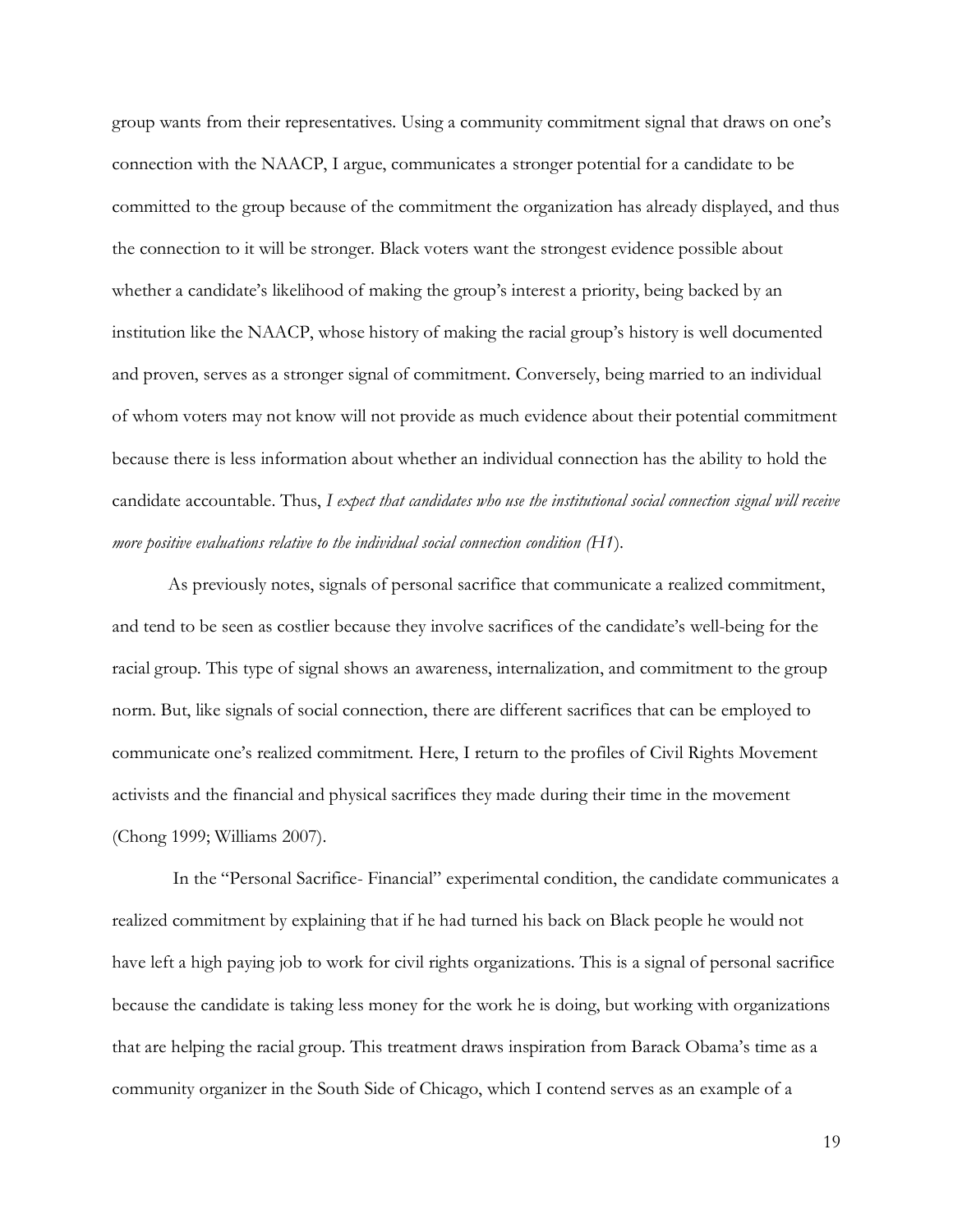financial sacrifice. He earned approximately \$10,000 a year during his time as an organizer, and worked in communities that were often underserved (Kovaleski 2008).

I also turn to a recent signal used frequently by New Jersey Senator Cory Booker who references his taking up residence in a housing-project in Newark, New Jersey as mayor "not by necessity-but by choice" (Jacobs 2006; Grunwald 2019). Both Obama and Booker provide examples of financial sacrifice because they are each playing a cost by choosing, in Obama's case, to not take a job earning more money despite his educational background, and in Booker's case, returning back each weekend to an apartment complex where there was often no heat or hot water though he can afford to live in nicer conditions (Grunwald 2019).

Those participants randomly placed into the "Personal Sacrifice- Physical" condition will read the article in which the candidate says that he would not turn his back on Black people because he endured any number physical attacks for the sake of bringing equality to Black people. The sacrifices highlighted in this condition signal are the costliest of the experimental conditions, and the most easily identified as being similar to the acts of civil rights leaders. Indeed, those leaders were known for putting their lives in danger for the sake of attain equal rights. The realized accountability in this condition is displayed through the mention of past acts where the candidate's physical wellbeing was in harm's way. By using this kind of signal, the candidate shows that he has already put the group's interests first at the expense of his own physical safety for the sake of furthering the interests of the Black community.

As outlined in signaling theory, receivers seeking information from signalers use their signals to figure out whether the information they are providing is credible, and use the perceived cost of the signals to determine that credibility. In the context of Black voter candidate preferability, Black voters examine a signal's cost, and the personal sacrifice signals convey a higher cost as the require the candidate to give up something of their well-being. Thus, I hypothesize that *Black voters will be*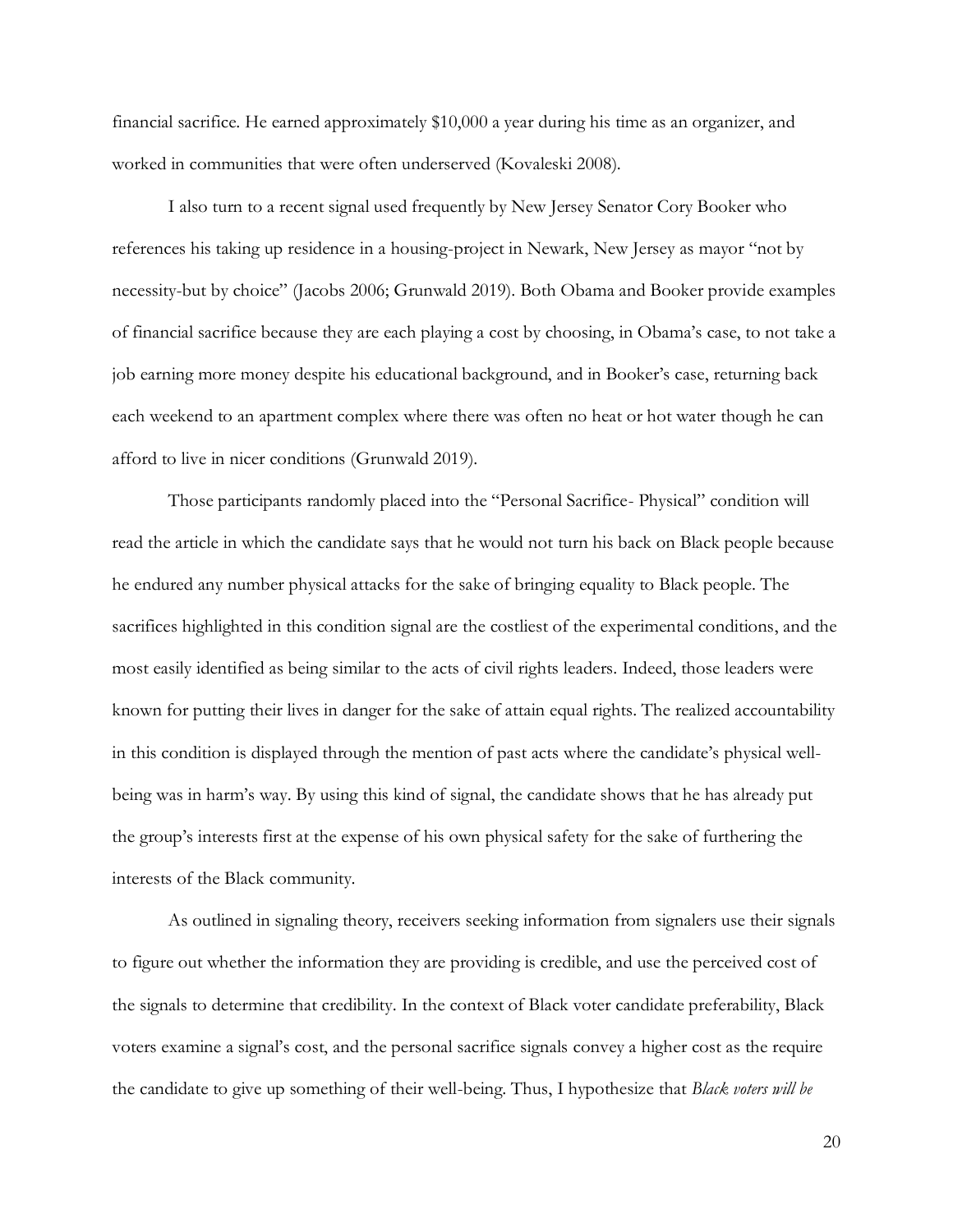*more favorable to in their evaluations of politicians who use personal sacrifice community commitment signals than a Black politician that does not use a community commitment signal (H2)*. Moreover, given the reverence many Black individuals have for civil rights politicians, and the understanding that the sacrifices they made led to meaningful changes for the Black community, signals of physical sacrifice that are reminiscent of those actions not only communicate cost but a greater potential to bring meaningful change to the racial group*.* It is based on this assertion that *I expect that the candidate who uses the physical sacrifice signal will be evaluated higher than the candidate who uses the financial sacrifice community commitment signal*  (H2a).

### **Outcome Measures**

Since this work is building on research that emphasizes the difference in affective evaluations of candidates based on their race, I focus my analysis on similar measures to better understand the how certain community commitment signals influence those evaluations. Moreover, existing research suggests that voters' vote choice is heavily informed by affective evaluations of candidates, and the last of the considerations made by voters is vote choice (Lodge, Steenbergen, and Brau 1995). As such, I focus on four different affective measures of candidate evaluation to understand how messages that signal different kinds of community commitment signals affect those evaluations.

- 1. General Evaluation: Based on what you have read, do you like Reginald Wallace? Yes or No
- 2. Trustworthiness: How much do you think you can trust Reginald Wallace? The answer options were on a scale of 0-10, 0 being "Not at All" and 10 being "Very Much."
- 3. Perceived Genuineness: How genuine do you think Reginald Wallace is about addressing the interests that are important to the Black community? 0 being "Not at all Genuine" and 10 being "Very Genuine." With the answer options being on a scale of 0-10, 0 being "Not at Genuine" and 10 being "Very Genuine."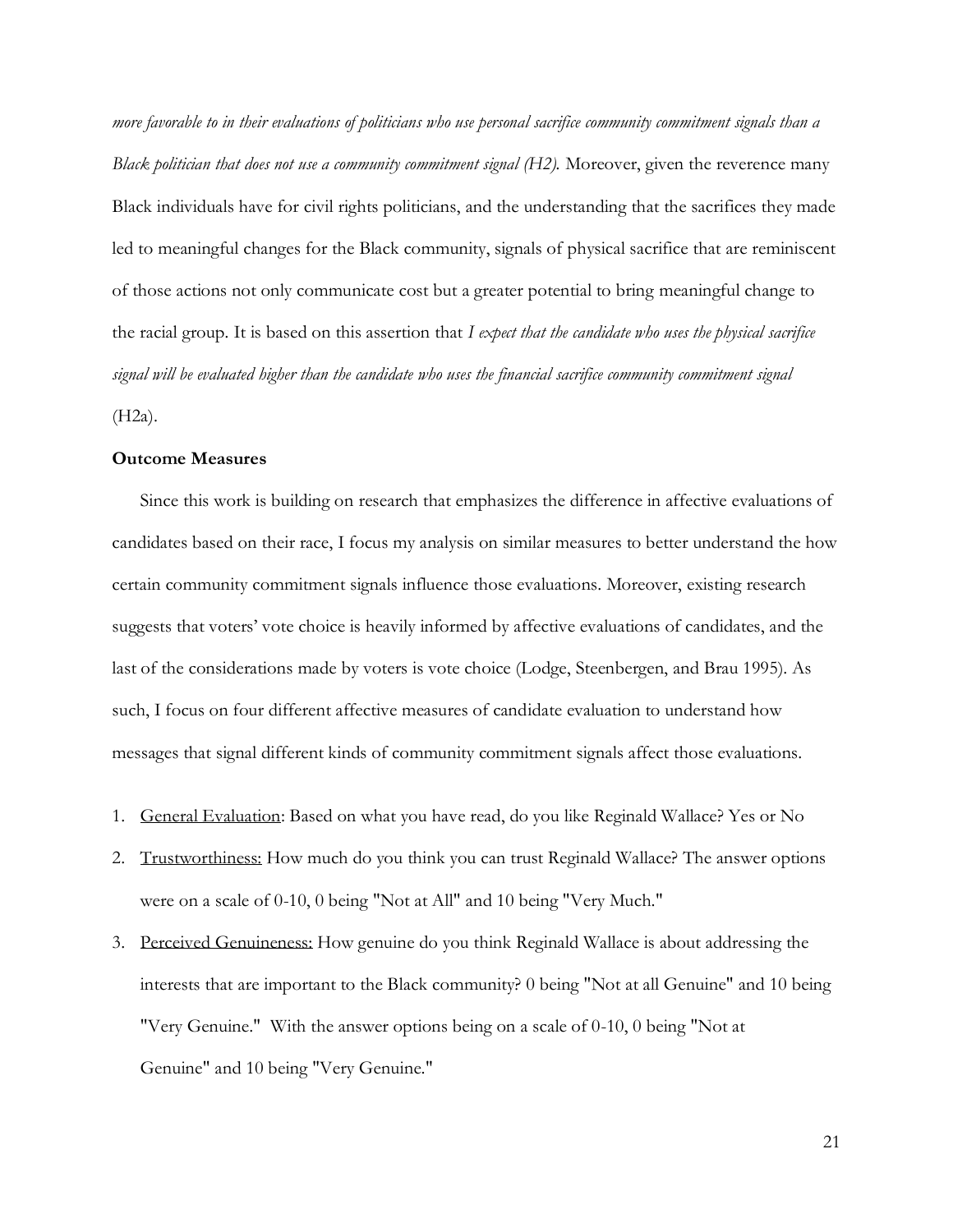4. Willingness to Support: Based on the information you have heard, how willing would you be to support Reginald Wallace? On a scale of 0 to 10, 0 being "Not at All Willing" and 10 being "Very Willing."

It is important to note that the experimental design presented in this paper is a conservative test of my theory. By controlling for the race, partisanship, and gender of the candidate in each condition, I am effectively removing the three main demographic influencers of Black political behavior (Tate 2004). Moreover, the changes between each condition are fairly small (no more than a sentence, see Table 1). With this in mind, one might expect to see little to no movement in the candidate's evaluations. However, the goal of this work is to expose an underlying mechanism that has gone undiscussed in current research. Thus, any movement we do see, no matter the size, offers a first look at undiscussed nuances with which Black's engage in political decision-making.

#### **Experiment 1- Black Candidate Evaluations**

*Sample <sup>5</sup>*

| Observations (N)                    | 1150             |  |
|-------------------------------------|------------------|--|
| <b>Sex</b>                          |                  |  |
| Male                                | 575              |  |
| Female                              | 575              |  |
| <b>Average Party Identification</b> | Democrat         |  |
| <b>Median Ideology</b>              | Slightly Liberal |  |
| <b>Average Age</b>                  | 37 years old     |  |
| <b>Median Income</b>                | \$40,000-49,999  |  |
| <b>Median Education Level</b>       | Some College     |  |

Table 1. Demographic Characteristics of Full Sample

Appendix

<sup>5</sup> For Balance statistics and comparisons to the general Black population, please see Tables 1-2 in the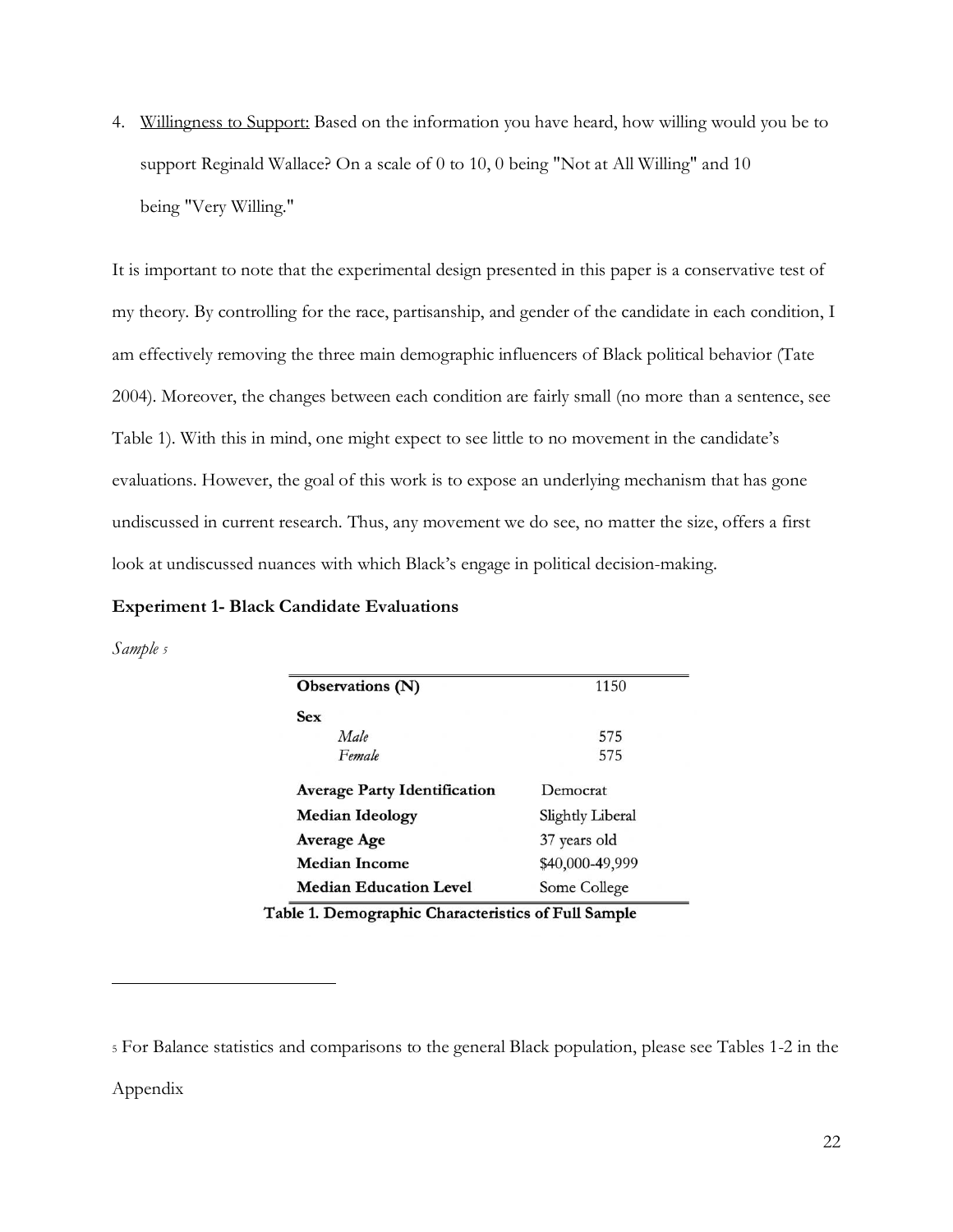As previously stated, the descriptive representation literature provides much of what we know about Black voter candidate preferability. Thus, I begin my investigation with the influence of community commitment signaling on Black respondents' evaluations of Black representatives. In this experiment the candidate sending the signals is named Reginald Washington, and he is responding to the slight that he "a part of the White establishment of the Democratic Party.". I procured a representative online quota sample of self-identified Black individuals from Qualtrics.<sup>6</sup> The following results illustrate how the signals he uses to combat this critique alter how participants perceive him





Figure 2. The Effect of Experimental Conditions of Whether or Not Respondents like **Reginald Washington** 

Note: Statistical significance is two-tailed and compared to the Control condition. \*  $p<0.05$ ; \*\*  $p<0.01$ 

<sup>6</sup> Qualtrics, LLC is an internet survey firm.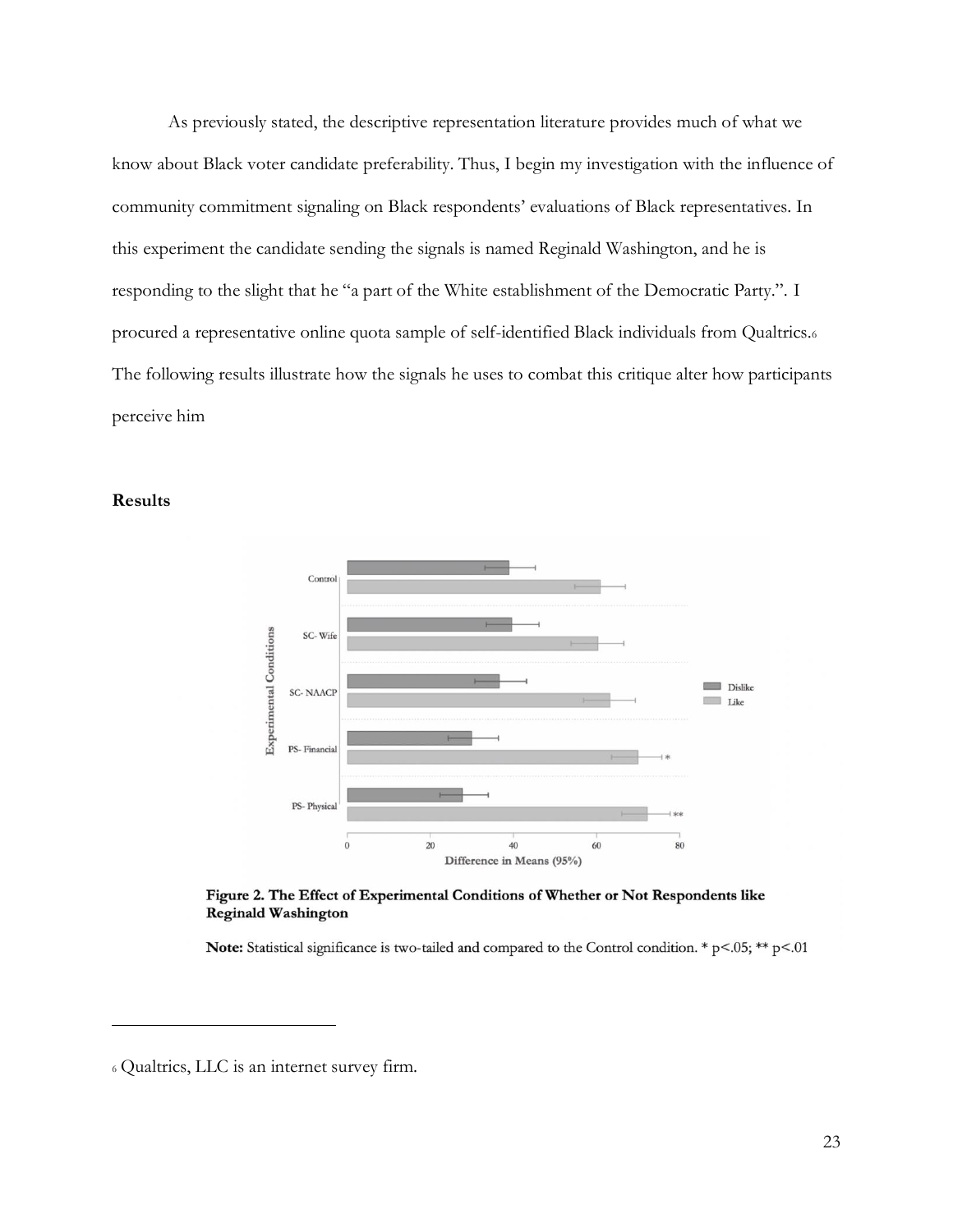Figure 2 shows the proportion of individuals within each condition that liked or disliked the candidate based on the kind of community commitment signal he used to respond to Moseley's slight. It offers a clear and concise picture of how community commitment signals influence the ways in which Black voters evaluate co-racial candidates. What is clear from Figure 2 is that respondents in the "Sacrifice-Physical" condition like Reginald Washington more than respondents in the control condition  $(p<.01)$  (H1a). Moreover, when he discusses his physical sacrifice for the Black community's betterment, respondents like him more than those who were exposed to the candidate who spoke of his NAACP endorsement  $(p<0.05)$  or the potential backlash from his wife  $(p<.01)$ .

Additionally, respondents who read about Washington's financial sacrifice for the racial group favored him more than those who read about the candidate who did not use a community commitment signal  $(p<0.05)$ , or who referenced his wife as a means to show connection to the racial group ( $p<0.05$ ). These results provide a clear indication that community commitment signals that use sacrifice, whether physical or financial, cause people to like Reginald Washington more than who do not use a signal or rely on social connection to refute the negative claims. These findings do not provide support for H2, and suggests that community commitment signals that rely on social connections to the Black community do not lead to meaningful differences.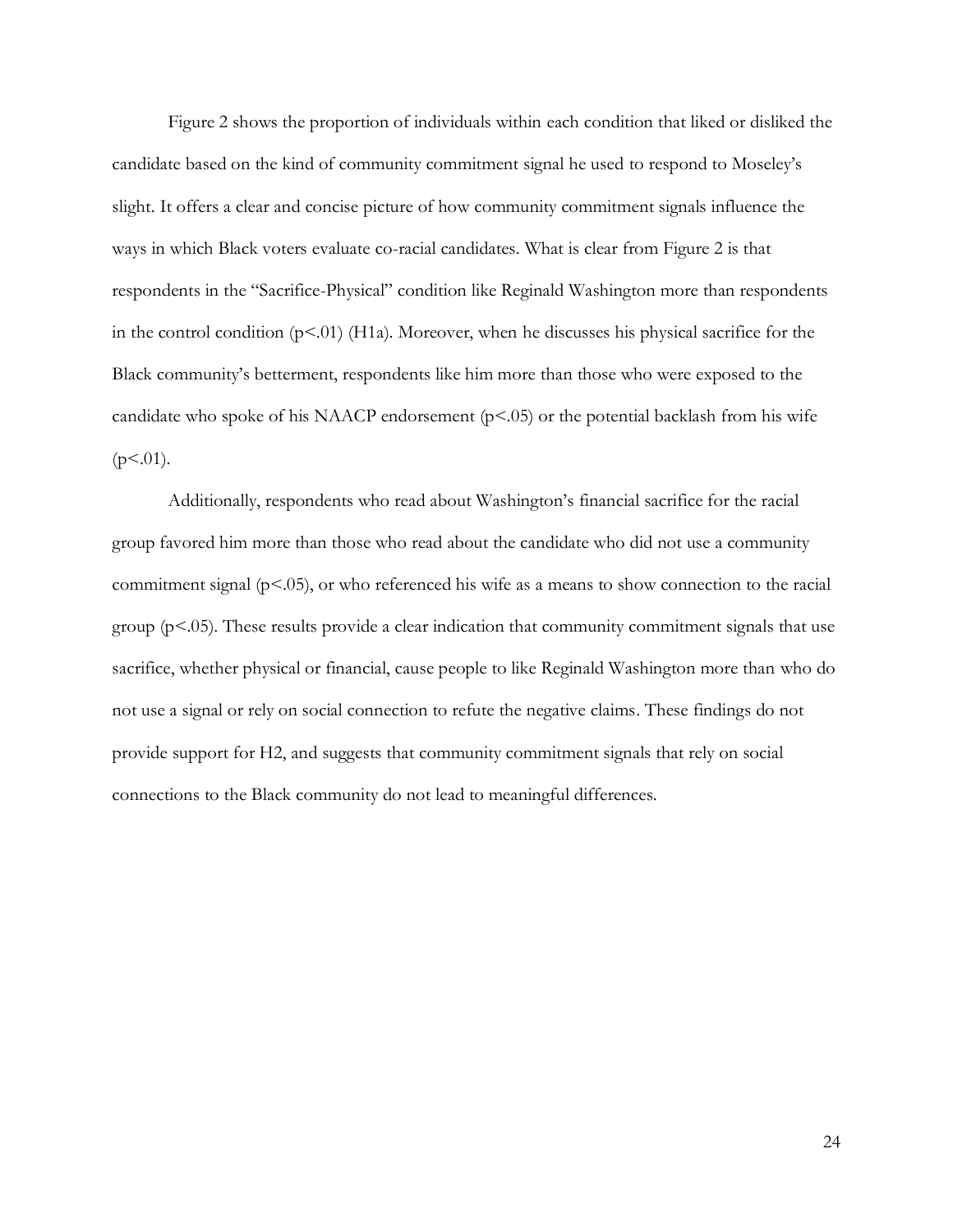

**Figure 3. The Effect of Experimental Conditions of Respondents' Perceptions of Reginald Washington's Trustworthiness <sup>7</sup>**

Tate's (2004) study finds that Black voters believe that Black representatives are more trustworthy than non-Black representatives (also see Broockman 2014). By showing how different signals vary Black respondents' perceptions of trust, Figure 3 offers a more nuanced understanding of what factors Blacks consider when assessing a candidate's trustworthiness. Most notably, when

<sup>7</sup> The results in Figures 3-5 present the coefficients from an Ordinary Least Square Regression. Statistical significance is compared to the Control condition (represented by the dashed vertical line). All dependent variables scaled from 0-1. Confidence intervals that do not touch the dashed line indicate statistical significance. The greater the distance, the greater the statistical significance. The model controls for age, education level, sex, Southern residence, partisanship, racial identity salience, linked fate, ideology, and income. See Appendix for Tables 5-10 of models with and without controls as well the Average Experimental Effects for each of the dependent variables.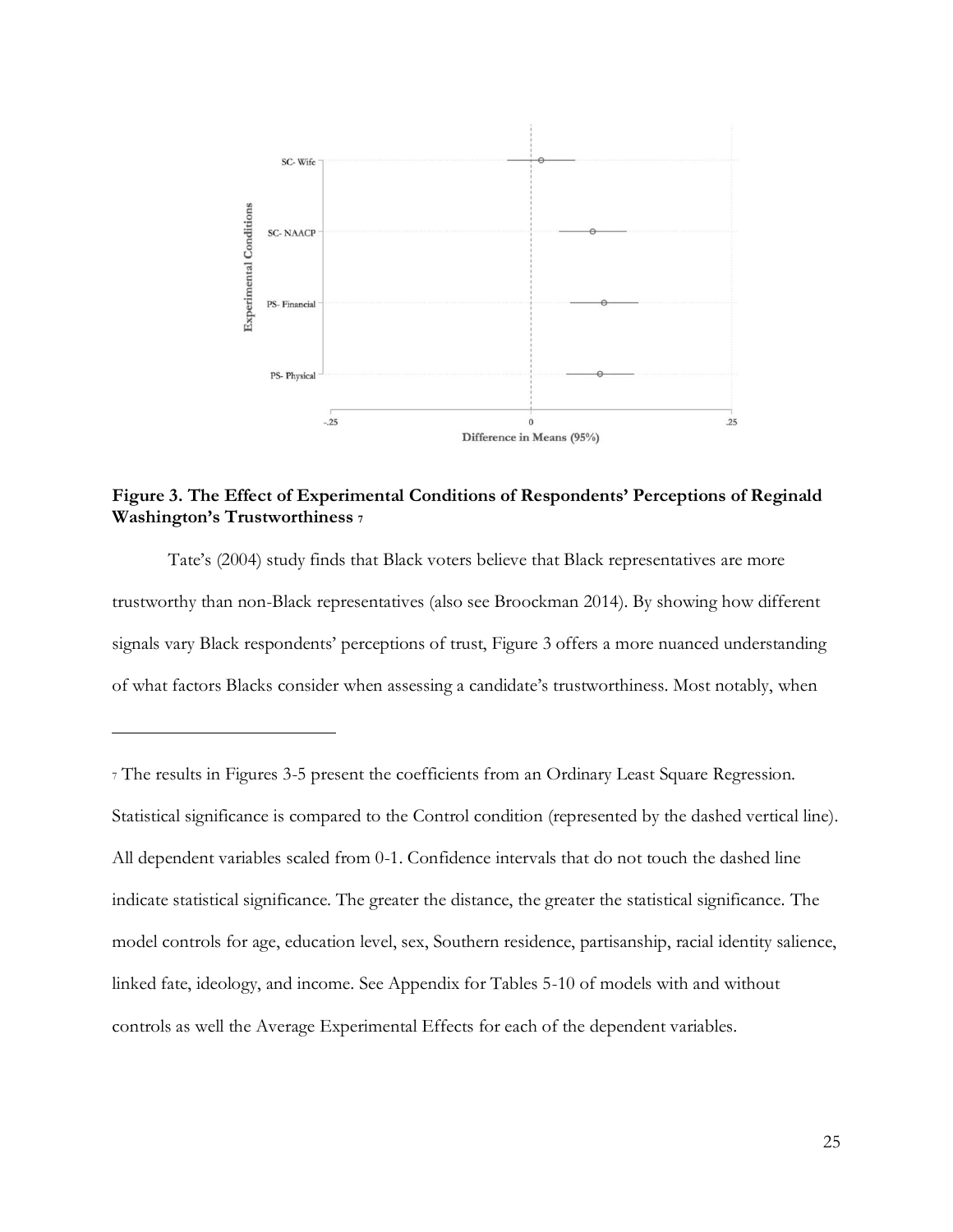Washington responds with a signal of physical sacrifice, he is perceived to be the most trustworthy yielding a difference between both sacrifice conditions  $(p<.01)$  followed by financial sacrifice community commitment signal condition (p<.05) relative to the control condition (H1). Additionally, when Reginald Washington replies to his opponent's slight against his connection and commitment to the community by citing that the local NAACP chapter backs him, he is perceived to be more trustworthy ( $p \le 0.01$ ) relative to the control condition. Washington's reference of his wife as a means to hold him accountable to the Black community led him to be seen as less trustworthy than all other signals ( $p<0$ 1 for each). When a Black candidates' trustworthiness is called into question how they respond matters, and certain signals can change the way that Black voters view descriptive representatives. Signals of sacrifice for the group communicate a realized commitment, and are more effective at helping Black politicians overcome attacks on their commitment.



Figure 4. The Effect of Experimental Conditions of Respondents' Perceptions of Reginald Washington's Genuineness in Addressing the Black Community's Issues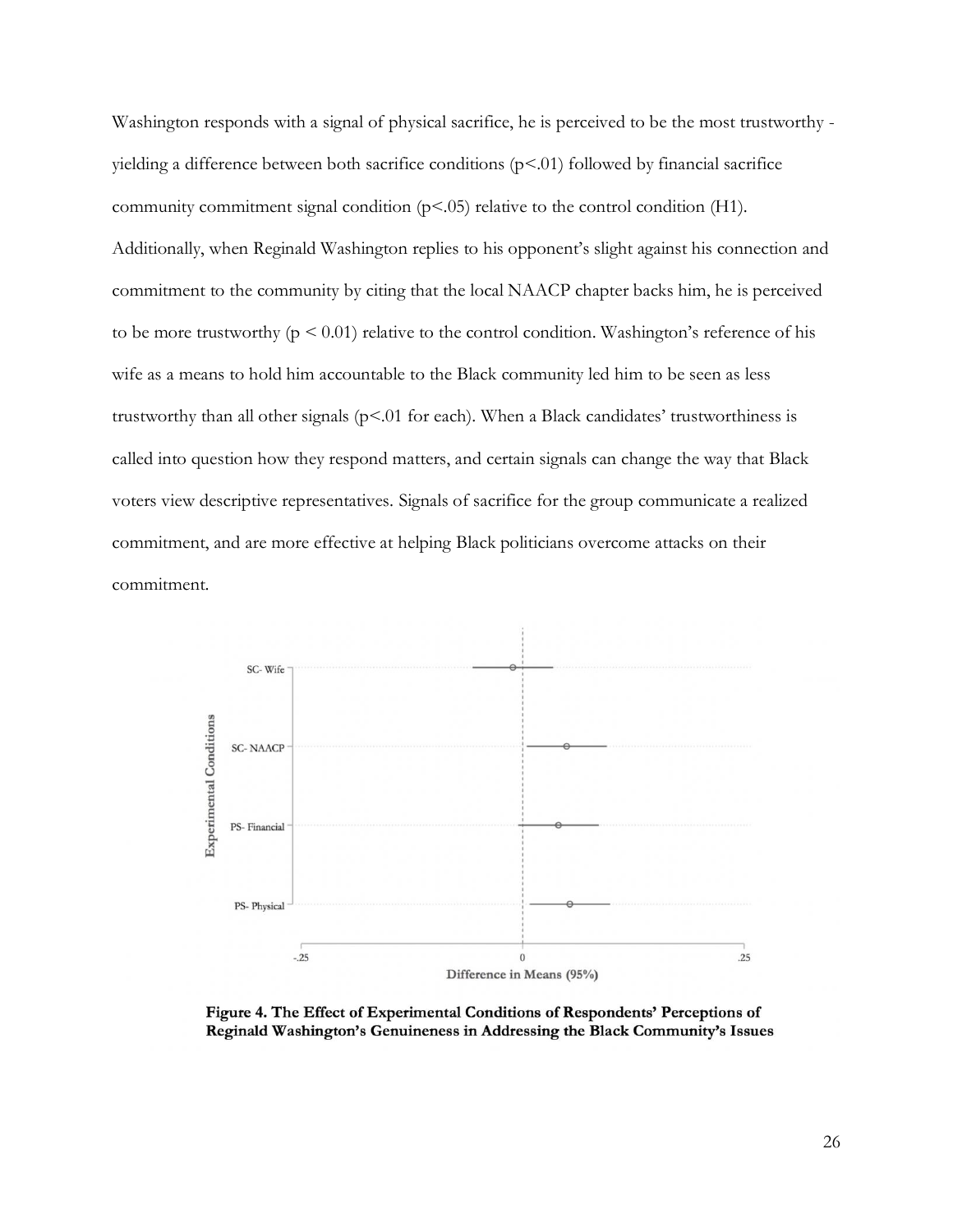Within the literature on Black descriptive representation, Black individuals believe same race candidates "[care] more about working on behalf of their constituents" (Tate 2004; 122). I contend that Tate's findings, while compelling, could lead some to assume that Black individuals perceive that all Black politicians, regardless of if and how they show a connection to the Black community, care equally about that Black community's interests. If those assumptions hold, we should see no meaningful variation in whether respondents believe that Reginald Washington is genuine in addressing the concerns of the Black community. However, the results in Figure 4 do not affirm that assumption, instead showing that, on average, those who read Reginald Washington's response to the slight where he referenced his physical sacrifice believed him to be the most genuine in addressing the Black community's interests when compared to his response in the control condition  $(p<0.05)$  where no community commitment signal was conveyed (H1a). When a Black candidate highlights his/her physical sacrifices on behalf of the racial group it causes Black individuals to see the candidate as more caring of the Black community. Those who read about Washington's connection to the NAACP and how the organization would not support him if he turned his back on Black people also led respondents to see his concerns for the Black community as genuine relative to those in the control condition  $(p<.05)$ .

Also, worth mentioning is how those individuals who read about the potential backlash Washington would face from his wife, Kyara, were he to turn his back on the Black community did not see his concern as genuine. Indeed, relative to signals of physical sacrifice and the NAACP's endorsement, respondents' perceptions of the candidate's genuineness when referencing his wife are markedly lower ( $p<0$ 1 for both). These findings suggest that signaling his wife may be seen as pandering and not taken to be a reliable indication of one's commitment to the racial group. Perhaps there needs to be more information about the candidate's wife in order to make the use of her as a connection that can enforce the norms of the group should Washington deviate from them.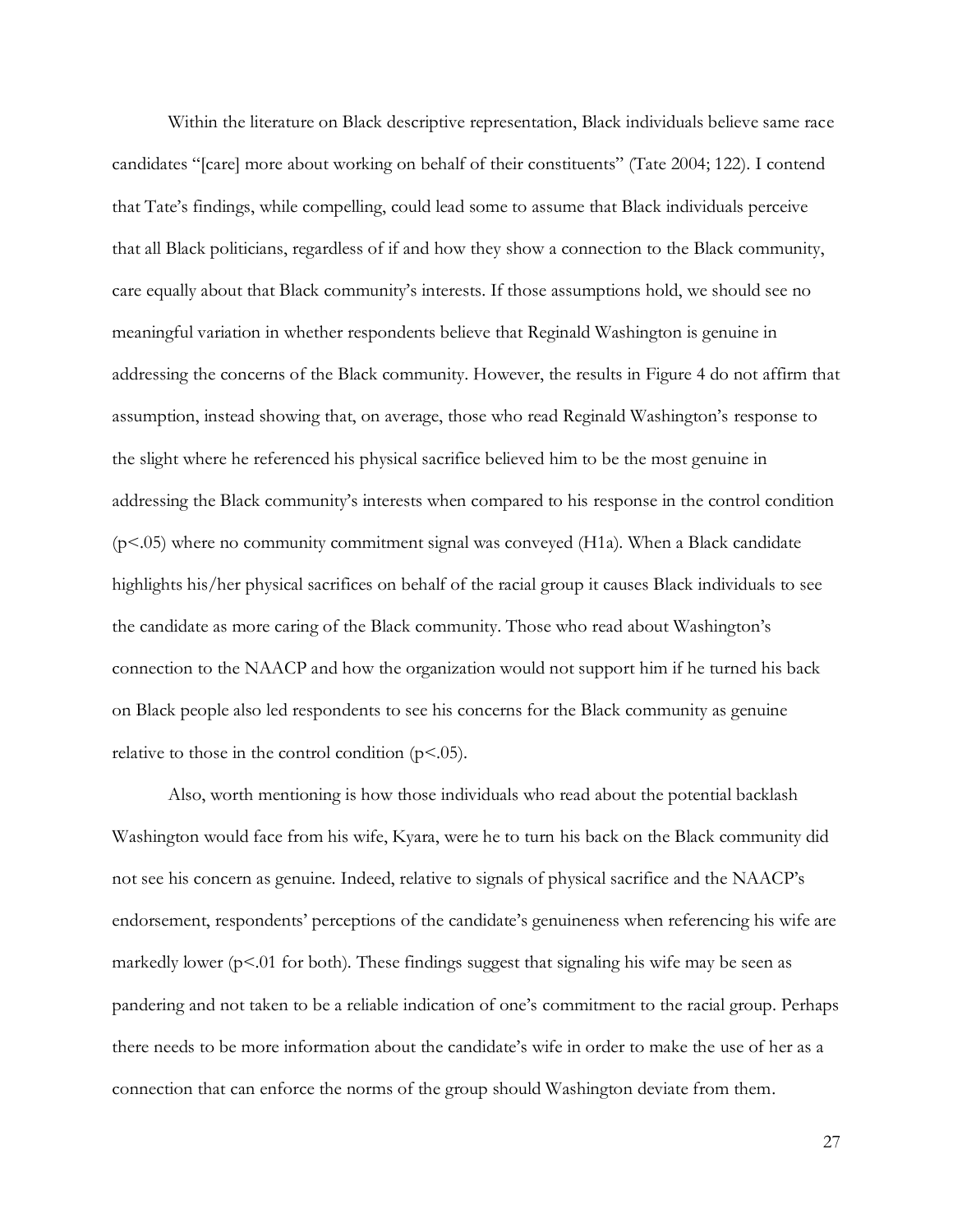Finding an almost equal effect for respondents in the "Social Connection- NAACP" condition provides the first indication of how political candidates who cannot or do not draw on their signals of sacrifice can signal their connection to the Black community through an organization like the NAACP to convey commitment in the face of criticism. Figure 4 shows that Black voters recognize the strategic value of some signals and discount Black politicians appropriately. Their determinations go beyond whether they like a candidate and go into whether they believe his appeal is genuine, which has implications for how helpful and trustworthy they might find him.



Figure 5. The Effect of Experimental Conditions of Respondents' Willingness to **Support Reginald Washington** 

Consistent with other findings, Figure 5 shows that when Reginald Washington signaled his physical sacrifice to show why he had not turned his back on Black people, Black respondents were more willing to support him relative to the condition where he signals no commitment in his response  $(p<0.01)$  (H1a). Again, we see that Black individuals respond more favorably when Black politicians invoke sacrifice on behalf of the group to prove their commitment. The difference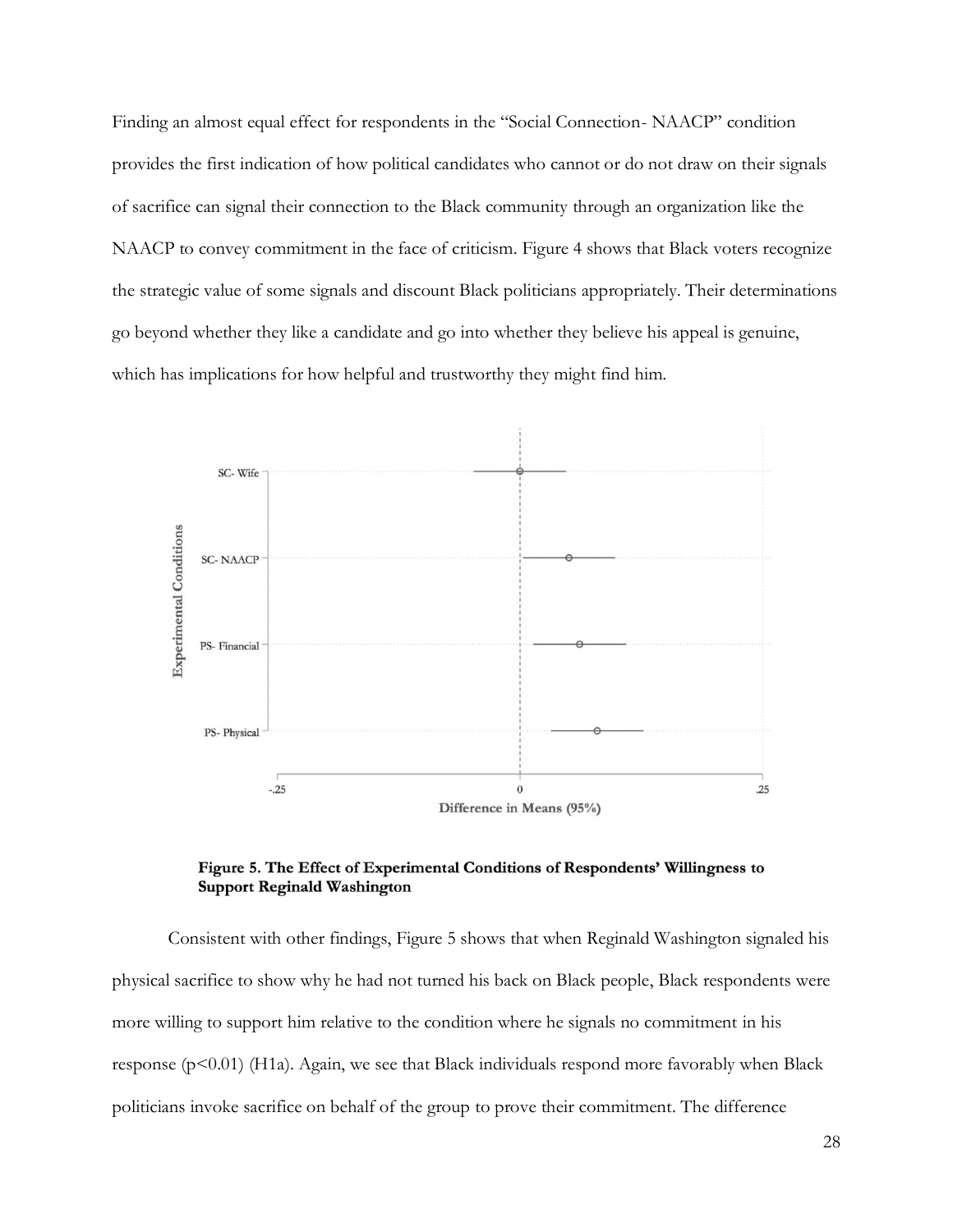between the control and physical sacrifice conditions supports my claim that Black people make distinctions between the kinds of signals that Black politicians send. Rewarding a Black candidate who has sacrificed for the betterment of the group is also apparent when examining the difference in willingness to support between the control condition and the "Sacrifice-Financial" condition  $(p<0.05)$ . However, for those candidates who are unable to signal any form of sacrifice, we also see that discussing one's connection to an organization known for helping the Black community like the NAACP leads to a significant increase in the willingness to support Reginald Washington  $(p<0.05)$ relative to the control. This difference highlights that this particular kind of social connection does lead to a substantively meaningful increase. However, as with the other outcomes, referencing a personal connection to the racial group through his wife led respondents in the physical sacrifice  $(p<.01)$ , financial sacrifice  $(p<.05)$ , and the NAACP endorsement  $(p<.05)$  conditions to be less willing to support Reginald Washington.

It appears that when evaluating Black candidates who are cast as being uncommitted, Black voters make little distinctions between signals of sacrifice, but do see important differences in the social connections descriptive representatives invoke to communicate the potential commitment. This evidence is suggestive that signals that communicate a realized commitment to the racial group are evaluated with less scrutiny because candidates have already proven the likelihood of placing the group's interest above their own in a costly way. This not only boosts the politician's perceived credibility, but makes it be easier for Black voters to believe the candidate will continue to behave in this way once elected. Those candidates who seek to show a potential commitment through signals of social connection, however, have more to prove and thus some signals are not as effective. The findings about social connection signals offer strong evidence that seeking to show commitment to the racial group is more effective with signals of institutional connection rather than individual.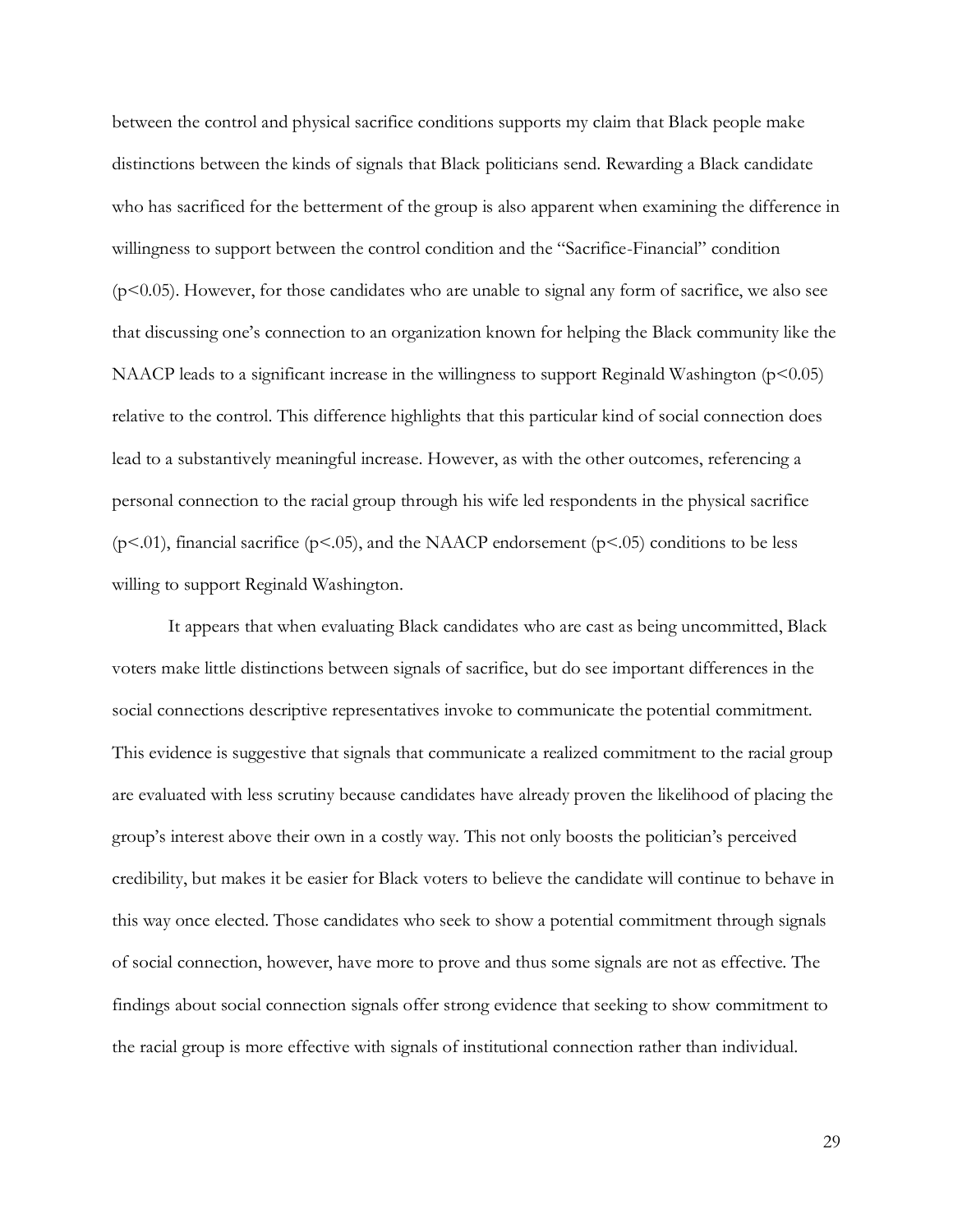#### **Experiment 2- White Candidate Evaluations**

At the beginning of this article, I introduce a puzzle as to whether the expectations and evaluations Black voters have for their representatives are unique to the relationship between Black voters and same race candidates. Or if the community commitment framework speaks to a general desire among Black voters for representatives, regardless of race, who make the interests of the Black community a priority.

The use of community commitment signals is not anathema to White representatives seeking Black support. Like their Black counterparts, many White politicians at different levels of elected office have to appeal to the Black community. They employ similar strategies to do so. For example, during his 2016 presidential campaign, photographs of Bernie Sander's 1963 arrest during a protest against segregation surfaced and "bolster[ed] the candidate's narrative about his civil rights activism" (Skiba 2016). Additionally, many Blacks saw New York City Mayor Bill deBlasio's Black family members as a signal that he would be able to understand their perspectives and experiences. In particular, people valued his wife, Chirlain McCray, saying, "'You have a Black woman sitting there who can say, 'My side of the family is hurting over here, now.' He's going to hear that direct… He's not going to get it from somebody off the street he has no relationship with" (Grynbaum 2013). Finally, the electoral success of Memphis Congressman Steve Cohen, a White, Jewish, Memphis native who has, through endorsements of prominent Black figures within the Congressional Black Caucus, maintained support amongst his Black constituents despite running against numerous viable Black opponents (Brown 2009).

To parse this out, I run a similar study to the first with a few notable changes. First, the picture in the article now reflects that the candidate is White. I also changed his name to Reginald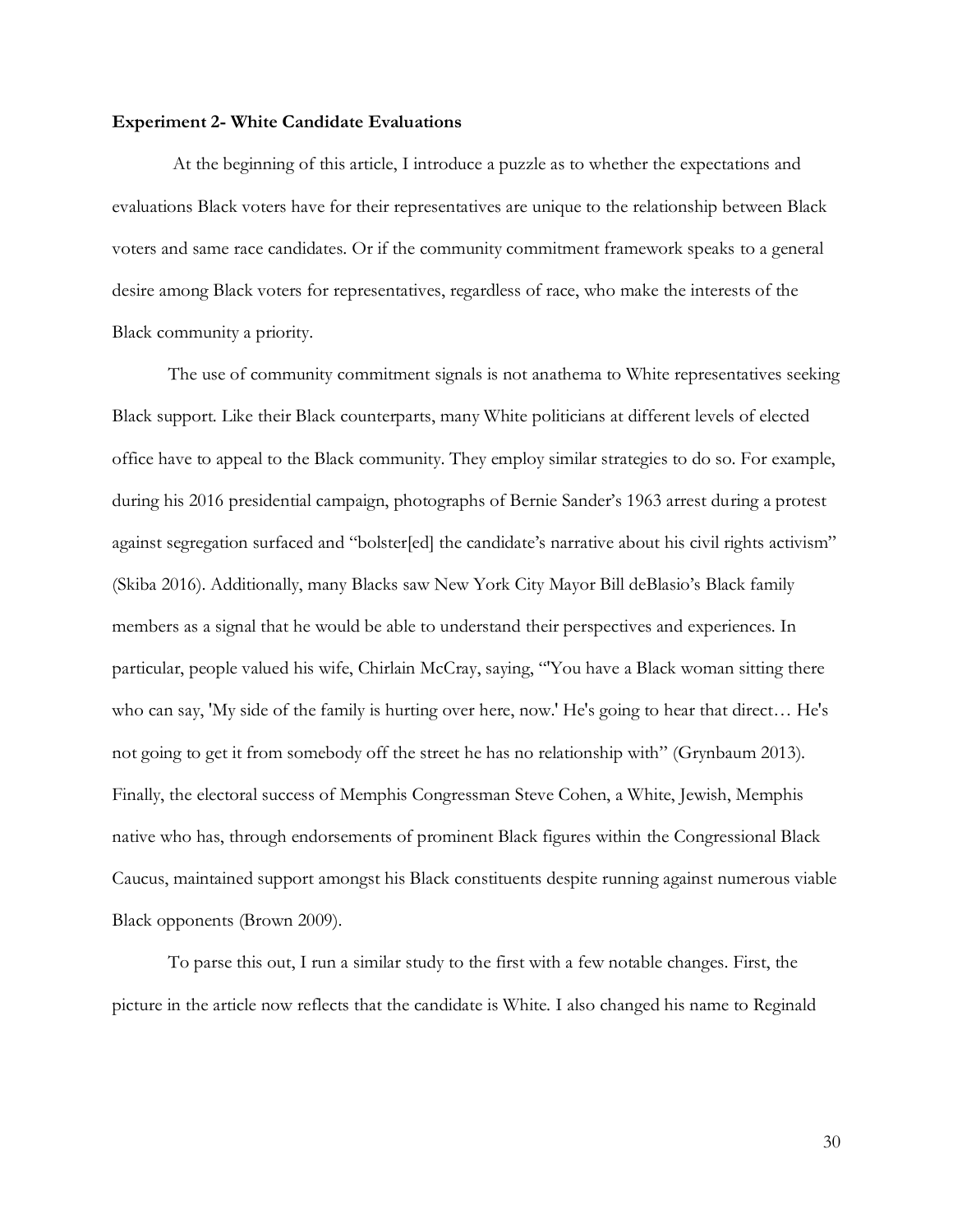Wallaces who is responding to claims that he is "unable to represent the interests of the community." This slight was used in the 2007 Congressional Democratic Primary against White candidate, Steve Cohen by well-known Black Memphis mayor W.W. Herenton.

| Sample |  |
|--------|--|

| Observations (N)                   | 1150             |  |
|------------------------------------|------------------|--|
| Sex                                |                  |  |
| Male                               | 575              |  |
| Female                             | 575              |  |
| <b>Median Party Identification</b> | Democrat         |  |
| <b>Median Ideology</b>             | Slightly Liberal |  |
| <b>Average Age</b>                 | 38 years old     |  |
| <b>Median Income</b>               | \$40,000-49,999  |  |
| <b>Median Education Level</b>      | Some College     |  |

Table 3. Demographic Characteristics of Full Sample

<sup>&</sup>lt;sup>8</sup> The change in the candidate's last name was for believability. According to the 2010 Census,

approximately 87.5% of the individuals with the last name of "Washington" are African American.

In order to ensure no doubt was cast about the White candidate I changed the last name to Wallace,

and, according to the 2010 Census, approximately 69% of individuals with this last name are White.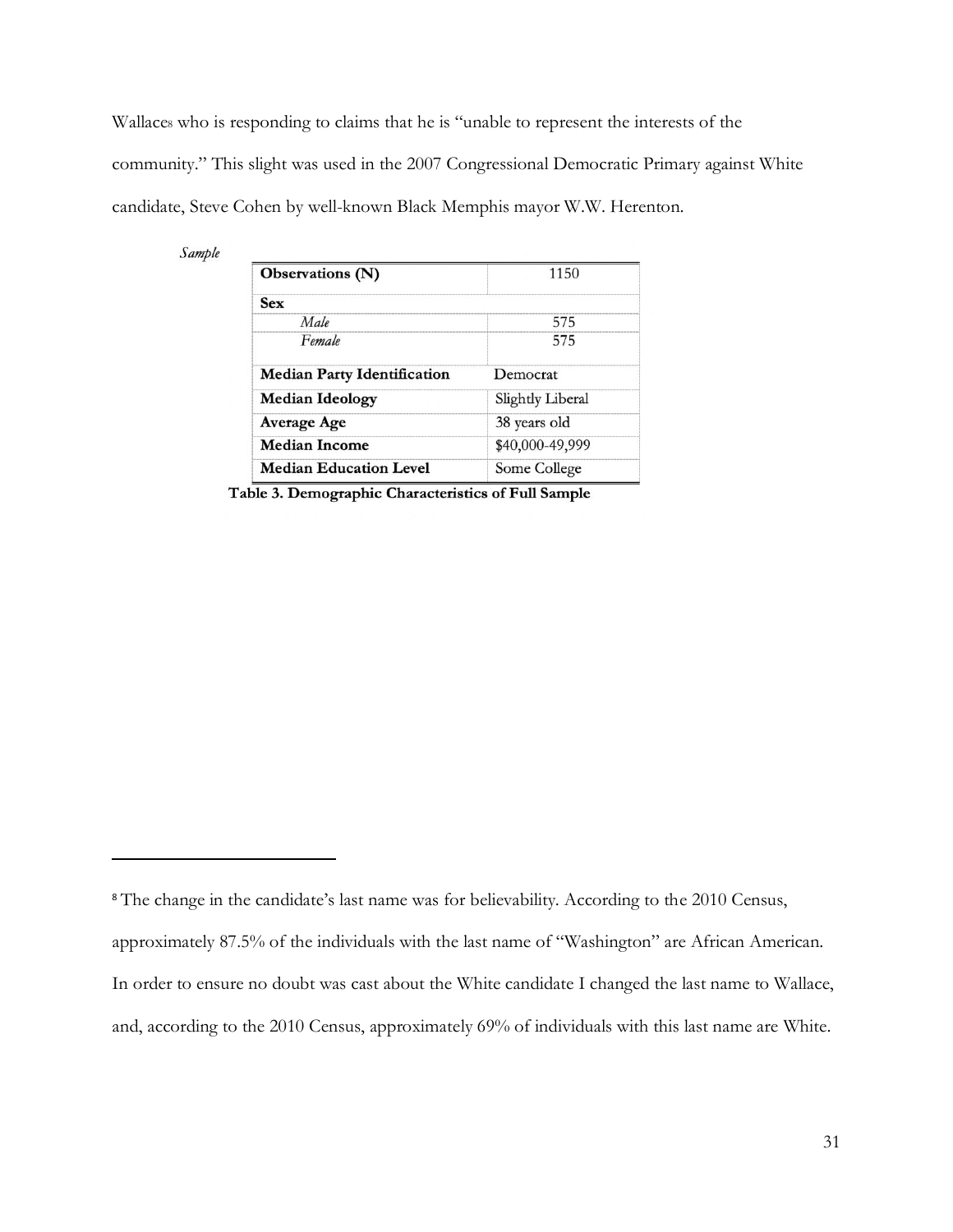#### **Results**



## **Figure 6. The Proportional Effect of Experimental Conditions of Whether or Not Respondents like Reginald Wallace**

**Note:** Statistical significance is two-tailed and compared to the Control condition.  $*$  p<.05;  $**$  p<.01



# **Figure 7. The Effect of Experimental Conditions of Respondents' Perceptions of Reginald Wallace's Trustworthiness**

**Note for Figures 7-9:** The results in Figures 3-5 present the OLS Regression coefficients. Statistical significance is compared to the Control condition (represented by the dashed vertical line). Confidence intervals that do not touch the dashed line indicate statistical significance. All dependent variables scaled from 0-1.

The models control for respondents' age, education level, sex, Southern residence, partisanship, racial identity salience, linked fate, ideology, and income. See Appendix for tables of models with and without controls.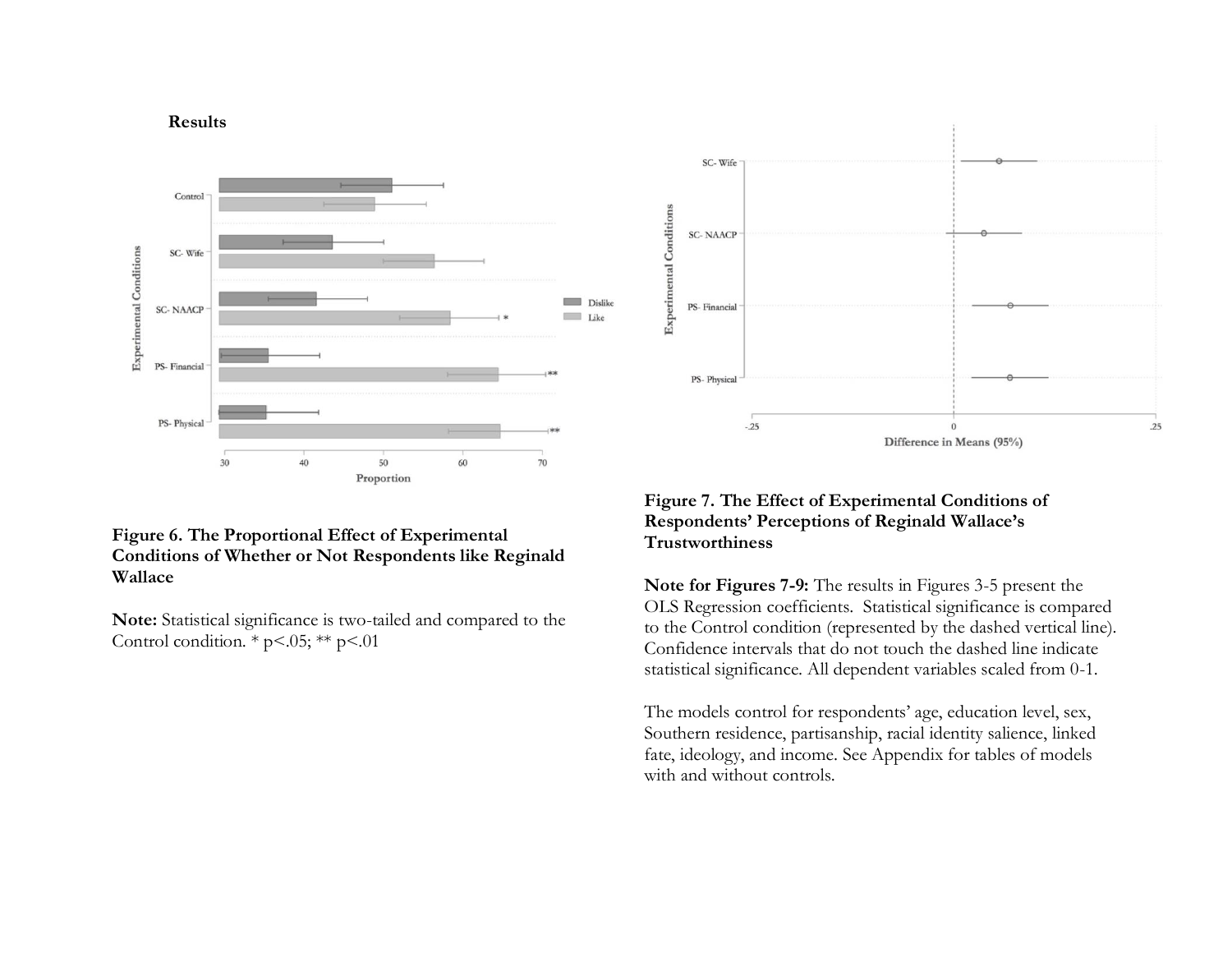

**Figure 8. The Effect of Experimental Conditions of Respondents' Perceptions of Reginald Wallace's Genuineness in Addressing the Black Community's Issues**

**Figure 9. The Effect of Experimental Conditions of Respondents' Willingness to Support Reginald Wallace**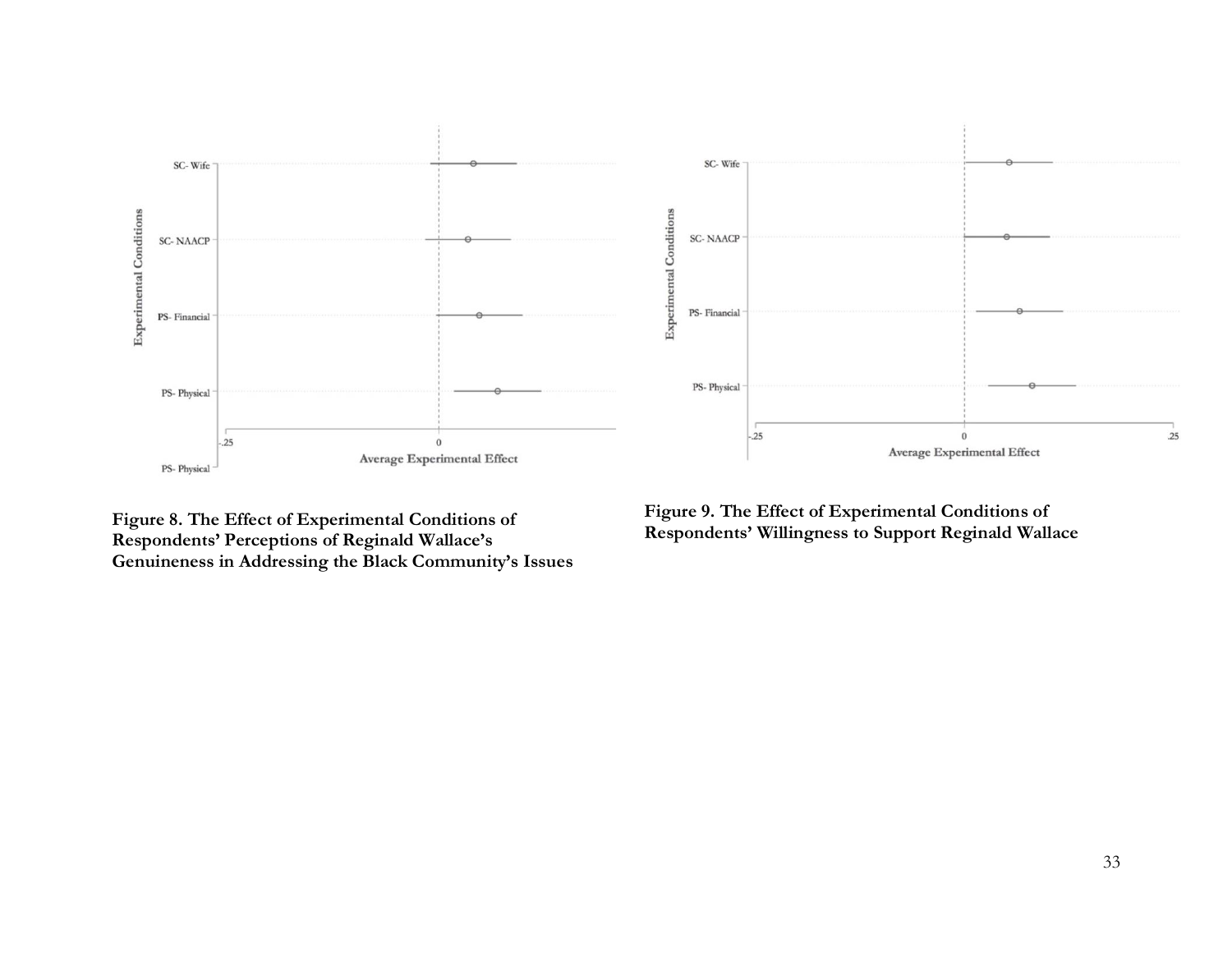Figures 6-9 show how Black respondents' evaluations of Reginald Wallace vary based on the kind of community commitment signal he used to overcome Moseley's negative claims about his commitment. They offer a clear and concise picture of how community commitment signals influence the ways in which that Black voters evaluate candidates seeking to connect with Black voters. It is evident that respondents in the "Sacrifice-Physical" condition view Reginald Wallace more positively than respondents in the control condition (H1a). Additionally, in Figures 7 and 9, respondents who read his response about his financial sacrifice for the racial group liked him compared to those who read about the candidate who did not use a community commitment signal. These results provide consistent evidence that community commitment signals that reference personal sacrifices, whether physical or financial, lead to more people seeing Reginald Wallace as likeable, trustworthy, genuine, and worthy of support relative to the control condition. These results suggest that in order to overcome claims about a lacking commitment to the Black community, White politicians have to engage in costlier signals to get Black voters to support them and evaluate them positively.

Moreover, these findings suggest that community commitment signals that rely on social connections to the Black community are not consistent in their ability to lead Black individuals to positively evaluate White candidates relative to the control condition. Interestingly, unlike in Experiment 1, Wallace's discussion of social connection to his wife Kyara led to him being seen as more trustworthy when compared to those who read his statement that did not include a community commitment signal (p<.05). For the White candidate, it appears that for some Black individuals, a White representative being married to a Black woman suggests a stronger understanding of and connection to the Black community, and thus Wallace is seen as more trustworthy than someone without that connection. This particular finding makes it clear that while the effect of realized commitment on Black voters consistently leads to similar candidate evaluations regardless of the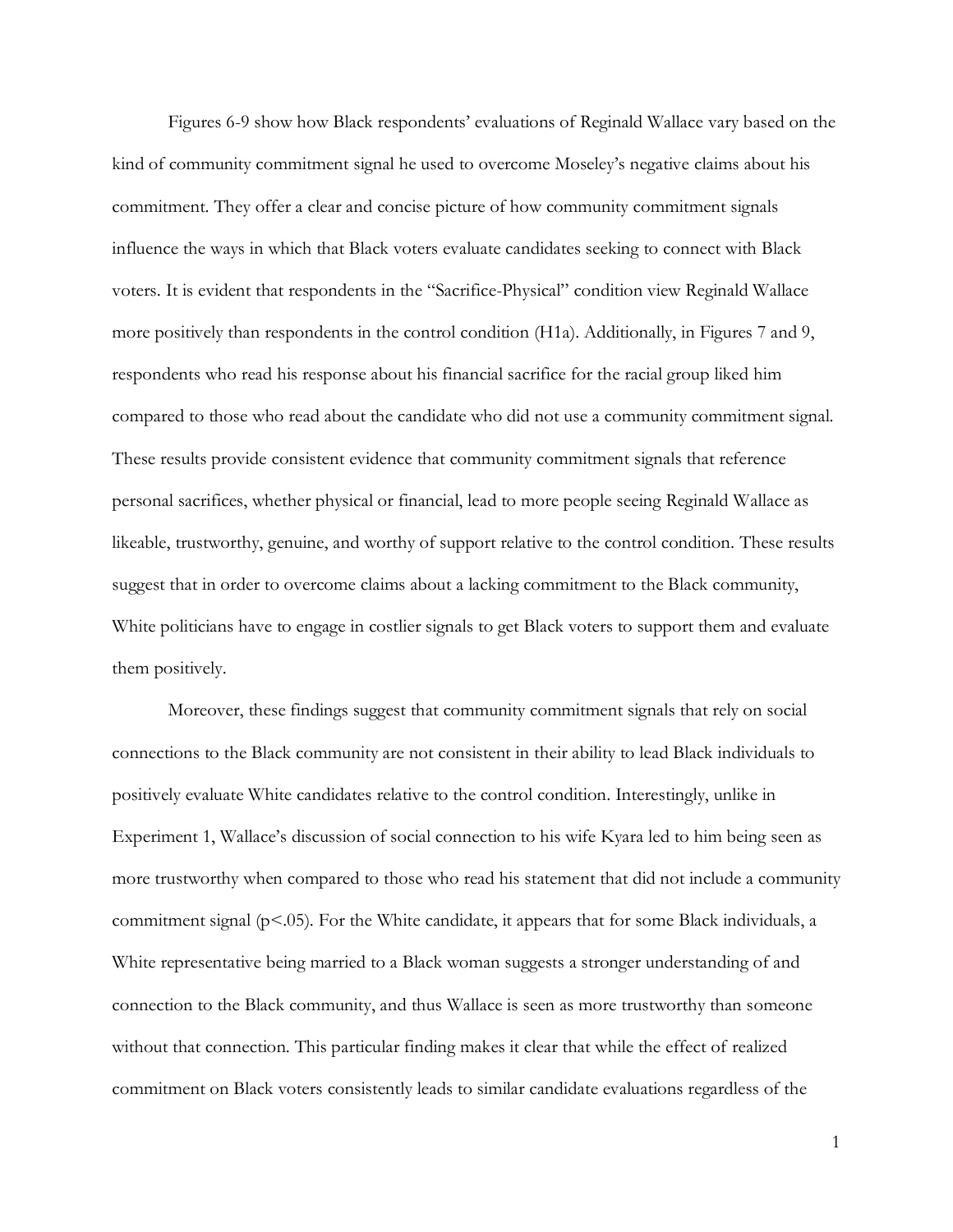candidate's race, the effect of social connection signals is contingent upon whether the candidate is White or Black.

#### **Discussion**

Within the study of democratic representation there has been little exploration into the salient factors, outside of partisanship and race, that influence the way that individuals, particularly those communities with histories of political exclusion, choose their descriptive representatives. Understanding the criterion citizens use to include or exclude certain representatives informs whether and how democratic institutions operate fairly.

In this article, I offer a novel theoretical framework, and employing two experimental tests I establish that community commitment is an underlying mechanism that helps explain Black voters' candidate preferability. Specifically, I varied the kind of signal candidates used to show their community commitment, or commitment to placing the group's political interests above their own individual interests. The results show, across both experiments and numerous outcome variables, signaling one's personal sacrifice for the racial group is the most optimal manifestation of community commitment, and led respondents, on average, to reward the candidate the highest evaluations relative to when he did not signal any community commitment in response to a slight. The consistency in this finding across two experimental tests, and candidates of different races, suggests that Black voters prefer representatives whose signals are costlier and thus convey a greater level of commitment to prioritizing the group's interest. Given the numerous social and institutional impediments Black Americans, a powerful voting bloc within the American electorate, face in their attempts to gain and maintain socio-political equality, understanding how they use intra-group social interactions to optimize their political representation is integral. This is particularly true as we consider the broader implications of the role race and identity play in candidate selection.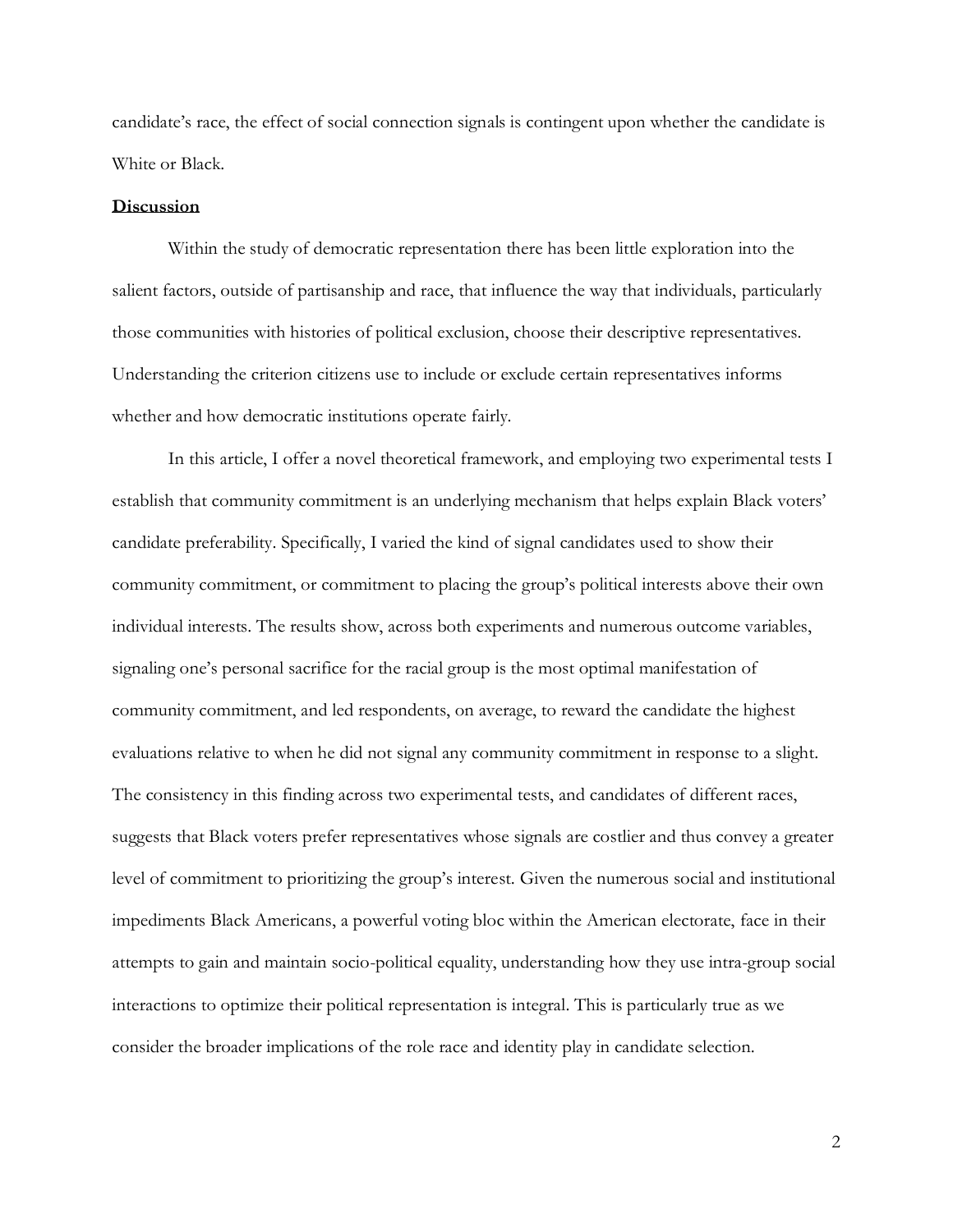While the two experiments do yield important similarities that speak to a general behavior amongst Black Americans, there are meaningful differences in how they assess the signals from Black and White candidates that have implications for the kinds of candidates who can garner Black support. These differences manifest most notably when candidates who use social connection signals to convey their potential for being committed to making the group's interest a priority. Generally, signals of community commitment led to an increase in affective evaluations and certain political evaluations, but when Reginald Washington (the Black candidate) referenced his wife Kyara, he received evaluations that were almost equal to or lower than when he did not signal commitment at all. Why this signal was not effective requires further investigation, but these results suggest that simply invoking one's spouse or family member as a potential accountability structure might be insufficient to show one's adherence to the norms of the group. However, this finding does not translate when the candidate is White.

Indeed, when presented with the White candidate, Reginald Wallace, respondents who read about his wife, Kyara, were more inclined to see him as more genuine and more trustworthy relative to the control. This finding makes it clear that individual or personal connections to the racial group operate differently for out-group candidates. I suspect that Black candidates are expected to know the norms of the group thus reliance on one's wife or personal contact to enforce the norms casts more doubt on their ability to adequately address the political issues of the group. White candidates, however, are held to the opposite expectation, and thus a connection to someone who can inform and enforce the social accountability norms of the racial group serves as a better indicator of one's ability to further the group's interests.

Interestingly, the reactions from those participants randomly placed into the NAACP experimental condition also varied based on the race of the candidate. The results in the first experiment provide some preliminary insights into how Black politicians can be seen positively and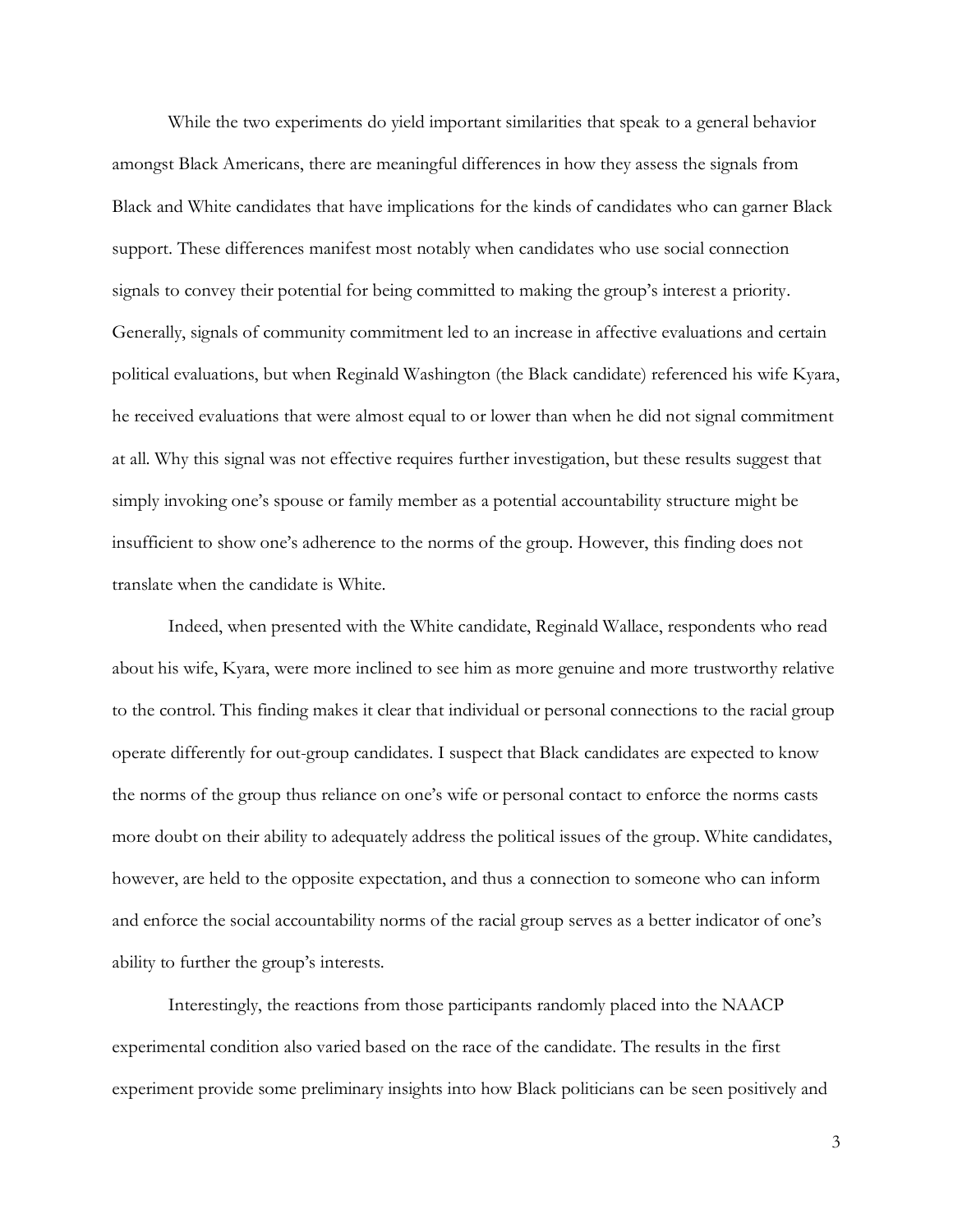subsequently gain support from Black voters without communicating a realized commitment. Unlike the invocation of his wife, Reginald Washington's endorsement from the NAACP, an organization known for its work on behalf of the Black community, serves as a potent signal of his potential to be committed to group prioritization. In fact, many respondents gave him comparable evaluations to those who were exposed to the personal sacrifice signals suggesting that when one's commitment is being enforced by a prominent organization known for its role in fighting for the rights of the group, Black people are more likely to perceive stronger levels of potential commitment. This finding is not the case for the White candidate, Reginald Wallace. When he responds with discussions of his NAACP endorsement, Black respondents did not consistently evaluate him positively suggesting that for White candidates having a more personal connection is more important than an institutional one while the opposite is true for Black candidates.

While these results certainly do provide deeper insights into the role of descriptive representation, these results show community commitment is a mechanism that explains why some representatives, broadly construed are preferred while some are not. The results presented here make it clear that all the expectations and subsequent evaluations are not confined to descriptive representatives, but for anyone who seeks to represent Black voters. Using their historical exclusion and strong social cohesion as a foundation for their political considerations, Blacks have a sophisticated screening mechanism that they use to ensure that the representatives they vote into office are ones that will further the interests of the group. But there is an understanding that certain signals may not lead to effective representation. I contend that Black voters are aware of this potential, and that is why they prefer candidates who employ costlier signaling through personal sacrifice. These signals provide verifiable proof of commitment to putting the group's needs first, which minimize concern about the possibility of them doing so in the future. The results of this work offer consistent results across measures and experiments that when a candidate can show a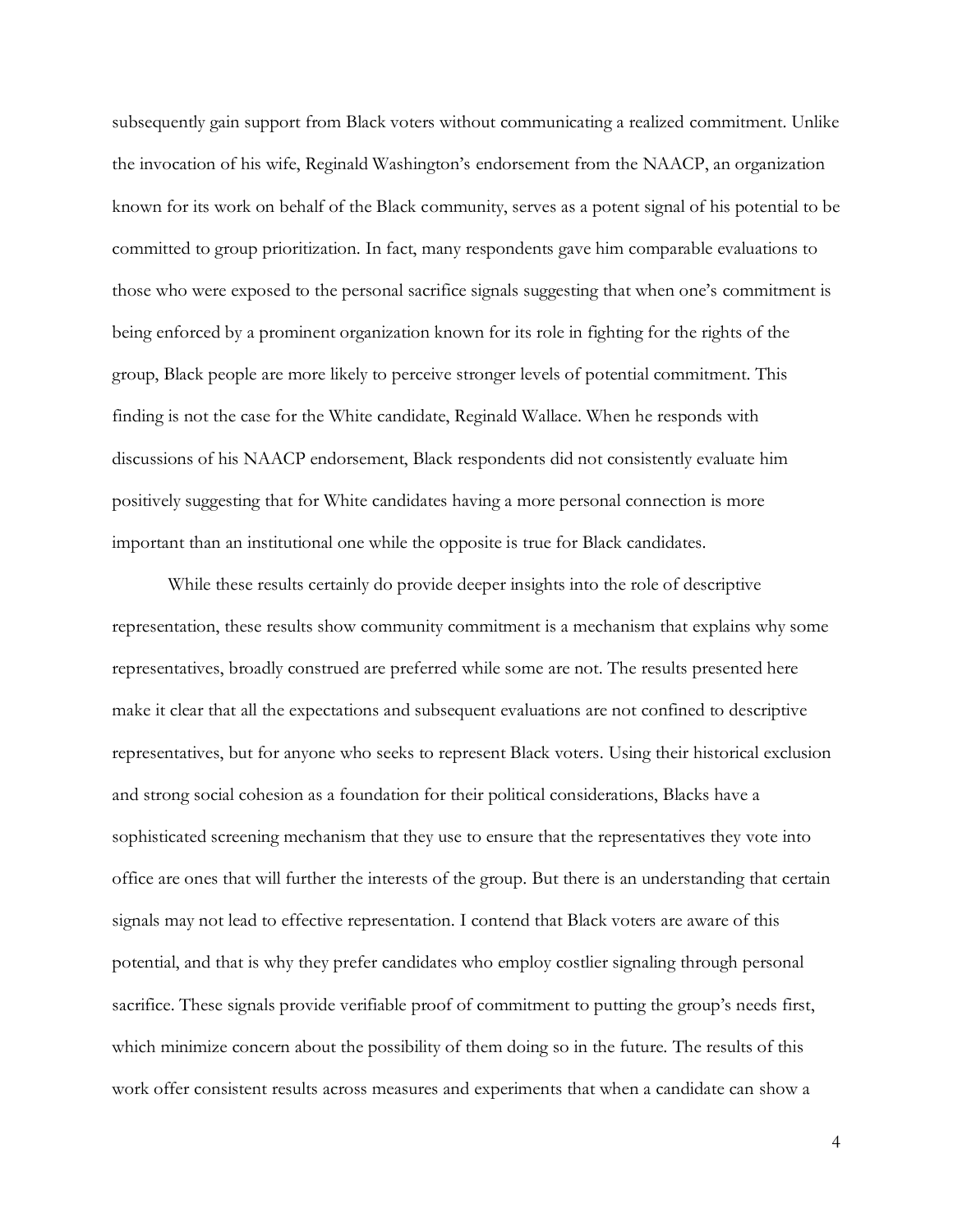history commitment to prioritizing the group's interest, they are amass stronger support from Black voters.

Studying variation in Black Americans' assessments of co-racial politicians presents a highly conservative test of my theoretical framework that, when coupled with two conservative experimental tests, offers important insights for how scholars in future research might approach similar questions for other identity groups. If finding meaningful variation in how representatives are viewed and evaluated is possible for a population that displays high levels of political and identity cohesion, we should expect it to be found in groups that have more variation in their identity salience and partisanship like women or Latinx populations. This work offers the first look at the mechanisms that explains how the source of the expectations leveraged against descriptive representatives informs how certain representatives gain success, and offers a road map for future scholars to consider when applying to other groups.

### **Conclusion**

The purpose of this project was to establish community commitment as a mechanism that is often overlooked in existing literature on Black voter candidate preferability and political behavior. To do this, I use two experimental tests that control for the candidate's race, partisan affiliation, and gender. In these tests, we see the influence of community commitment working underneath the hood of Black voter political decision-making and candidate preferability. However, this method is not without its limitations. In any given election, there are a myriad of contextual factors that play a part in the decision-making process of voters that cannot be replicated experimentally.

The goal of this paper is to show the existence of community commitment as a factor in Black voters' political calculus, which is not to say that it is the sole explanation for why certain candidates are chosen but rather a salient, yet overlooked consideration that operates in conjunction with those other factors. One important consideration that should be addressed in future tests of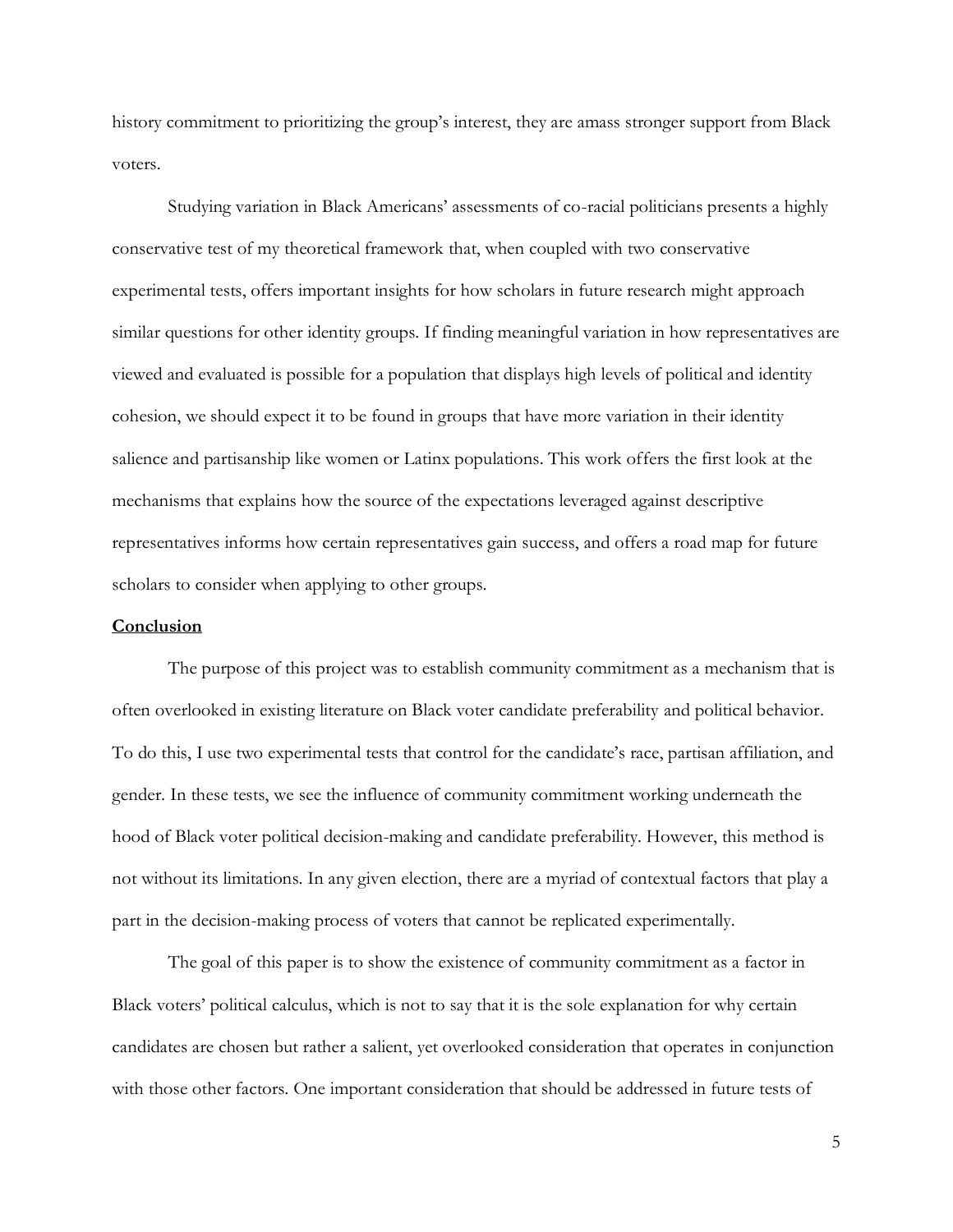this framework is the influence of generational cohorts. With the continuous changes in representation and the ebbing and flowing of different kinds of representatives, one should expect that younger Black voters' expectations may not be the same as their older counterparts. Indeed, Canon et al (1996) tells us that younger Black voters prefer different kinds of candidates. As time goes on and younger voters become more of a political force, exploring the evolution of their preferences and the efficacy of certain community commitment signals will move this body of work further in its predictive power.

Much of the work that examines the way that Black voters choose candidates does so by comparing their methods to those of White voters, and often leads to the conclusion that, because of a lack of information, Black voters' ability to hold politicians accountable is lacking (see Griffin and Flavin 2011). However, what I have been able to show, in part, in this research is that Black voters have created a nuanced model of representation optimization that works outside of formal political structures to ensure that when a candidate is voted into office, they are one who is seen to be committed to furthering the group's interests. The use of the community commitment to hold representatives accountable offers a new way of thinking about political accountability which is often discussed by scholars in reference to incumbents and the goal of reelection. Here, however, we see that Black voters have a social accountability structure that keep politicians accountable to the racial group. By screening candidates based on their perceived commitment to the community, Black voters are able to keep out those representatives who seemingly have no understanding or

<sup>9</sup> Look to Figures 4-7 in the Appendix to see the effect of generation on the appeal of community commitment signaling.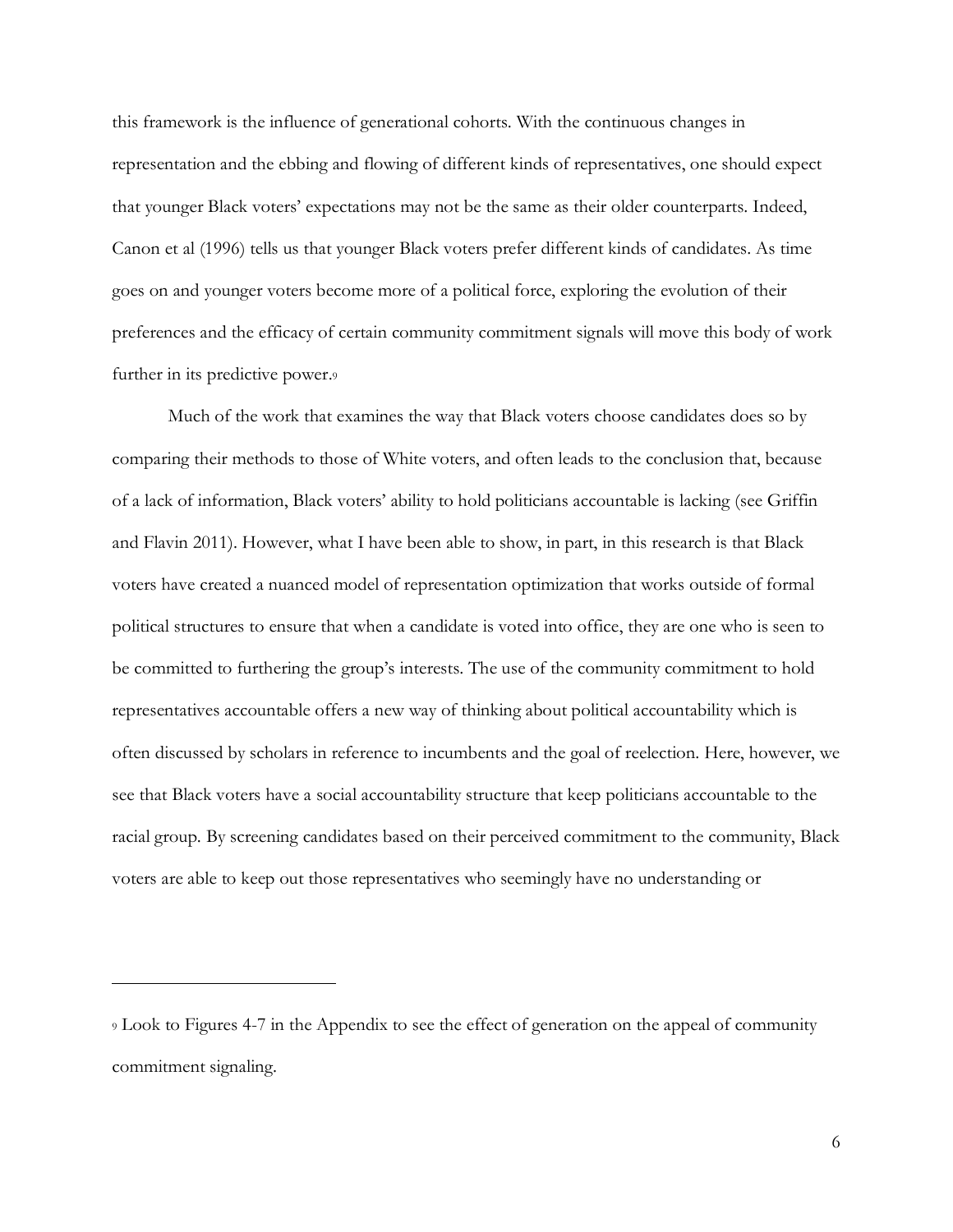commitment to the norms of the group and thus are less likely to adequately address their political interests.

The answers provided in this work invite more questions to be addressed in future research. There is a myriad of other signals that can be used to convey one's commitment to a group. Indeed, some work has already been done on how Black voters use skin color as a signal when evaluating Black representatives (Burge et al. 2019). Moreover, while policy may not be the most salient factor in Black voters' consideration of candidates, it could serve as a signal of their commitment to putting the group's interests first. Furthermore, future research should explore the generalizability of these findings for other groups, this piece offers strong evidence of a mechanism beyond the traditionally employed ones like party (and policy by proxy) to explain how voters choose their representatives has for our understandings of the traditional models of identity-based representation.

At its most basic level, the community commitment signaling framework affirms that some people respond positively to costly signals (Connelly et al. 2011). Thus, if preference is given to a representative who references sacrifices she has made for the group to appeal to voters, one could correctly claim that doing something costly for the group will yield more positive evaluations for the candidate. However, the fuller contribution of this framework is that it draws on the socio-historical narratives of the group to explain why certain signals, costly or otherwise, resonate with voters in particular ways. In other words, in order to optimize the community commitment signaling framework's explanatory power, it is best to consider what signals, based on the unique experiences of that group will be most effective in communicating an awareness, understanding, and commitment to meeting those expectations.

This article expands understandings of representation because the mechanism of community commitment does not solely rely on the physical characteristics of the representatives or even similar lived experiences as necessary and sufficient tenets of their ability to represent the interests of a set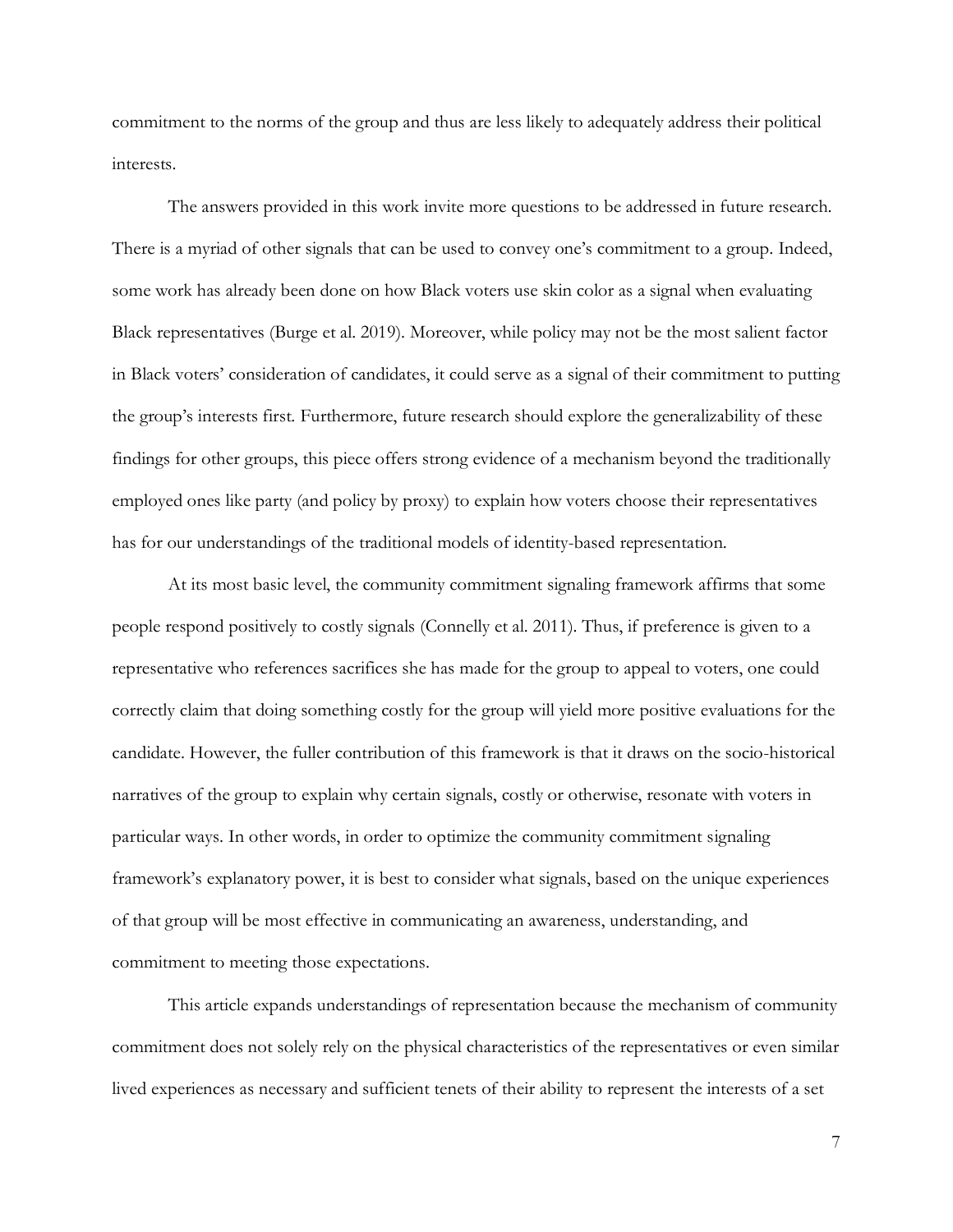of constituents. It delves deeper into the group's norms and expectations to find the glue behind the

group's consciousness and applies that to the representative/constituent relationship. To be sure,

sharing the physical similarities of one's constituents may contribute to perceptions of one's ability,

but, as shown here, it is not sufficient to meet the expectations of voters, particularly in the face of

skepticism or critique. Future research should not solely rely on the existing explanations for the

success of descriptive representatives, but should continue to investigate the descriptive

representative/constituent relationship to understand how certain representatives in office got there.

## **References**

- 1. "About." Cori Bush For Congress. Accessed January 6, 2020. https://coribush.org/about.
- 2. "Newark Mayor Leads Protest for More Port Jobs for Residents." AP NEWS. Associated Press, July 18, 2016. https://apnews.com/a6f5ed46c2d74b49bafe95601323e8e4.
- 3. Ardrey, Saundra C., and William E. Nelson. "The maturation of Black political power: The case of Cleveland." *PS: Political Science & Politics* 23, no. 2 (1990): 148-151.
- 4. Bobo, Lawrence, and Franklin D. Gilliam. "Race, sociopolitical participation, and Black empowerment." *American Political Science Review* 84, no. 2 (1990): 377-393.
- 5. Booker, Cory. "We Will Rise" Youtube video, 2:25. February 1, 2019. <https://youtu.be/mx5m6DDFupg>
- 6. Broockman, David E. "Distorted communication, unequal representation: constituents communicate less to representatives not of their race." *American Journal of Political Science* 58, no. 2 (2014): 307-321.
- 7. Brown, Elsa Barkley. "'What Has Happened Here': The Politics of Difference in Women's History and Feminist Politics." (1997)
- 8. Brown, Robbie. "Ex-Mayor of Memphis Starts Bid for Congress, Invoking Race in Campaign." The New York Times. The New York Times, 13 Sept. 2009. Web. 20 Nov. 2015.
- 9. Burge, Camille D. Julian Wamble, and Rachel Cuomo. "A Certain Type of Descriptive Representative? How Skin Tone and Gender Influences Black Politics," forthcoming in The Journal of Politics.
- 10. Canon, David T. "Race, redistricting, and representation." (1999): 78.
- 11. Chason, Rachel. "Inside Larry Hogan's Victory: The Numbers behind a GOP Win in a Blue Wave." The Washington Post. November 09, 2018. Accessed February 15, 2019. https://www.washingtonpost.com/local/md-politics/inside-larry-hogans-victory-thenumbers-behind-a-gop-win-in-a-blue-wave/2018/11/09/f4cbe764-e3a7-11e8-b759- 3d88a5ce9e19\_story.html?utm\_term=.d7512a6941b4.
- 12. Chong, Dennis. Collective action and the civil rights movement. University of Chicago Press, 2014.
- 13. Connelly, Brian L., S. Trevis Certo, R. Duane Ireland, and Christopher R. Reutzel. "Signaling theory: A review and assessment." *Journal of management* 37, no. 1 (2011): 39-67.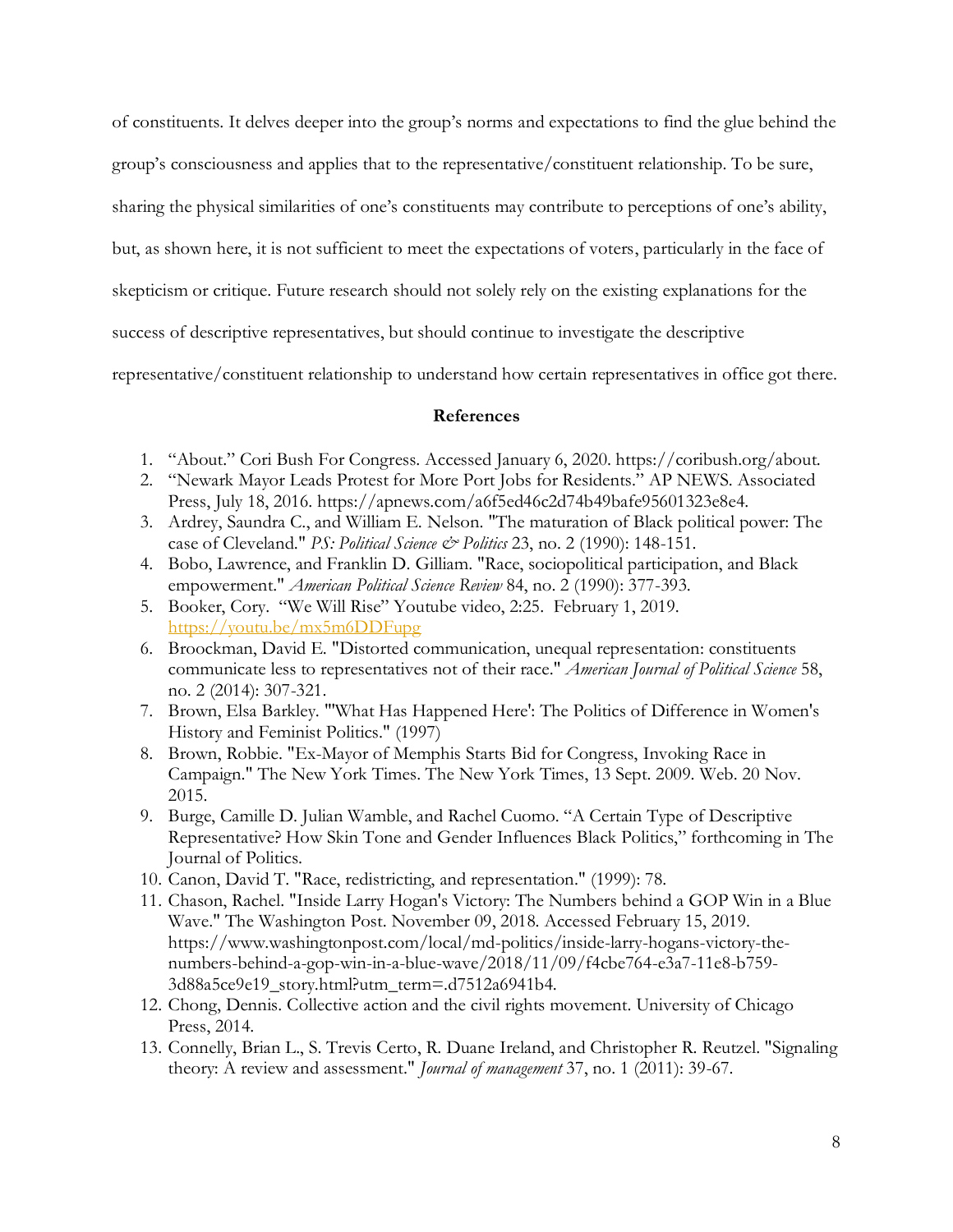- 14. Dawson, Michael C. *Behind the mule: Race and class in African-American politics*. Princeton University Press, 1995.
- 15. Deane, Claudia, Maeve Duggin, and Rich Morin. "Americans Name the 10 Most Significant Historic Events of Their Lifetimes." Pew Research Center for the People and the Press, December 31, 2019. https://www.people-press.org/2016/12/15/americans-name-the-10 most-significant-historic-events-of-their-lifetimes/.
- 16. Dovi, Suzanne. "Preferable descriptive representatives: Will just any woman, black, or Latino do?." *American Political Science Review* 96, no. 4 (2002): 729-743.
- 17. Fenno, Richard F. *Going home: Black representatives and their constituents*. University of Chicago Press, 2003.
- 18. Fraser, Carly. "Race, postblack politics, and the democratic presidential candidacy of Barack Obama." In *Barack Obama and African American empowerment*, pp. 163-182. Palgrave Macmillan, New York, 2009.
- 19. Frimer, Jeremy A., and Linda J. Skitka. "Americans hold their political leaders to a higher discursive standard than rank-and-file co-partisans." *Journal of Experimental Social Psychology* 86 (2020): 103907.
- 20. Fryer Jr, Roland G., and Steven D. Levitt. "The causes and consequences of distinctively black names." *The Quarterly Journal of Economics* 119, no. 3 (2004): 767-805
- 21. Gillespie, Andra. "Meet the New Class: Theorizing Young Black Leadership in a Postracial Era." Gillespie, Andra. Whose Black Politics?: Cases in Post-Racial Black Leadership. New York City: Routledge, 2010. 9-43.
- 22. Gleason, Shane A., and Christopher T. Stout. "Who is Empowering Who: Exploring the Causal Relationship Between Descriptive Representation and Black Empowerment." *Journal of Black Studies* 45, no. 7 (2014): 635-659.
- 23. Griffin, John D., and Patrick Flavin. "Racial differences in information, expectations, and accountability." *The Journal of Politics* 69, no. 1 (2007): 220-236.
- 24. \_\_\_\_\_\_\_\_\_ "How citizens and their legislators prioritize spheres of representation." *Political Research Quarterly* 64, no. 3 (2011): 520-533
- 25. Grose, Christian R. *Congress in black and white: Race and representation in Washington and at home*. Cambridge University Press, 2011.
- 26. Grunwald, Michael, Juleanna Glover, Jeff Greenfield, and Alexandra Glorioso. "Is Cory Booker for Real?" POLITICO Magazine, February 1, 2019. https://www.politico.com/magazine/story/2019/02/01/cory-booker-president-2020 profile-newark-projects-224539.
- 27. Grynbaum, Michael. "Many Black New Yorkers Are Seeing de Blasios Victory as Their Own." *The New York Times*, The New York Times, 11 Nov. 2013, www.nytimes.com/2013/11/11/nyregion/many-Black-new-yorkers-are-seeing-de-blasiosvictory-as-their-own.html.
- 28. Harden, Jeffrey J. *Multidimensional democracy: A supply and demand theory of representation in American legislatures*. Cambridge University Press, 2015.
- 29. Harris, Fredrick C. "It takes a tragedy to arouse them: Collective memory and collective action during the civil rights movement." *Social movement studies* 5, no. 1 (2006): 19-43.
- 30. Harris, Kamala. "I Am a Daughter of Parents Who Met When They Were Active in the Civil Rights Movement. Nobody Had to Teach Me about the Disparities in the Criminal Justice System. I Was Born Knowing What They Are." Twitter. Twitter, January 29, 2019. https://twitter.com/KamalaHarris/status/1090086879331057664.
- 31. Hayes, Matthew. Race and the Demand for Legislative Responsiveness. Presented at the Annual Meeting of the Southern Political Science Association. San Juan, PR. 2016.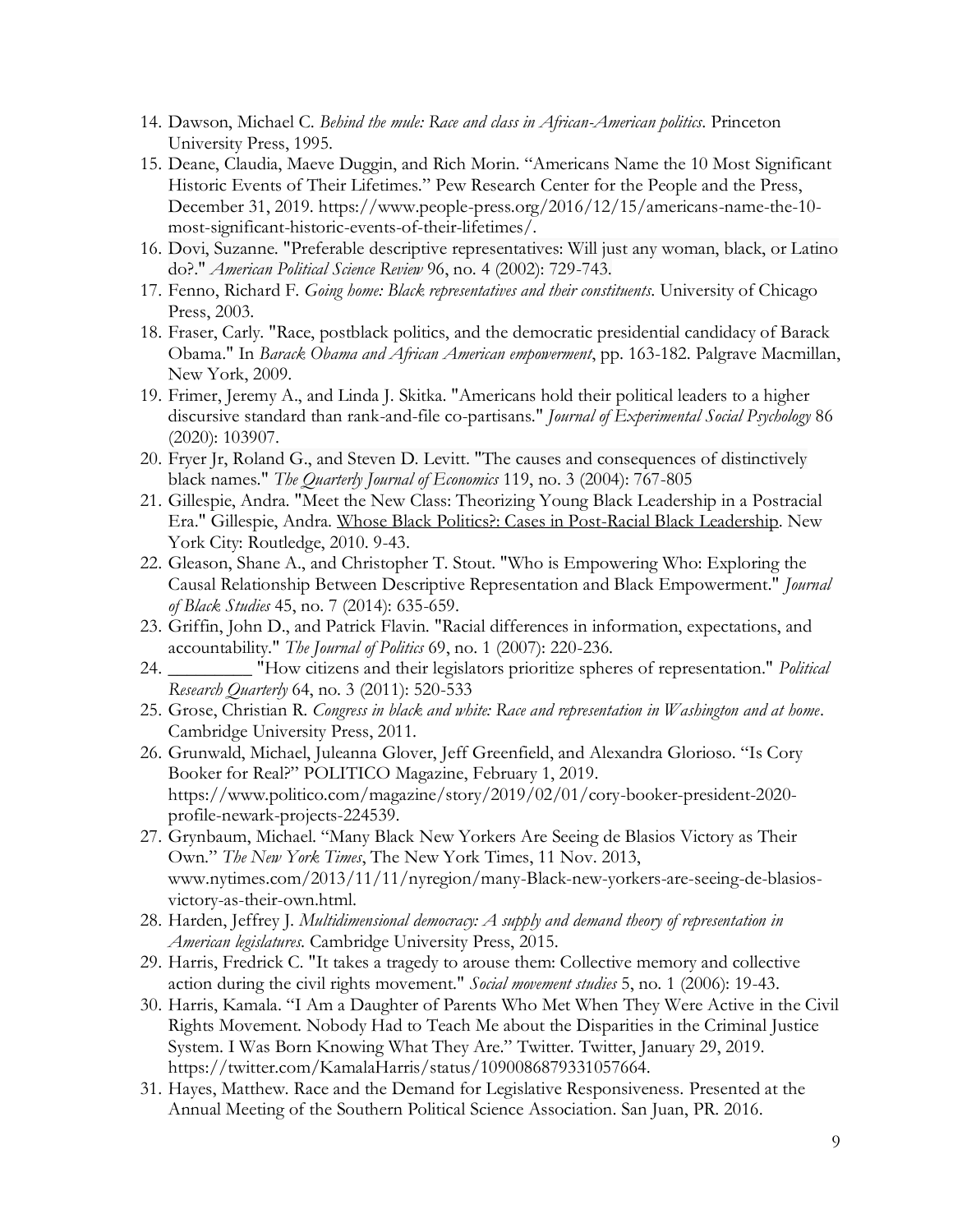- 32. Holt, Thomas C., Thomas Holt, and Elsa Barkley Brown, eds. *Major Problems in African-American History: Documents and Essays. From Freedom to" freedom Now", 1865-1990s*. Houghton Mifflin, 2000.
- 33. Jacobs, Andrew. "Evicted, Newark's Mayor Finds Another Blighted Street." The New York Times. The New York Times, November 20, 2006. https://www.nytimes.com/2006/11/20/nyregion/20newark.html.
- 34. Johnson, Jenna. "Md. Dems Use Ferguson, Freedom Summer to Stir Support for Lt. Gov. Anthony Brown." The Washington Post. WP Company, October 24, 2014. https://www.washingtonpost.com/local/md-politics/md-democrats-play-on-civil-rightsmovement-in-brown-pamphlet/2014/10/24/a230504e-5b8e-11e4-b812- 38518ae74c67\_story.html.
- 35. Kleine, Ted. "Is Bobby Rush in Trouble?." *Chicago Reader, March* 17 (2000).
- 36. Knight, Cameron. "Cranley, Simpson Debate Black Lives Matter. Buses." Cincinnati.com. Cincinnati Enquirer, October 10, 2017. https://www.cincinnati.com/story/news/politics/2017/10/10/naacp-debate-john-cranleyyvette-simpson-spar-over-black-lives-matter-buses-and-more/748563001/.
- 37. Kovaleski, Serge. "Obama's Organizing Years, Guiding Others and Finding Himself." *The New York Times*, The New York Times, 7 July 2008, www.nytimes.com/2008/07/07/us/politics/07community.html.
- 38. Lodge, Milton, Marco R. Steenbergen, and Shawn Brau. "The responsive voter: Campaign information and the dynamics of candidate evaluation." *American political science review* 89, no. 2 (1995): 309-326.
- 39. Lublin, David. *The paradox of representation: Racial gerrymandering and minority interests in Congress*. Princeton University Press, 1999.
- 40. Lupia, Arthur. "Shortcuts versus encyclopedias: Information and voting behavior in California insurance reform elections." *American Political Science Review* 88, no. 1 (1994): 63-76.
- 41. Mansbridge, Jane. "Should Blacks represent Blacks and women represent women? A contingent" yes"." *The Journal of politics* 61, no. 3 (1999): 628-657.
- 42. News, NBC. "Rep. John Lewis Encourages Voting at Georgia Rally: 'I Gave a Little Blood on That Bridge in Selma, 53 Years Ago...I'm Not Asking Any of You to Give Any Blood. I'm Just Asking You to Go and Vote." Pic.twitter.com/4yDz3Cvwa8." Twitter. Twitter, November 2, 2018. https://twitter.com/NBCNews/status/1058494126352687106?s=20.
- 43. Saul, Stephanie. "Kamala Harris's Secret Weapon: The Sisterhood of Alpha Kappa Alpha." The New York Times. The New York Times, July 1, 2019. https://www.nytimes.com/2019/07/01/us/politics/kamala-harris-alpha-kappa-alpha.html.
- 44. Skiba, Katherine. "Arrest Photo of Young Activist Bernie Sanders Emerges from Tribune Archives." Chicago Tribune. December 15, 2016. Accessed January 14, 2019. https://www.chicagotribune.com/news/ct-bernie-sanders-1963-chicago-arrest-20160219 story.html.
- 45. Spence, Michael. "Job market signaling." In *Uncertainty in economics*, pp. 281-306. Academic Press, 1978.
- 46. \_\_\_\_ "Signaling in retrospect and the informational structure of markets." *American Economic Review* 92, no. 3 (2002): 434-459.
- 47. Srivastava, Joydeep. "The role of inferences in sequential bargaining with one-sided incomplete information: Some experimental evidence." *Organizational behavior and human decision processes* 85, no. 1 (2001): 166-187.